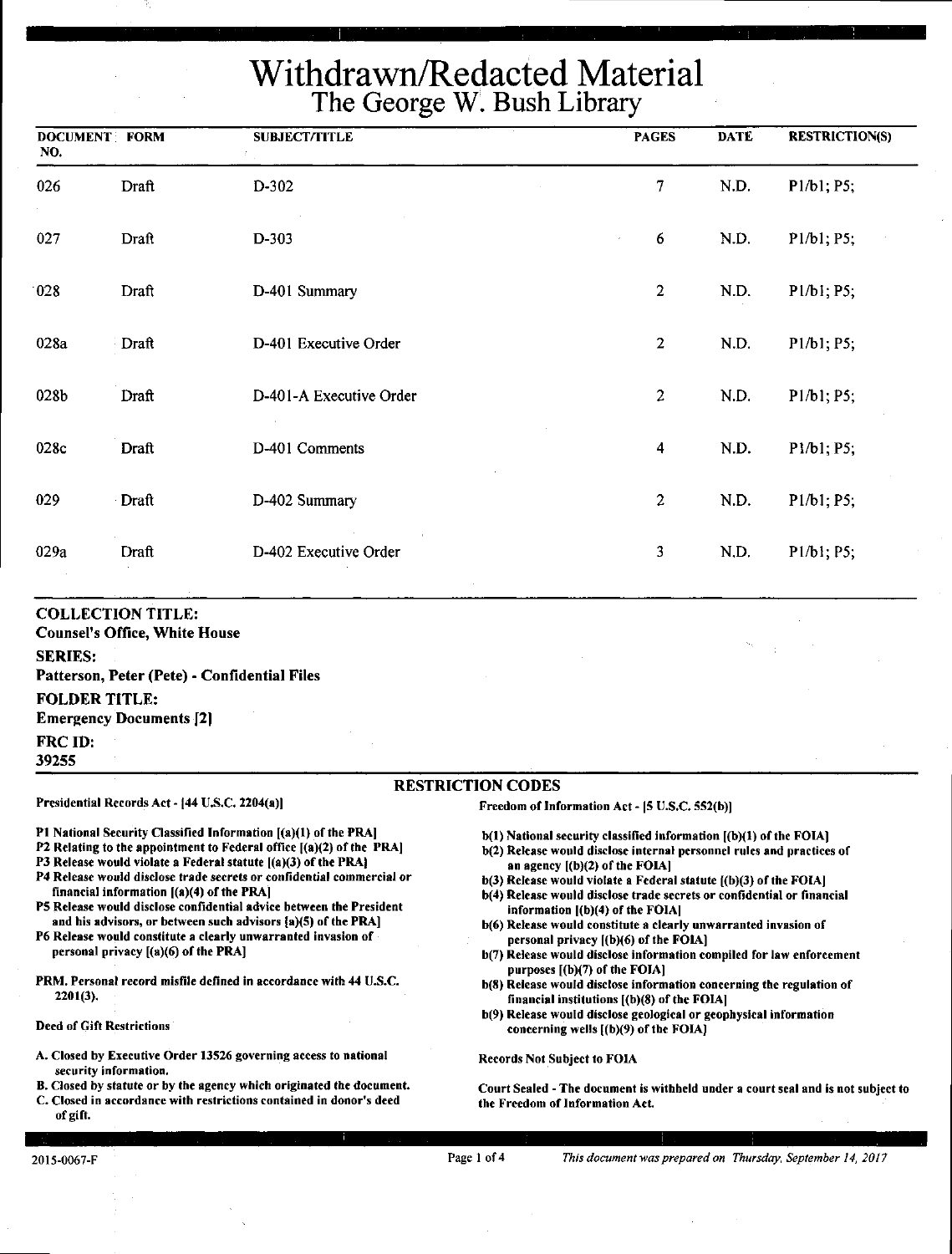| <b>DOCUMENT</b><br>NO. | <b>FORM</b> | <b>SUBJECT/TITLE</b>    | <b>PAGES</b>            | <b>DATE</b> | <b>RESTRICTION(S)</b> |
|------------------------|-------------|-------------------------|-------------------------|-------------|-----------------------|
| 029b                   | Draft       | D-402-A Executive Order | $\overline{c}$          | N.D.        | P1/b1; P5;            |
| 029c                   | Draft       | D-402 Comments          | 3                       | N.D.        | P1/b1; P5;            |
| 030                    | Draft       | D-403 Summary           | $\overline{2}$          | N.D.        | P1/b1; P5;            |
| 030a                   | Draft       | D-403 Executive Order   | $\overline{2}$          | N.D.        | P1/b1; P5;            |
| 030b                   | Draft       | D-403-A Executive Order | $\mathbf{1}$            | N.D.        | P1/b1; P5;            |
| 030c                   | Draft       | D-403 Comments          | $\overline{\mathbf{4}}$ | N.D.        | P1/b1, P5,            |
| 031                    | Draft       | D-404 Summary           | $\overline{c}$          | N.D.        | P1/b1; P5;            |
| 031a                   | Draft       | D-404 Executive Order   | $\mathbf{2}$            | N.D,        | P1/b1, P5;            |
|                        |             |                         |                         |             |                       |

#### **COLLECTION TITLE:**

**Counsel's Office, White House** 

#### **SERIES:**

**Patterson, Peter (Pete)** - **Confidential Files FOLDER TITLE: Emergency Documents** [21 **FRCID: 39255** 

P1 National Security Classified Information [(a)(1) of the PRA] P2 Relating to the appointment to Federal office  $[(a)(2)$  of the PRA] PJ Release would violate a Federal statute [(a)(3) of the PRA] P4 Release would disclose trade secrets or confidential commercial or

PS Release would disclose confidential advice between the President and his advisors, or between such advisors [a)(5) of the PRA] P6 Release would constitute a clearly unwarranted invasion of

PRM. Personal record misfile defined in accordance with 44 U.S.C.

A. Closed by Executive Order 13526 governing access to national

B. Closed by statute or by the agency which originated the document. C. Closed in accordance with restrictions contained in donor's deed

#### RESTRICTION CODES

Presidential Records Act - (44 U.S.C. 2204(a))

financial information [(a)(4) of the PRAJ

personal privacy ((a)(6) of the PRA)

Freedom of Information Act - (5 U.S.C. 552(b))

- b(l) National security classified information [(b)(l) of the FOIA)
- b(2) Release would disclose internal personnel rules and practices of an agency ((b)(2) of the FOIAJ
- $b(3)$  Release would violate a Federal statute  $[(b)(3)$  of the FOIA]
- b(4) Release would disclose trade secrets or confidential or financial information ((b)(4) of the FOIA)
- b(6) Release would constitute a clearly unwarranted invasion of personal privacy ((b)(6) of the FOIA)
- b(7) Release would disclose information compiled for law enforcement purposes ((b)(7) of the FOIA]
- b(8) Release would disclose information concerning the regulation of financial institutions [(b)(8) of the FOIAJ
- b(9) Release would disclose geological or geophysical information concerning wells [(b)(9) of the FOIAJ

Records Not Subject to FOIA

Court Sealed -The document is withheld under a court seal and is not subject to the Freedom of Information Act.

#### 2015-0067-F

of gift.

2201(3).

Deed of Gift Restrictions

security information.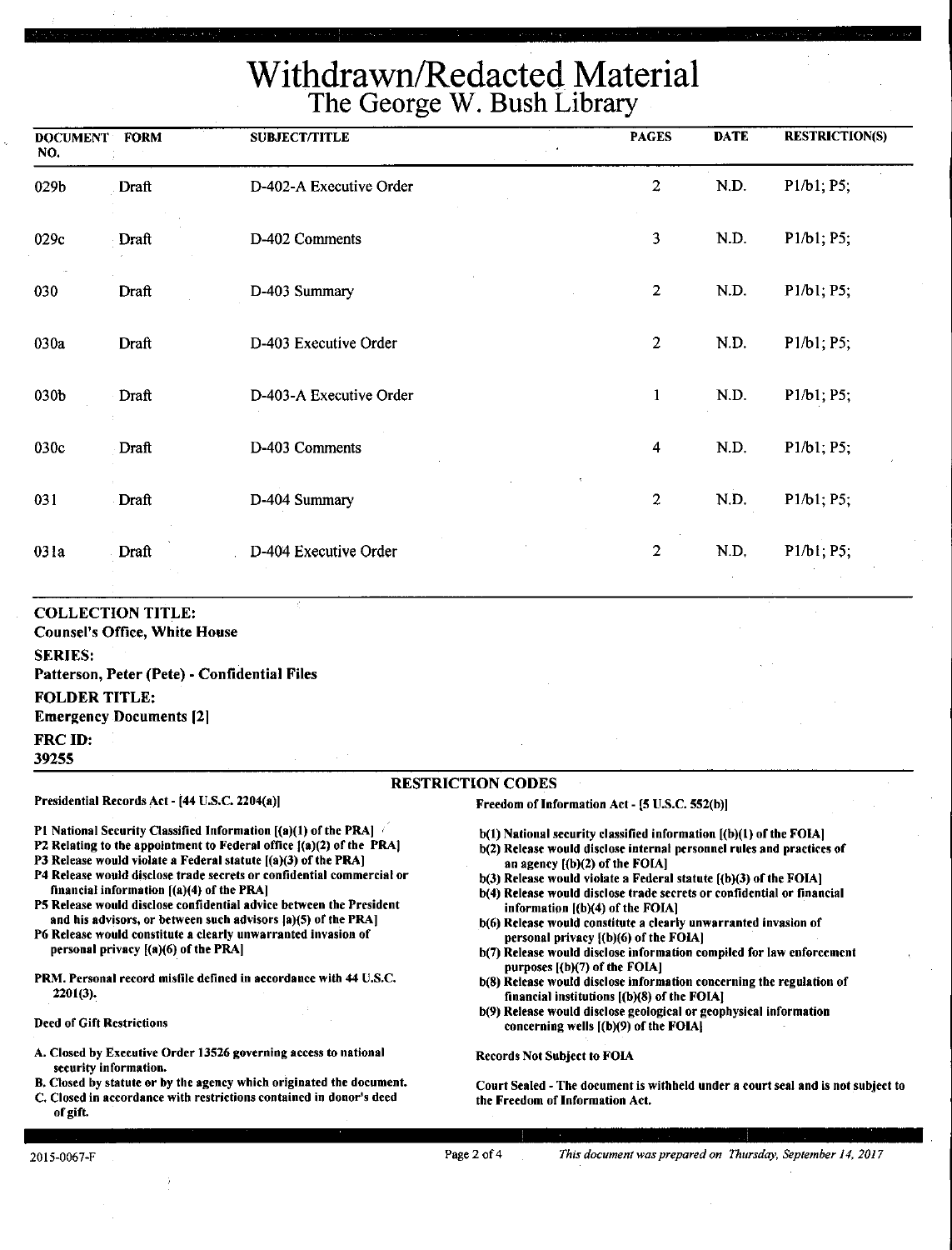|                                        |                                                                                                                                                    |                                                                                                                                                                                                                                                                                                                                                                                                                                              | THE OCULES W. DUSH LIDIGLY                                                                                                                                                                                                                                                                                                                                                                                                                 |                |             |                       |
|----------------------------------------|----------------------------------------------------------------------------------------------------------------------------------------------------|----------------------------------------------------------------------------------------------------------------------------------------------------------------------------------------------------------------------------------------------------------------------------------------------------------------------------------------------------------------------------------------------------------------------------------------------|--------------------------------------------------------------------------------------------------------------------------------------------------------------------------------------------------------------------------------------------------------------------------------------------------------------------------------------------------------------------------------------------------------------------------------------------|----------------|-------------|-----------------------|
| <b>DOCUMENT</b><br>NO.                 | <b>FORM</b>                                                                                                                                        | <b>SUBJECT/TITLE</b>                                                                                                                                                                                                                                                                                                                                                                                                                         |                                                                                                                                                                                                                                                                                                                                                                                                                                            | <b>PAGES</b>   | <b>DATE</b> | <b>RESTRICTION(S)</b> |
| 031b                                   | Draft                                                                                                                                              | D-404 Comments                                                                                                                                                                                                                                                                                                                                                                                                                               |                                                                                                                                                                                                                                                                                                                                                                                                                                            | 4              | N.D.        | P1/b1; P5;            |
| 032                                    | Draft                                                                                                                                              | D-501 Summary                                                                                                                                                                                                                                                                                                                                                                                                                                |                                                                                                                                                                                                                                                                                                                                                                                                                                            | 1              | N.D.        | P1/b1; P5;            |
| 032a                                   | Draft                                                                                                                                              | D-501 Executive Order                                                                                                                                                                                                                                                                                                                                                                                                                        |                                                                                                                                                                                                                                                                                                                                                                                                                                            | 3              | N.D.        | P1/b1; P5;            |
| 032b                                   | Draft                                                                                                                                              | D-501 Comments                                                                                                                                                                                                                                                                                                                                                                                                                               |                                                                                                                                                                                                                                                                                                                                                                                                                                            | $\overline{2}$ | N.D.        | P1/b1; P5;            |
| 032c                                   | Memorandum                                                                                                                                         | Presidential Emergency Action Documents (PEADs) -<br>To: Steven Bradbury - From: Stanley Sokul                                                                                                                                                                                                                                                                                                                                               |                                                                                                                                                                                                                                                                                                                                                                                                                                            | 6              | 11/09/2007  | P1/b1; P5;            |
| 033                                    | Draft                                                                                                                                              | D-601, D-602, D-603 and D-604 Summary                                                                                                                                                                                                                                                                                                                                                                                                        |                                                                                                                                                                                                                                                                                                                                                                                                                                            | 20             | N.D.        | P1/b1; P5;            |
| 033a                                   | Draft                                                                                                                                              | D-601, D-602, D-603 and D-604 Comments                                                                                                                                                                                                                                                                                                                                                                                                       |                                                                                                                                                                                                                                                                                                                                                                                                                                            | 40             | N.D.        | P1/b1; P5;            |
|                                        |                                                                                                                                                    |                                                                                                                                                                                                                                                                                                                                                                                                                                              |                                                                                                                                                                                                                                                                                                                                                                                                                                            |                |             |                       |
| <b>SERIES:</b><br><b>FOLDER TITLE:</b> | <b>COLLECTION TITLE:</b><br><b>Counsel's Office, White House</b><br>Patterson, Peter (Pete) - Confidential Files<br><b>Emergency Documents [2]</b> |                                                                                                                                                                                                                                                                                                                                                                                                                                              |                                                                                                                                                                                                                                                                                                                                                                                                                                            |                |             |                       |
| <b>FRC ID:</b><br>39255                |                                                                                                                                                    |                                                                                                                                                                                                                                                                                                                                                                                                                                              |                                                                                                                                                                                                                                                                                                                                                                                                                                            |                |             |                       |
|                                        |                                                                                                                                                    |                                                                                                                                                                                                                                                                                                                                                                                                                                              | <b>RESTRICTION CODES</b>                                                                                                                                                                                                                                                                                                                                                                                                                   |                |             |                       |
|                                        | Presidential Records Act - [44 U.S.C. 2204(a)]                                                                                                     |                                                                                                                                                                                                                                                                                                                                                                                                                                              | Freedom of Information Act - [5 U.S.C. 552(b)]                                                                                                                                                                                                                                                                                                                                                                                             |                |             |                       |
|                                        | financial information [(a)(4) of the PRA]                                                                                                          | <b>P1 National Security Classified Information [(a)(1) of the PRA]</b><br><b>P2</b> Relating to the appointment to Federal office $[(a)(2)$ of the PRA<br>P3 Release would violate a Federal statute $[(a)(3)$ of the PRA<br>P4 Release would disclose trade secrets or confidential commercial or<br>P5 Release would disclose confidential advice between the President<br>and his advisors, or between such advisors $[a](5)$ of the PRA] | b(1) National security classified information [(b)(1) of the FOIA]<br>b(2) Release would disclose internal personnel rules and practices of<br>an agency $[(b)(2)$ of the FOIA]<br>$b(3)$ Release would violate a Federal statute $(6)(3)$ of the FOIA.<br>b(4) Release would disclose trade secrets or confidential or financial<br>information $[(b)(4)$ of the FOIA]<br>h(6) Release would constitute a clearly unwarranted invasion of |                |             |                       |

P6 Release would constitute a clearly unwarranted invasion of personal privacy I(a)(6) of the PRAJ

PRM, Personal record misfile defined in accordance with 44 U.S.C. 2201(3).

Deed of Gift Restrictions

A. Closed by Executive Order 13526 governing access to national security information.

B. Closed by statute or by the agency which originated the document. C. Closed in accordance with restrictions contained in donor's deed of gift.

- b(6) Release would constitute a clearly unwarranted invasion of personal privacy [(b)(6) of the FOIAJ
- b(7) Release would disclose information compiled for law enforcement purposes ((b)(7) of the FOIAJ
- b(8) Release would disclose information concerning the regulation of financial institutions ((b)(8) of the FOIAJ
- b(9) Release would disclose geological or geophysical information concerning wells [(b)(9) of the FOIAJ

Records Not Subject to FOIA

Court Sealed - The document is withheld under a court seal and is not subject to the Freedom of Information Act.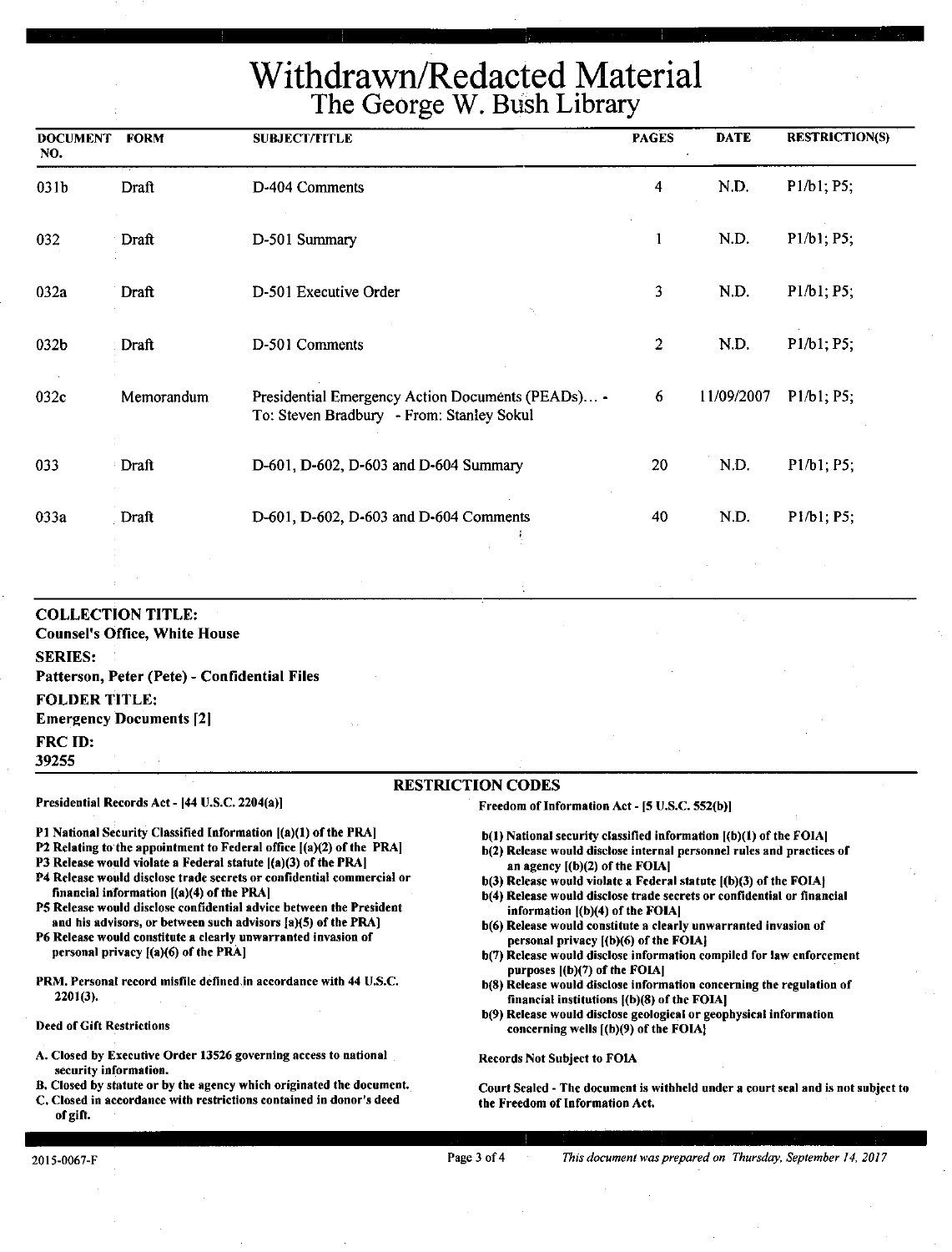| <b>DOCUMENT</b><br>NO. | <b>FORM</b>                                                      | SUBJECT/TITLE                                                   |                                                                    | <b>PAGES</b>             | <b>DATE</b> | <b>RESTRICTION(S)</b>                             |
|------------------------|------------------------------------------------------------------|-----------------------------------------------------------------|--------------------------------------------------------------------|--------------------------|-------------|---------------------------------------------------|
| 034                    | Draft                                                            | D-701                                                           |                                                                    | 9                        | 05/2006     | P1/b1; P5;                                        |
| 035                    | Draft                                                            | E-101-A Summary                                                 |                                                                    | -1                       | N.D.        | P1/b1; P5;                                        |
| 035a                   | Draft                                                            | E-101-A Executive Order                                         |                                                                    | $\tau$<br>$\bar{\gamma}$ | N.D.        | P <sub>1</sub> /b <sub>1</sub> ; P <sub>5</sub> ; |
| 035b                   | Draft                                                            | E-101-A Comments                                                |                                                                    | 4                        | N.D.        | P1/b1; P5;                                        |
| 035c                   | Draft                                                            | E-101-B Summary                                                 |                                                                    |                          | N.D.        | P1/b1; P5;                                        |
| 035d                   | Draft                                                            | E-101-B Executive Order                                         |                                                                    | $9^{\circ}$              | N.D.        | P1/b1; P5;                                        |
| 035e                   | Draft                                                            | E-101-B Comments                                                |                                                                    | 4                        | N.D.        | P1/b1; P5;                                        |
| 036                    | Draft                                                            | E-102 Summary                                                   |                                                                    | 11                       | N.D.        | P1/b1; P5;                                        |
| <b>SERIES:</b>         | <b>COLLECTION TITLE:</b><br><b>Counsel's Office, White House</b> | Patterson, Peter (Pete) - Confidential Files                    |                                                                    |                          |             |                                                   |
| <b>FOLDER TITLE:</b>   | <b>Emergency Documents [2]</b>                                   |                                                                 |                                                                    |                          |             |                                                   |
| FRC ID:<br>39255       |                                                                  |                                                                 |                                                                    |                          |             |                                                   |
|                        |                                                                  |                                                                 | <b>RESTRICTION CODES</b>                                           |                          |             |                                                   |
|                        | Presidential Records Act - [44 U.S.C. 2204(a)]                   |                                                                 | Freedom of Information Act - [5 U.S.C. 552(b)]                     |                          |             |                                                   |
|                        |                                                                  | P1 National Security Classified Information [(a)(1) of the PRA] | b(1) National security classified information [(b)(1) of the FOIA] |                          |             |                                                   |

- 
- P2 Relating to the appointment to Federal office ((a)(2) of the PRA) P3 Release would violate a Federal statute [(a)(3) of the PRAJ
- P4 Release would disclose trade secrets or confidential commercial or
- financial information ((a)(4) of the PRA] PS Release would disclose confidential advice between the President
- and his advisors, or between such advisors (a)(S) of the PRA) P6 Release would constitute a clearly unwarranted invasion of personal privacy ((a)(6) of the **PRAI**
- PRM. Personal record misfile defined in accordance with 44 U.S.C. 2201(3).
- Deed of Gift Restrictions
- A. Closed by Executive Order 13526 governing access to national security information.
- B. Closed by statute or by the agency which originated the document. C. Closed in accordance with restrictions contained in donor's deed
- b(l) National security classified information ((b)(I) of the FOIA)
- b(2) Release would disclose internal personnel rules and practices of an agency  $[(b)(2)$  of the FOIA
- $b(3)$  Release would violate a Federal statute  $[(b)(3)$  of the FOIA]
- b(4) Release would disclose trade secrets or confidential or financial information [(b)(4) of the FOIA]
- b(6) Release would constitute a clearly unwarranted invasion of personal privacy l(b)(6) of the FOIAI
- b(7) Release would disclose information compiled for law enforcement purposes l(h)(7) of the FOIAI
- b(S) Release would disclose information concerning the regulation of financial institutions  $[(k)(8)$  of the FOIA]
- b(9) Release would disclose geological or geophysical information concerning wells ((b)(9) of the FOIA)

Records Not Subject to FOJA

Court Sealed -The document is withheld under a court seal and is not subject to the Freedom of Information Act.

of gift.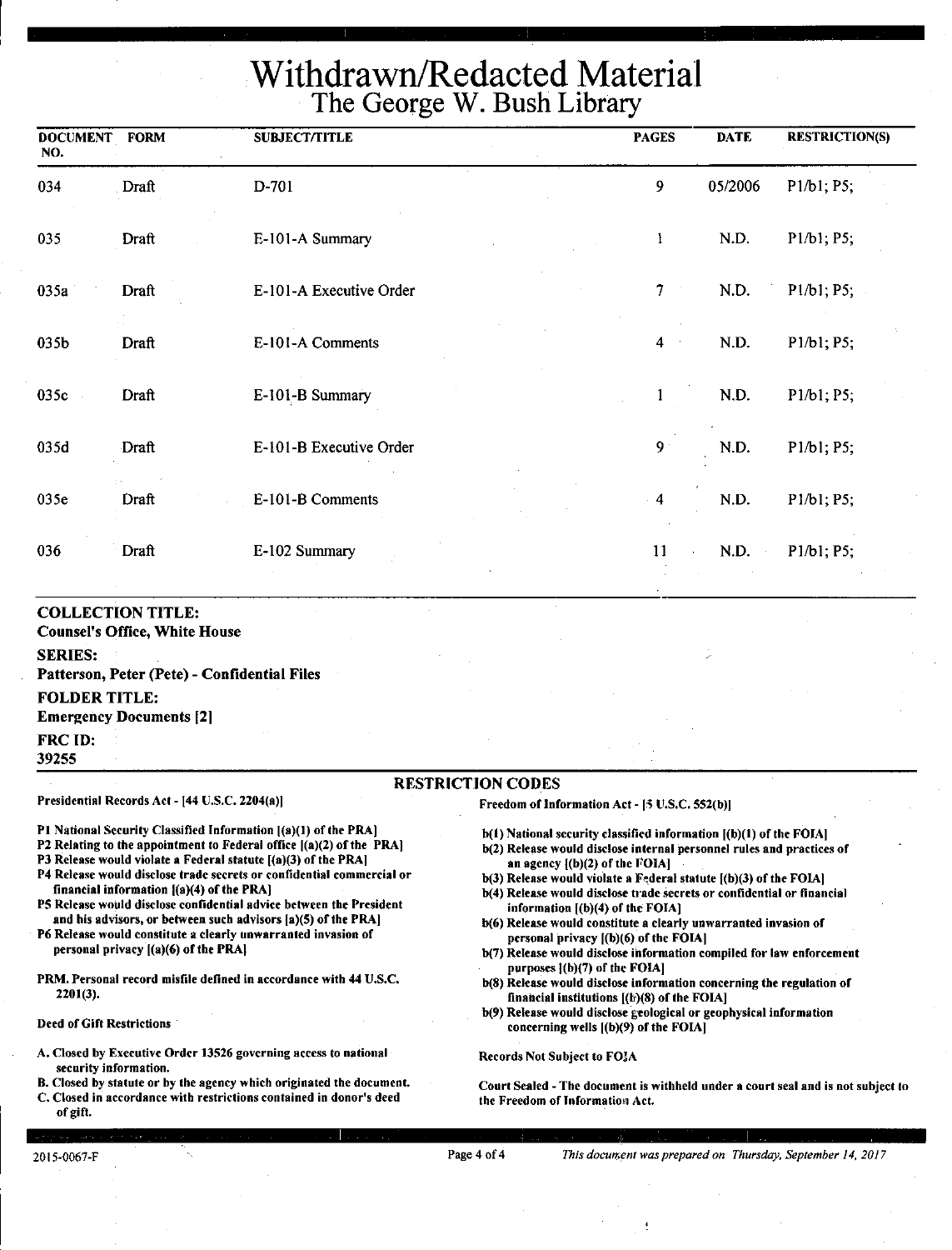| <b>FORM</b> | <b>SUBJECT/TITLE</b> |  | <b>PAGES</b> | <b>DATE</b> | <b>RESTRICTION(S)</b> |
|-------------|----------------------|--|--------------|-------------|-----------------------|
| Draft       | D-302                |  |              | N.D.        | P1/b1; P5;<br>$\cdot$ |
|             |                      |  |              |             |                       |

**This marker identifies the original location of the withdrawn item listed above. For a complete list of items withdrawn from this folder,** see **the Withdrawal/Redaction Sheet at the front of the folder.** 

COLLECTION: Counsel's Office, White House SERIES: Patterson, Peter (Pete)- Confidential Files FOLDER TITLE: Emergency Documents 121 FRC ID: 39255 OA Num.: CF 0861 **NARA Num.:** 871

Presidential Records Act - [44 U.S.C. 2204(a)]

financial information ((a)(4) of the PRA)

personal privacy [(a)(6) of the PRA]

2201(3).

Deed of Gift Restrictions

#### **FOIA IDs and Segments:**  2015-0067-F

#### **RESTRICTION CODES**

Freedom of Information Act - (5 U.S.C. S52(b))

- $b(1)$  National security classified information  $[(b)(1)$  of the FOIA]
- b(2) Release would disclose internal personnel rules and practices of an agency [(b)(2) of the FOIA]
- b(3) Release would violate a Federal statute  $($ b $)(3)$  of the FOIA]
- b(4) Release would disclose trade secrets or confidential or financial information [(b)(4) of the FOIA]
- b(6) Release would constitute a clearly unwarranted invasion of personal privacy [(b)(6) of the FOIA]
- b(7) Release would disclose information compiled for law enforcement purposes [(b)(7) of the FOIA]
- b(8) Release would disclose information concerning the regulation of financial institutions ((b)(8) of the FOIA)
- b(9) Release would disclose geological or geophysical information concerning wells ((b)(9) of the FOIA)

#### A. Closed by Executive Order 13S26 governing access to national security information.

Pl National Security Classified Information [(a)(l) of the PRA) P2 Relating to the appointment to Federal office  $[(a)(2)$  of the PRA] P3 Release would violate a Federal statute [(a)(3) of the PRA] P4 Release would disclose trade secrets or confidential commercial or

PS Release would disclose confidential advise between the President and his advisors, or between such advisors (a)(S) of the PRA] P6 Release would constitute a clearly unwarranted invasion of

PRM. Personal record misfile defined in accordance with 44 U.S.C.

- B. Closed by statute or by the agency which originated the document.
- C. Closed in accordance with restrictions contained in donor's deed of gift.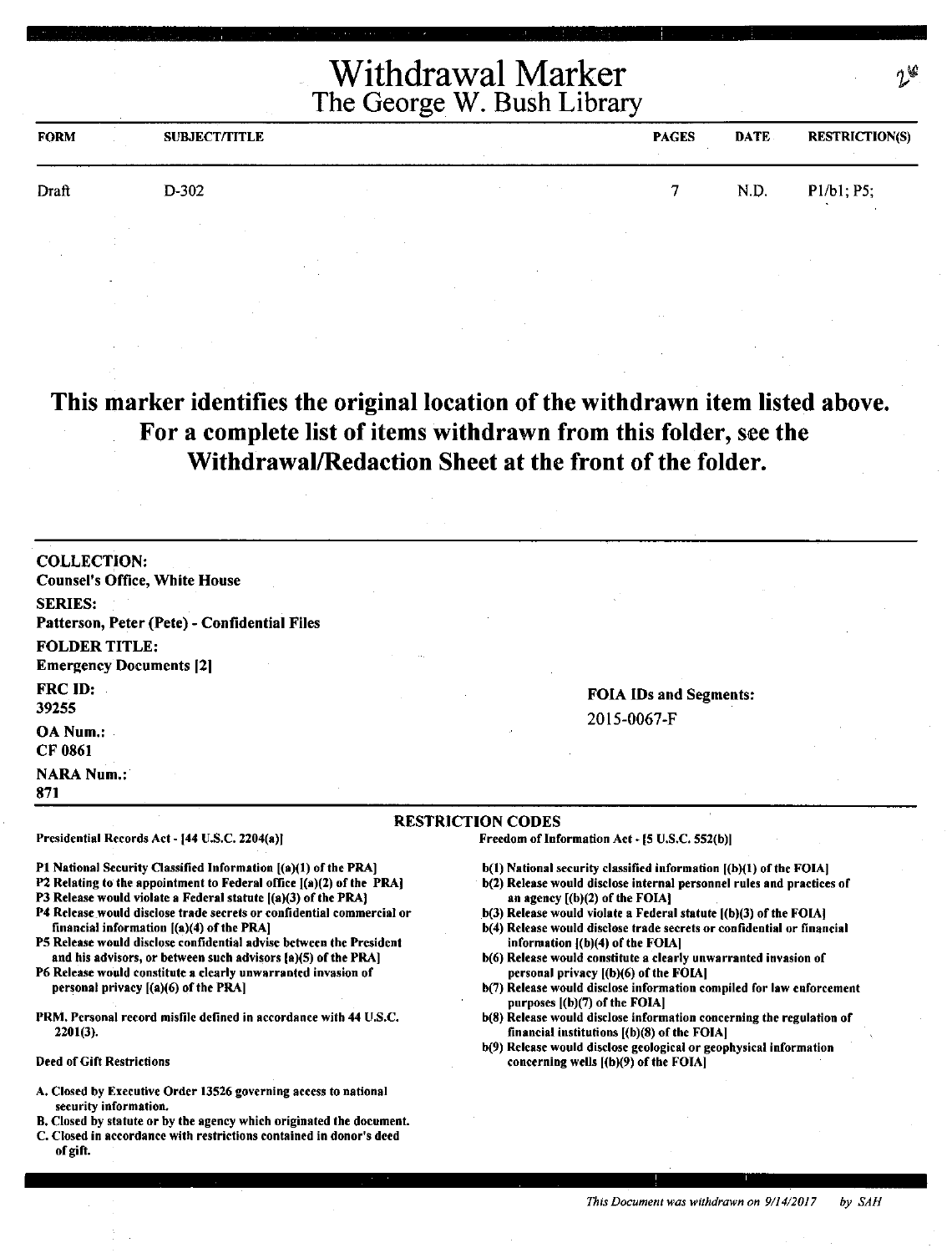| <b>FORM</b> | <b>SUBJECT/TITLE</b> |  | <b>PAGES</b> | <b>DATE</b> | <b>RESTRICTION(S)</b> |
|-------------|----------------------|--|--------------|-------------|-----------------------|
| Draft       | $D-303$              |  | 6.           | N.D.        | P1/b1; P5;            |
|             |                      |  |              |             |                       |

This marker identifies the original location of the withdrawn item listed above. For a complete list of items withdrawn from this folder, see the Withdrawal/Redaction Sheet at the front of the folder.

COLLECTION: Counsel's Office, White House SERIES: Patterson, Peter (Pete) - Confidential Files FOLDER TITLE: Emergency Documents [2[ FRC ID: 39255 OANum.: CF 0861 **NARA Num.:** 

FOIA IDs and Segments: 2015-0067-F

#### RESTRICTION CODES

Presidential Records Act - [44 U.S.C. 2204(a)]

Pl National Security Classified Information [(a)(l) of the PRA]

- P2 Relating to the appointment to Federal office  ${(a)(2)}$  of the PRA]
- P3 Release would violate a Federal statute [(a)(3) of the PRA]
- P4 Release would disclose trade secrets or confidential commercial or financial information [(a)(4) of the PRA)
- PS Release would disclose confidential advise between the President and his advisors, or between such advisors fa)(S) of the PRA]
- P6 Release would constitute a clearly unwarranted invasion of personal privacy ((a)(6) of the PRA]
- PRM. Personal record misfile defined in accordance with 44 U.S.C. 2201(3).
- Deed of Gift Restrictions

871

- A. Closed by Executive Order 13526 governing access to national security information.
- 8. Closed by statute or by the agency which originated the document.
- C. Closed in accordance with restrictions contained in donor's deed of gift.

Freedom of Information Act - (S U.S.C. SS2(b)]

- $b(1)$  National security classified information  $\{(b)(1)$  of the FOIA]
- b(2) Release would disclose internal personnel rules and practices of an agency ((b)(2) of the FOIAI
- $b(3)$  Release would violate a Federal statute  $[(b)(3)$  of the FOIA]
- b(4) Release would disclose trade secrets or confidential or financial information ((b)(4) of the FOIAJ
- b(6) Release would constitute a clearly unwarranted invasion of personal privacy f(b)(6) of the FOIAJ
- b(7) Release would disclose information compiled for law enforcement purposes [(b)(7) of the FOIA]
- b(8) Release would disclose information concerning the regulation of financial institutions [(b)(8) of the FOIAJ
- b(9) Release would disclose geological or geophysical information concerning wells ((b)(9) of the FOIA)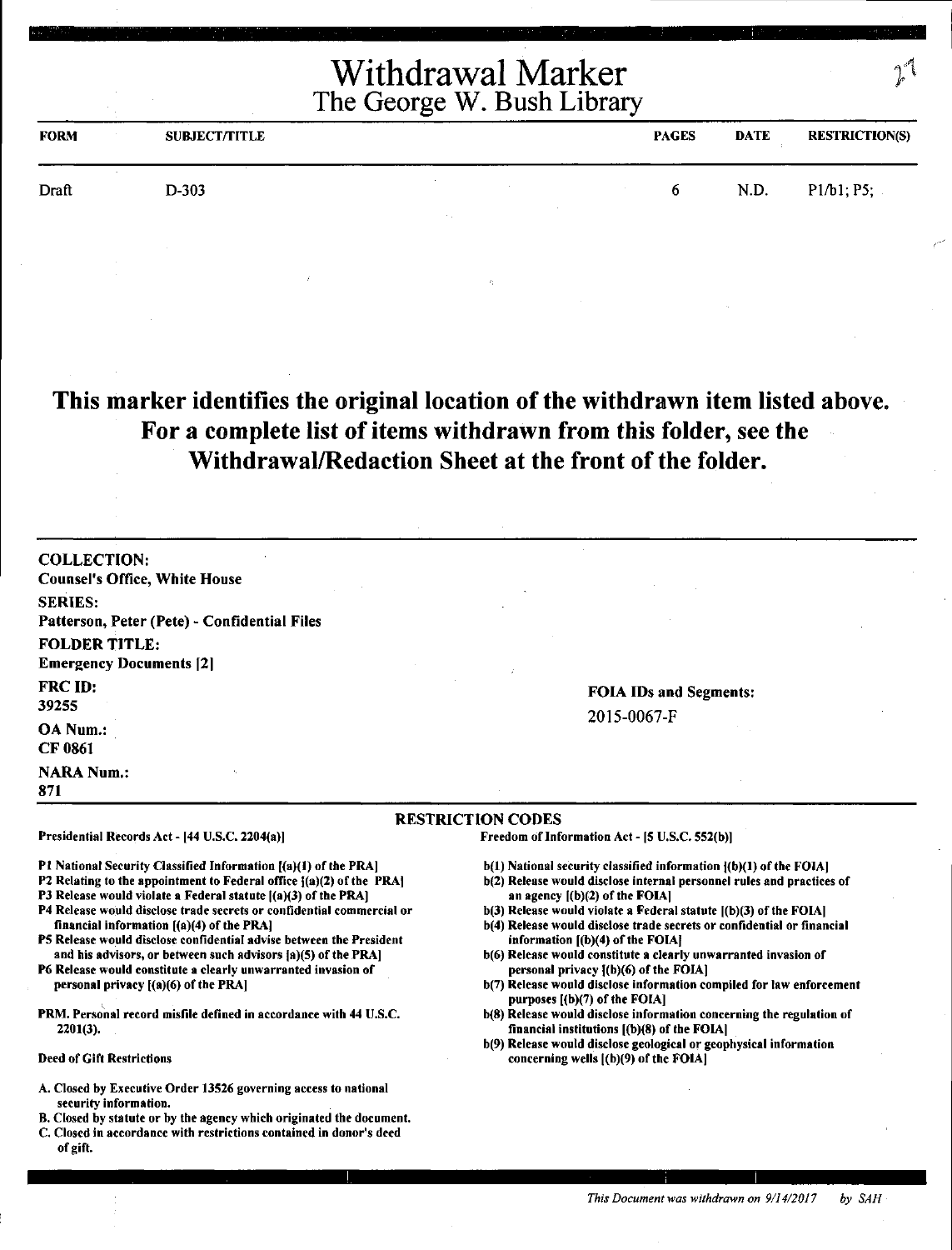| <b>FORM</b> | <b>SUBJECT/TITLE</b> | <b>PAGES</b> | <b>DATE</b> | <b>RESTRICTION(S)</b> |
|-------------|----------------------|--------------|-------------|-----------------------|
| Draft       | D-401 Summary        | $2^{\circ}$  | N.D.        | P1/b1; P5;            |
|             |                      |              |             |                       |

**This marker identifies the original location of the withdrawn item listed above. For a complete list of items withdrawn from this folder, see the Withdrawal/Redaction Sheet at the front of the folder.** 

| <b>COLLECTION:</b>                                                                                                                                                                                                                                                                                                                                                                                                                                                      |                                                                                                                                                                                                                                                                                                                                                                                                                                            |
|-------------------------------------------------------------------------------------------------------------------------------------------------------------------------------------------------------------------------------------------------------------------------------------------------------------------------------------------------------------------------------------------------------------------------------------------------------------------------|--------------------------------------------------------------------------------------------------------------------------------------------------------------------------------------------------------------------------------------------------------------------------------------------------------------------------------------------------------------------------------------------------------------------------------------------|
| <b>Counsel's Office, White House</b>                                                                                                                                                                                                                                                                                                                                                                                                                                    |                                                                                                                                                                                                                                                                                                                                                                                                                                            |
| <b>SERIES:</b>                                                                                                                                                                                                                                                                                                                                                                                                                                                          |                                                                                                                                                                                                                                                                                                                                                                                                                                            |
| Patterson, Peter (Pete) - Confidential Files                                                                                                                                                                                                                                                                                                                                                                                                                            |                                                                                                                                                                                                                                                                                                                                                                                                                                            |
| <b>FOLDER TITLE:</b>                                                                                                                                                                                                                                                                                                                                                                                                                                                    |                                                                                                                                                                                                                                                                                                                                                                                                                                            |
| <b>Emergency Documents [2]</b>                                                                                                                                                                                                                                                                                                                                                                                                                                          |                                                                                                                                                                                                                                                                                                                                                                                                                                            |
| FRC ID:                                                                                                                                                                                                                                                                                                                                                                                                                                                                 | <b>FOIA IDs and Segments:</b>                                                                                                                                                                                                                                                                                                                                                                                                              |
| 39255                                                                                                                                                                                                                                                                                                                                                                                                                                                                   | 2015-0067-F                                                                                                                                                                                                                                                                                                                                                                                                                                |
| OA Num.:<br><b>CF 0861</b>                                                                                                                                                                                                                                                                                                                                                                                                                                              |                                                                                                                                                                                                                                                                                                                                                                                                                                            |
| <b>NARA Num.:</b><br>871                                                                                                                                                                                                                                                                                                                                                                                                                                                |                                                                                                                                                                                                                                                                                                                                                                                                                                            |
|                                                                                                                                                                                                                                                                                                                                                                                                                                                                         | <b>RESTRICTION CODES</b>                                                                                                                                                                                                                                                                                                                                                                                                                   |
| Presidential Records Act - [44 U.S.C. 2204(a)]                                                                                                                                                                                                                                                                                                                                                                                                                          | Freedom of Information Act - [5 U.S.C. 552(b)]                                                                                                                                                                                                                                                                                                                                                                                             |
| P1 National Security Classified Information [(a)(1) of the PRA]<br>P2 Relating to the appointment to Federal office [(a)(2) of the PRA]<br>P3 Release would violate a Federal statute [(a)(3) of the PRA]<br>P4 Release would disclose trade secrets or confidential commercial or<br>financial information [(a)(4) of the PRA]<br>P5 Release would disclose confidential advise between the President<br>and his advisors, or between such advisors [a](5) of the PRA] | b(1) National security classified information {(b)(1) of the FOIA]<br>b(2) Release would disclose internal personnel rules and practices of<br>an agency $[(b)(2)$ of the FOIA]<br>$b(3)$ Release would violate a Federal statute $(6)(3)$ of the FOIA]<br>b(4) Release would disclose trade secrets or confidential or financial<br>information $[(b)(4)$ of the FOIA]<br>b(6) Release would constitute a clearly unwarranted invasion of |
| P6 Release would constitute a clearly unwarranted invasion of<br>personal privacy $[(a)(6)$ of the PRA                                                                                                                                                                                                                                                                                                                                                                  | personal privacy [(b)(6) of the FOIA]<br>b(7) Release would disclose information compiled for law enforcement<br>purposes [(b)(7) of the FOIA]                                                                                                                                                                                                                                                                                             |

PRM. Personal record misfile defined in accordance with 44 U.S.C. 2201(3).

Deed of Gift Restrictions

- A. Closed by Executive Order 13526 governing access to national security information.
- B. Closed by statute or by the agency which originated the document.
- C. Closed in accordance with restrictions contained in donor's deed of gift.

*This Document was withdrawn on 9/14/2017 by SAH* 

b(S) Release would disclose information concerning the regulation of

b(9) Release would disclose geological or geophysical information

financial institutions ((b)(S) of the FOIA)

concerning wells ((b)(9) of the FOIAJ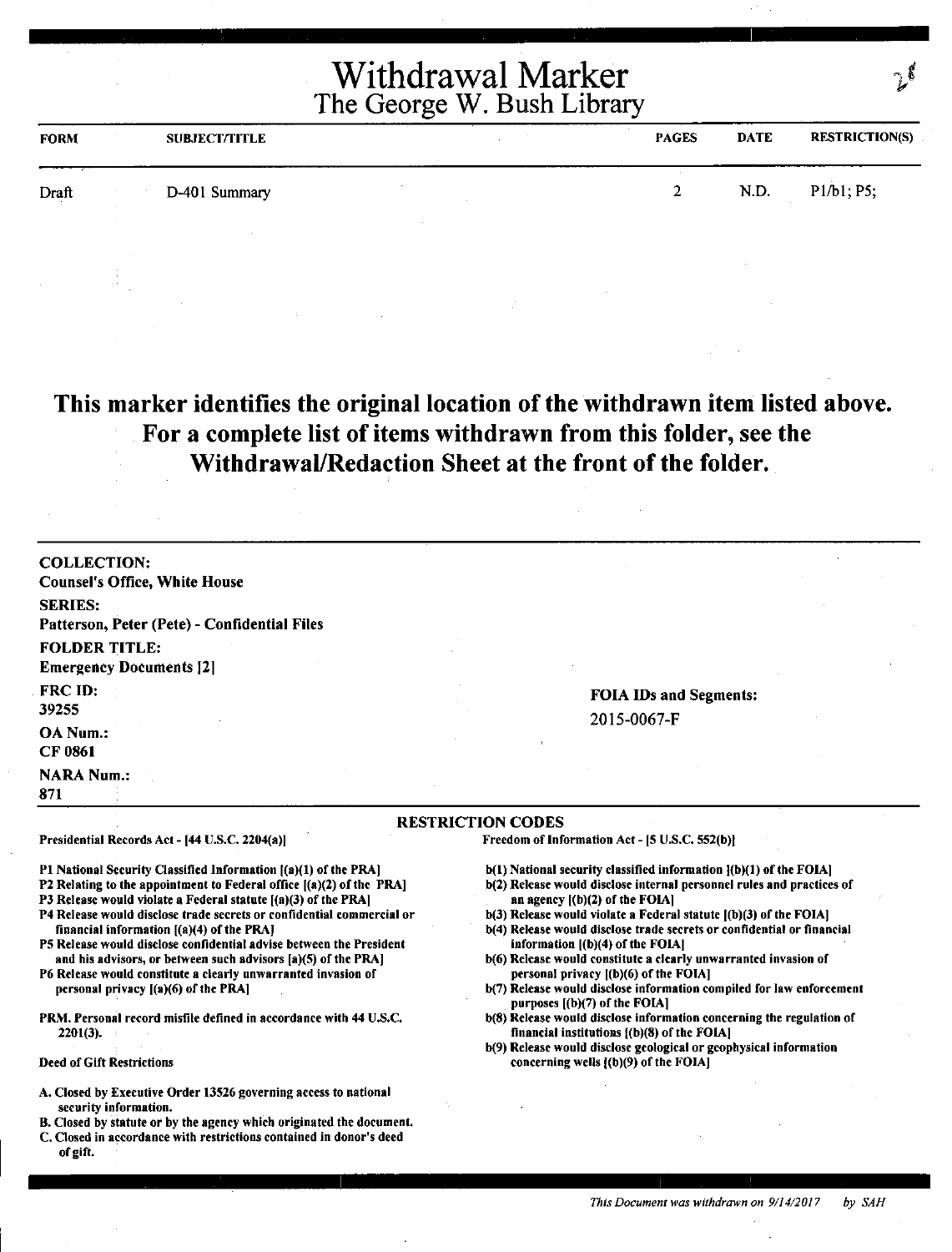| <b>FORM</b> | <b>SUBJECT/TITLE</b>  | <b>PAGES</b> | <b>DATE</b> | <b>RESTRICTION(S)</b> |
|-------------|-----------------------|--------------|-------------|-----------------------|
| Draft       | D-401 Executive Order | $\Delta$     | N.D.        | P1/b1; P5;            |

### **This marker identifies the original location of the withdrawn item listed above. For a complete list of items withdrawn from this folder,** see **the Withdrawal/Redaction Sheet at the front of the folder.**

COLLECTION: Counsel's Office, White House SERIES: Patterson, Peter (Pete) - Confidential Files FOLDER TITLE: Emergency Documents [2] FRC ID: 39255 OA Num.: CF 0861 **NARA Num.:** 871

Presidential Records Act - (44 U.S.C. 2204(a)]

financial information ((a)(4) of the PRA)

personal privacy [(a)(6) of the PRAJ

2201(3).

Deed of Gift Restrictions

#### FOIA IDs and Segments: 2015-0067-F

#### RESTRICTION CODES

Freedom of Information Act -  $[5$  U.S.C. 552(b)]

- b(l) National security classified information [(b)(l) of the FOIA]
- b(2) Release would disclose internal personnel rules and practices of an agency  $[(b)(2)$  of the FOIA]
- $b(3)$  Release would violate a Federal statute  $[(b)(3)$  of the FOIA]
- b(4) Release would disclose trade secrets or confidential or financial information  $[(b)(4)$  of the FOIA]
- b(6) Release would constitute a clearly unwarranted invasion of personal privacy l(b)(6) of the FOIA]
- b(7) Release would disclose information compiled for law enforcement purposes [(b)(7) of the FOIA]
- b(S) Release would disclose information concerning the regulation of financial institutions  ${(b)(8)}$  of the FOIA)
- b(9) Release would disclose geological or geophysical information concerning wells ((b)(9) of the FOIA)
- A. Closed by Executive Order 13526 governing access to national security information.

Pl National Security Classified Information ((a)(l) of the PRA) P2 Relating to the appointment to Federal office [(a)(2) of the PRA) P3 Release would violate a Federal statute  $[(a)(3)$  of the PRA] P4 Release would disclose trade secrets or confidential commercial or

PS Release would disclose confidential advise between the President and his advisors, or between such advisors  $a(5)$  of the PRA] P6 Release would constitute a clearly unwarranted invasion of

PRM. Personal record misfile defined in accordance with 44 U.S.C.

- B. Closed by statute or by the agency which originated the document.
- C. Closed in accordance with restrictions contained in donor's deed of gift.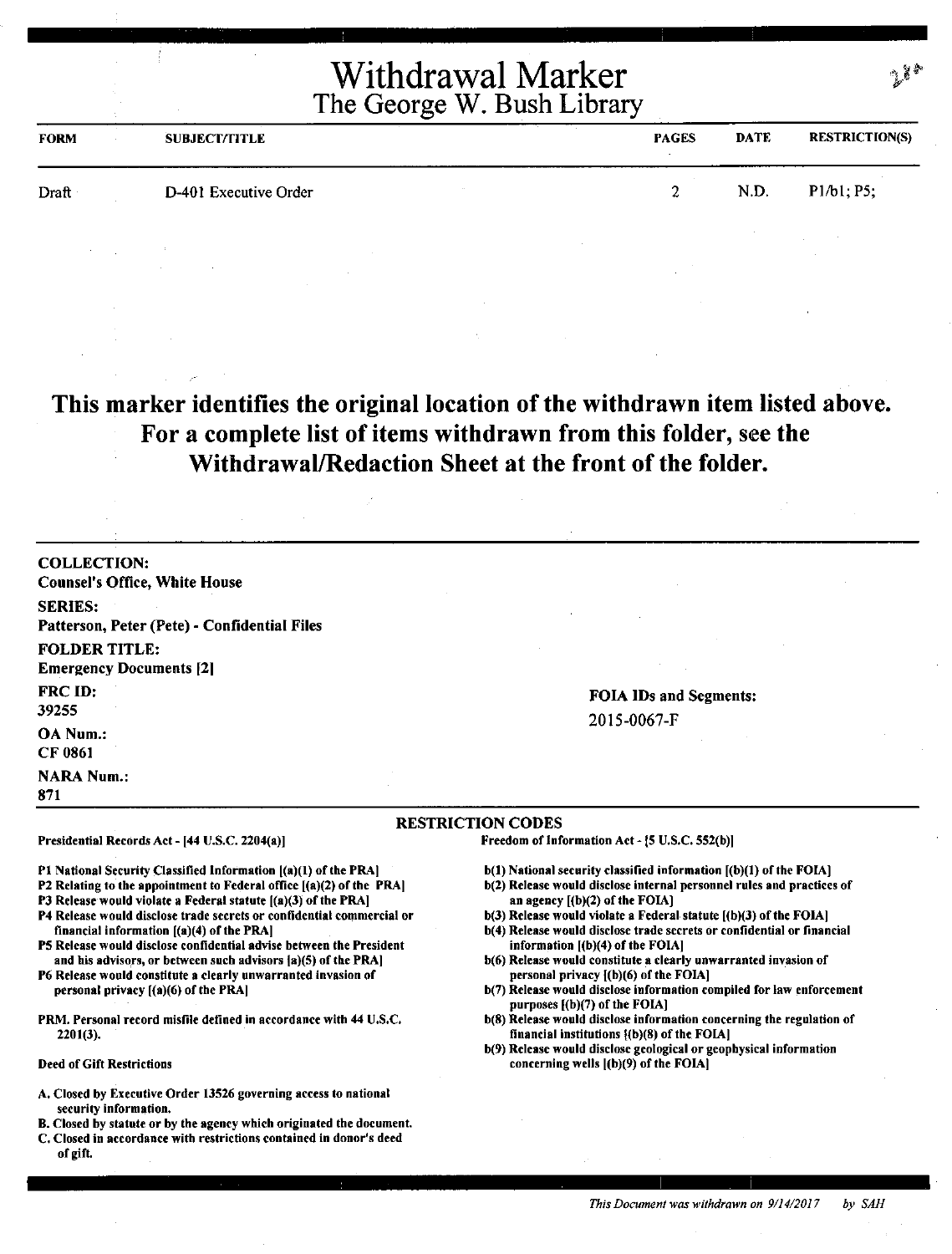| <b>FORM</b> | <b>SUBJECT/TITLE</b>    | <b>PAGES</b>  | <b>DATE</b> | <b>RESTRICTION(S)</b> |
|-------------|-------------------------|---------------|-------------|-----------------------|
| Draft       | D-401-A Executive Order | $\mathcal{D}$ | N.D.        | P1/b1; P5;            |

## **This marker identifies the original location of the withdrawn item listed above. For a complete list of items withdrawn from this folder, see the Withdrawal/Redaction Sheet at the front of the folder.**

| <b>COLLECTION:</b><br><b>Counsel's Office, White House</b>                                                                                                                                                                                                                                                                                                                                                                                                                                                                                                                                                                                                                                                   |                                                                                                                                                                                                                                                                                                                                                                                                                                                                                                                                                                                                                                                                                                                                                                                                                                                   |
|--------------------------------------------------------------------------------------------------------------------------------------------------------------------------------------------------------------------------------------------------------------------------------------------------------------------------------------------------------------------------------------------------------------------------------------------------------------------------------------------------------------------------------------------------------------------------------------------------------------------------------------------------------------------------------------------------------------|---------------------------------------------------------------------------------------------------------------------------------------------------------------------------------------------------------------------------------------------------------------------------------------------------------------------------------------------------------------------------------------------------------------------------------------------------------------------------------------------------------------------------------------------------------------------------------------------------------------------------------------------------------------------------------------------------------------------------------------------------------------------------------------------------------------------------------------------------|
| <b>SERIES:</b><br>Patterson, Peter (Pete) - Confidential Files                                                                                                                                                                                                                                                                                                                                                                                                                                                                                                                                                                                                                                               |                                                                                                                                                                                                                                                                                                                                                                                                                                                                                                                                                                                                                                                                                                                                                                                                                                                   |
| <b>FOLDER TITLE:</b><br><b>Emergency Documents [2]</b>                                                                                                                                                                                                                                                                                                                                                                                                                                                                                                                                                                                                                                                       |                                                                                                                                                                                                                                                                                                                                                                                                                                                                                                                                                                                                                                                                                                                                                                                                                                                   |
| <b>FRC ID:</b><br>39255                                                                                                                                                                                                                                                                                                                                                                                                                                                                                                                                                                                                                                                                                      | <b>FOIA IDs and Segments:</b><br>2015-0067-F                                                                                                                                                                                                                                                                                                                                                                                                                                                                                                                                                                                                                                                                                                                                                                                                      |
| <b>OA Num:</b><br><b>CF 0861</b>                                                                                                                                                                                                                                                                                                                                                                                                                                                                                                                                                                                                                                                                             |                                                                                                                                                                                                                                                                                                                                                                                                                                                                                                                                                                                                                                                                                                                                                                                                                                                   |
| <b>NARA Num.:</b><br>871                                                                                                                                                                                                                                                                                                                                                                                                                                                                                                                                                                                                                                                                                     |                                                                                                                                                                                                                                                                                                                                                                                                                                                                                                                                                                                                                                                                                                                                                                                                                                                   |
|                                                                                                                                                                                                                                                                                                                                                                                                                                                                                                                                                                                                                                                                                                              | <b>RESTRICTION CODES</b>                                                                                                                                                                                                                                                                                                                                                                                                                                                                                                                                                                                                                                                                                                                                                                                                                          |
| Presidential Records Act - [44 U.S.C. 2204(a)]                                                                                                                                                                                                                                                                                                                                                                                                                                                                                                                                                                                                                                                               | Freedom of Information Act - [5 U.S.C. 552(b)]                                                                                                                                                                                                                                                                                                                                                                                                                                                                                                                                                                                                                                                                                                                                                                                                    |
| P1 National Security Classified Information [(a)(1) of the PRA]<br>P2 Relating to the appointment to Federal office [(a)(2) of the PRA]<br>P3 Release would violate a Federal statute [(a)(3) of the PRA]<br>P4 Release would disclose trade secrets or confidential commercial or<br>financial information $[(a)(4)$ of the PRA]<br>P5 Release would disclose confidential advise between the President<br>and his advisors, or between such advisors [a](5) of the PRA]<br>P6 Release would constitute a clearly unwarranted invasion of<br>personal privacy $[(a)(6)$ of the PRA]<br>PRM, Personal record misfile defined in accordance with 44 U.S.C.<br>$2201(3)$ .<br><b>Deed of Gift Restrictions</b> | $b(1)$ National security classified information $(a)(1)$ of the FOIA]<br>b(2) Release would disclose internal personnel rules and practices of<br>an agency $($ (b) $(2)$ of the FOIA $]$<br>b(3) Release would violate a Federal statute [(b)(3) of the FOIA]<br>b(4) Release would disclose trade secrets or confidential or financial<br>information [(b)(4) of the FOIA]<br>b(6) Release would constitute a clearly unwarranted invasion of<br>personal privacy [(b)(6) of the FOIA]<br>b(7) Release would disclose information compiled for law enforcement<br>purposes $[(b)(7)$ of the FOIA]<br>b(8) Release would disclose information concerning the regulation of<br>financial institutions $(6)(8)$ of the FOIA<br>b(9) Release would disclose geological or geophysical information<br>concerning wells $($ (b) $(9)$ of the FOIA $]$ |
| A. Closed by Executive Order 13526 governing access to national<br>security information.                                                                                                                                                                                                                                                                                                                                                                                                                                                                                                                                                                                                                     |                                                                                                                                                                                                                                                                                                                                                                                                                                                                                                                                                                                                                                                                                                                                                                                                                                                   |

B. Closed by statute or by the agency which originated the document. C. Closed in accordance with restrictions contained in donor's deed

of gift.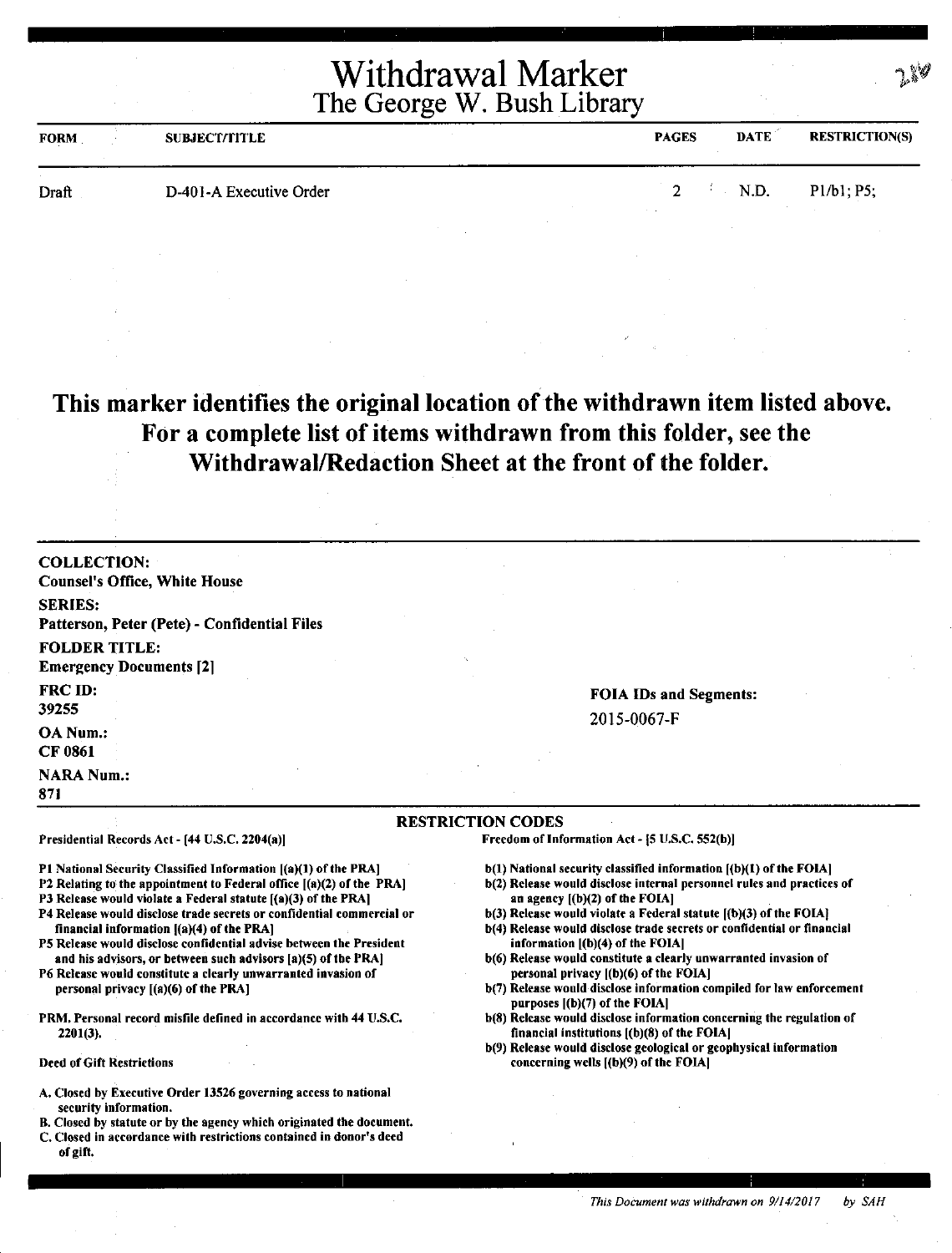| <b>FORM</b> | <b>SUBJECT/TITLE</b> | <b>PAGES</b> | <b>DATE</b> | <b>RESTRICTION(S)</b> |
|-------------|----------------------|--------------|-------------|-----------------------|
| Draft       | D-401 Comments       |              | N.D.        | P1/b1; P5;            |

### **This marker identifies the original location of the withdrawn item listed above. For a complete list of items withdrawn from this folder, see the Withdrawal/Redaction Sheet at the front of the folder.**

| <b>COLLECTION:</b>                                                                                                                      |                                                                                                                          |
|-----------------------------------------------------------------------------------------------------------------------------------------|--------------------------------------------------------------------------------------------------------------------------|
| <b>Counsel's Office, White House</b>                                                                                                    |                                                                                                                          |
| <b>SERIES:</b>                                                                                                                          |                                                                                                                          |
| Patterson, Peter (Pete) - Confidential Files                                                                                            |                                                                                                                          |
| <b>FOLDER TITLE:</b>                                                                                                                    |                                                                                                                          |
| <b>Emergency Documents [2]</b>                                                                                                          |                                                                                                                          |
| <b>FRC ID:</b>                                                                                                                          | <b>FOIA IDs and Segments:</b>                                                                                            |
| 39255                                                                                                                                   | 2015-0067-F                                                                                                              |
| <b>OA Num.:</b>                                                                                                                         |                                                                                                                          |
| CF 0861                                                                                                                                 |                                                                                                                          |
| <b>NARA Num.:</b>                                                                                                                       |                                                                                                                          |
| 871                                                                                                                                     |                                                                                                                          |
|                                                                                                                                         | <b>RESTRICTION CODES</b>                                                                                                 |
| Presidential Records Act - [44 U.S.C. 2204(a)]                                                                                          | Freedom of Information Act - [5 U.S.C. 552(b)]                                                                           |
| P1 National Security Classified Information [(a)(1) of the PRA]                                                                         | $b(1)$ National security classified information $(1b)(1)$ of the FOIA]                                                   |
| P2 Relating to the appointment to Federal office $(a)(2)$ of the PRA                                                                    | b(2) Release would disclose internal personnel rules and practices of                                                    |
| P3 Release would violate a Federal statute [(a)(3) of the PRA]<br>P4 Release would disclose trade secrets or confidential commercial or | an agency ${(b)(2)}$ of the FOIA]<br>b(3) Release would violate a Federal statute [(b)(3) of the FOIA]                   |
| financial information $ (a)(4)$ of the PRA                                                                                              | b(4) Release would disclose trade secrets or confidential or financial                                                   |
| P5 Release would disclose confidential advise between the President                                                                     | information $[(b)(4)$ of the FOIA}                                                                                       |
| and his advisors, or between such advisors [a](5) of the PRA]<br>P6 Release would constitute a clearly unwarranted invasion of          | b(6) Release would constitute a clearly unwarranted invasion of<br>personal privacy [(b)(6) of the FOIA]                 |
| personal privacy $[(a)(6)$ of the PRA]                                                                                                  | b(7) Release would disclose information compiled for law enforcement<br>purposes ((b)(7) of the FOIA]                    |
| PRM. Personal record misfile defined in accordance with 44 U.S.C.                                                                       | b(8) Release would disclose information concerning the regulation of                                                     |
| $2201(3)$ .                                                                                                                             | financial institutions $($ b $)(8)$ of the FOIA $]$<br>b(9) Release would disclose geological or geophysical information |
| <b>Deed of Gift Restrictions</b>                                                                                                        | concerning wells $($ (b $)(9)$ ) of the FOIA $\vert$                                                                     |
| A. Closed by Executive Order 13526 governing access to national                                                                         |                                                                                                                          |
| security information.<br>B. Closed by statute or by the agency which originated the document.                                           |                                                                                                                          |
| C. Closed in accordance with restrictions contained in donor's deed                                                                     |                                                                                                                          |

of gift.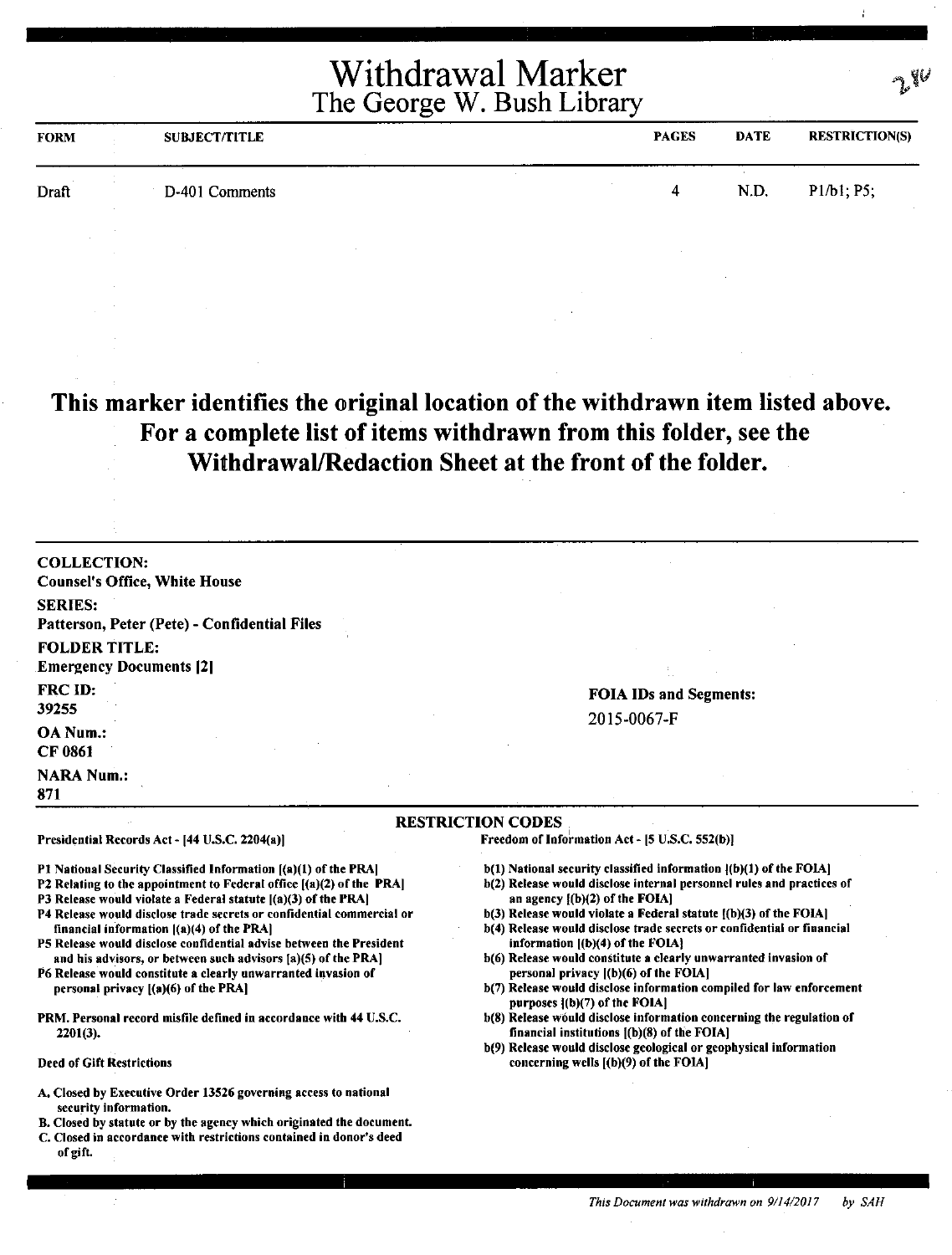| <b>FORM</b> | <b>SUBJECT/TITLE</b> | <b>PAGES</b>    | <b>DATE</b> | <b>RESTRICTION(S)</b> |
|-------------|----------------------|-----------------|-------------|-----------------------|
| Draft       | D-402 Summary        | $2 \rightarrow$ | N.D.        | P1/b1; P5;            |
|             |                      |                 |             |                       |

### **This marker identifies the original location of the withdrawn item listed above. For a complete list of items withdrawn from this folder, see the Withdrawal/Redaction Sheet at the front of the folder.**

COLLECTION: Counsel's Office, White House SERIES: Patterson, Peter (Pete) - Confidential Files FOLDER TITLE: **Emergency Documents [2]** FRC ID: 39255 OA Num.: CF 0861 **NARA Num.:** 871

Presidential Records Act - [44 U.S.C. 2204(a)]

financial information ((a)(4) of the PRA]

personal privacy ((a)(6) of the PRA)

2201(3),

Deed of Gift Restrictions

FOIA IDs and Segments: 2015-0067-F

#### RESTRICTION CODES

Freedom of Information Act - (S U.S.C. 552(b)I

- b(l) National security classified information ((b)(l) of the FOIA)
- b(2) Release would disclose internal personnel rules and practices of an agency  $[(b)(2)$  of the FOIA]
- b(3) Release would violate a Federal statute [(b)(3) of the FOIA]
- b(4) Release would disclose trade secrets or confidential or financial information [(b)(4) of the FOIA]
- b(6) Release would constitute a clearly unwarranted invasion of personal privacy [(b)(6) of the FOIA]
- b(7) Release would disclose information compiled for law enforcement purposes [(b)(7) of the FOIA]
- b(8) Release would disclose information concerning the regulation of financial institutions  $[(b)(8)$  of the FOIA]
- b(9) Release would disclose geological or geophysical information concerning wells ((b)(9) of the FOIA)
- A. Closed by Executive Order 13526 governing access to national security information.

Pl National Security Classified Information ((a)(l) of the PRA] P2 Relating to the appointment to Federal office ((a)(2) of the PRA] P3 Release would violate a Federal statute  $[(a)(3)$  of the PRA] P4 Release would disclose trade secrets or confidential commercial or

PS Release would disclose confidential advise between the President and his advisors, or between such advisors (a)(S) of the PRA] P6 Release would constitute a clearly unwarranted invasion of

PRM. Personal record misfile defined in accordance with 44 U.S.C.

- 8. Closed by statute or by the agency which originated the document.
- C. Closed in accordance with restrictions contained in donor's deed of gift.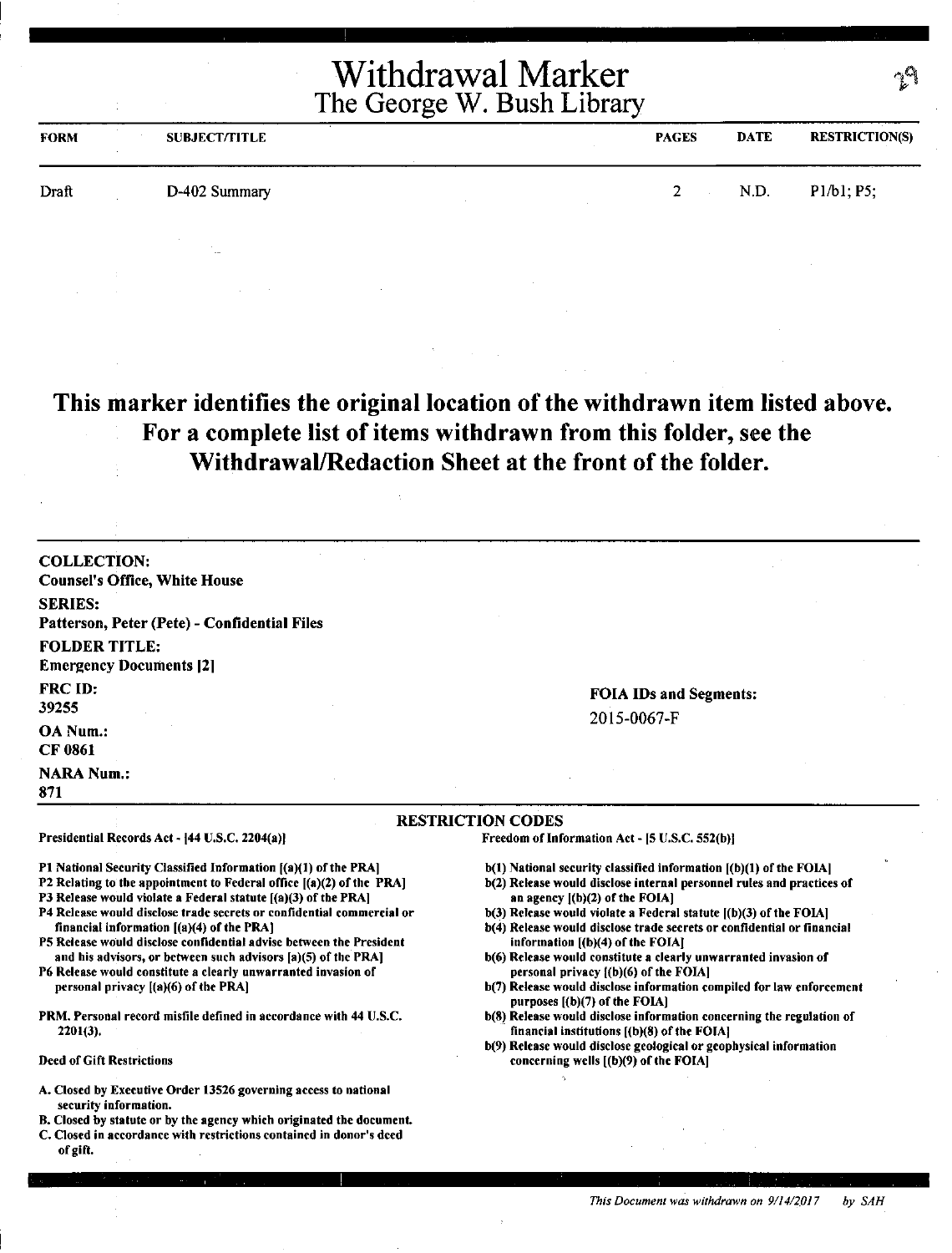| <b>FORM</b> | <b>SUBJECT/TITLE</b>  | <b>PAGES</b> | <b>DATE</b> | <b>RESTRICTION(S)</b> |
|-------------|-----------------------|--------------|-------------|-----------------------|
| Draft       | D-402 Executive Order |              | N.D.        | $P1/b1, P5$ ;         |

# **This marker identifies the original location of the withdrawn item listed above. For a complete list of items withdrawn from this folder, see the Withdrawal/Redaction Sheet at the front of the folder.**

| <b>COLLECTION:</b><br><b>Counsel's Office, White House</b>                                                                                                                                                                                                                                                                                                                                                                                                                                                                                                                                                                                                             |                                                                                                                                                                                                                                                                                                                                                                                                                                                                                                                                                                                                                                                                                                                                                                                       |
|------------------------------------------------------------------------------------------------------------------------------------------------------------------------------------------------------------------------------------------------------------------------------------------------------------------------------------------------------------------------------------------------------------------------------------------------------------------------------------------------------------------------------------------------------------------------------------------------------------------------------------------------------------------------|---------------------------------------------------------------------------------------------------------------------------------------------------------------------------------------------------------------------------------------------------------------------------------------------------------------------------------------------------------------------------------------------------------------------------------------------------------------------------------------------------------------------------------------------------------------------------------------------------------------------------------------------------------------------------------------------------------------------------------------------------------------------------------------|
| <b>SERIES:</b><br>Patterson, Peter (Pete) - Confidential Files                                                                                                                                                                                                                                                                                                                                                                                                                                                                                                                                                                                                         |                                                                                                                                                                                                                                                                                                                                                                                                                                                                                                                                                                                                                                                                                                                                                                                       |
| <b>FOLDER TITLE:</b><br><b>Emergency Documents [2]</b>                                                                                                                                                                                                                                                                                                                                                                                                                                                                                                                                                                                                                 |                                                                                                                                                                                                                                                                                                                                                                                                                                                                                                                                                                                                                                                                                                                                                                                       |
| <b>FRC ID:</b><br>39255                                                                                                                                                                                                                                                                                                                                                                                                                                                                                                                                                                                                                                                | <b>FOIA IDs and Segments:</b><br>2015-0067-F                                                                                                                                                                                                                                                                                                                                                                                                                                                                                                                                                                                                                                                                                                                                          |
| <b>OA Num.:</b><br><b>CF 0861</b>                                                                                                                                                                                                                                                                                                                                                                                                                                                                                                                                                                                                                                      |                                                                                                                                                                                                                                                                                                                                                                                                                                                                                                                                                                                                                                                                                                                                                                                       |
| <b>NARA Num.:</b><br>871                                                                                                                                                                                                                                                                                                                                                                                                                                                                                                                                                                                                                                               |                                                                                                                                                                                                                                                                                                                                                                                                                                                                                                                                                                                                                                                                                                                                                                                       |
|                                                                                                                                                                                                                                                                                                                                                                                                                                                                                                                                                                                                                                                                        | <b>RESTRICTION CODES</b>                                                                                                                                                                                                                                                                                                                                                                                                                                                                                                                                                                                                                                                                                                                                                              |
| Presidential Records Act - [44 U.S.C. 2204(a)]                                                                                                                                                                                                                                                                                                                                                                                                                                                                                                                                                                                                                         | Freedom of Information Act - [5 U.S.C. 552(b)]                                                                                                                                                                                                                                                                                                                                                                                                                                                                                                                                                                                                                                                                                                                                        |
| P1 National Security Classified Information [(a)(1) of the PRA]<br>P2 Relating to the appointment to Federal office $[(a)(2)$ of the PRA]<br>P3 Release would violate a Federal statute [(a)(3) of the PRA]<br>P4 Release would disclose trade secrets or confidential commercial or<br>financial information [(a)(4) of the PRA]<br>P5 Release would disclose confidential advise between the President<br>and his advisors, or between such advisors (a)(5) of the PRA)<br>P6 Release would constitute a clearly unwarranted invasion of<br>personal privacy [(a)(6) of the PRA]<br>PRM, Personal record misfile defined in accordance with 44 U.S.C.<br>$2201(3)$ . | b(1) National security classified information ((b)(1) of the FOIA]<br>b(2) Release would disclose internal personnel rules and practices of<br>an agency $[(b)(2)$ of the FOIA]<br>b(3) Release would violate a Federal statute [(b)(3) of the FOIA]<br>b(4) Release would disclose trade secrets or confidential or financial<br>information $[(b)(4)$ of the FOIA]<br>b(6) Release would constitute a clearly unwarranted invasion of<br>personal privacy ((b)(6) of the FOIA?<br>b(7) Release would disclose information compiled for law enforcement<br>purposes [(b)(7) of the FOIA]<br>b(8) Release would disclose information concerning the regulation of<br>financial institutions [(b)(8) of the FOIA]<br>b(9) Release would disclose geological or geophysical information |
| Deed of Gift Restrictions                                                                                                                                                                                                                                                                                                                                                                                                                                                                                                                                                                                                                                              | concerning wells $[(b)(9)$ of the FOIA]                                                                                                                                                                                                                                                                                                                                                                                                                                                                                                                                                                                                                                                                                                                                               |
| A. Closed by Executive Order 13526 governing access to national<br>security information.                                                                                                                                                                                                                                                                                                                                                                                                                                                                                                                                                                               |                                                                                                                                                                                                                                                                                                                                                                                                                                                                                                                                                                                                                                                                                                                                                                                       |

- B. Closed by statute or by the agency which originated the document.
- C. Closed in accordance with restrictions contained in donor's deed of gift.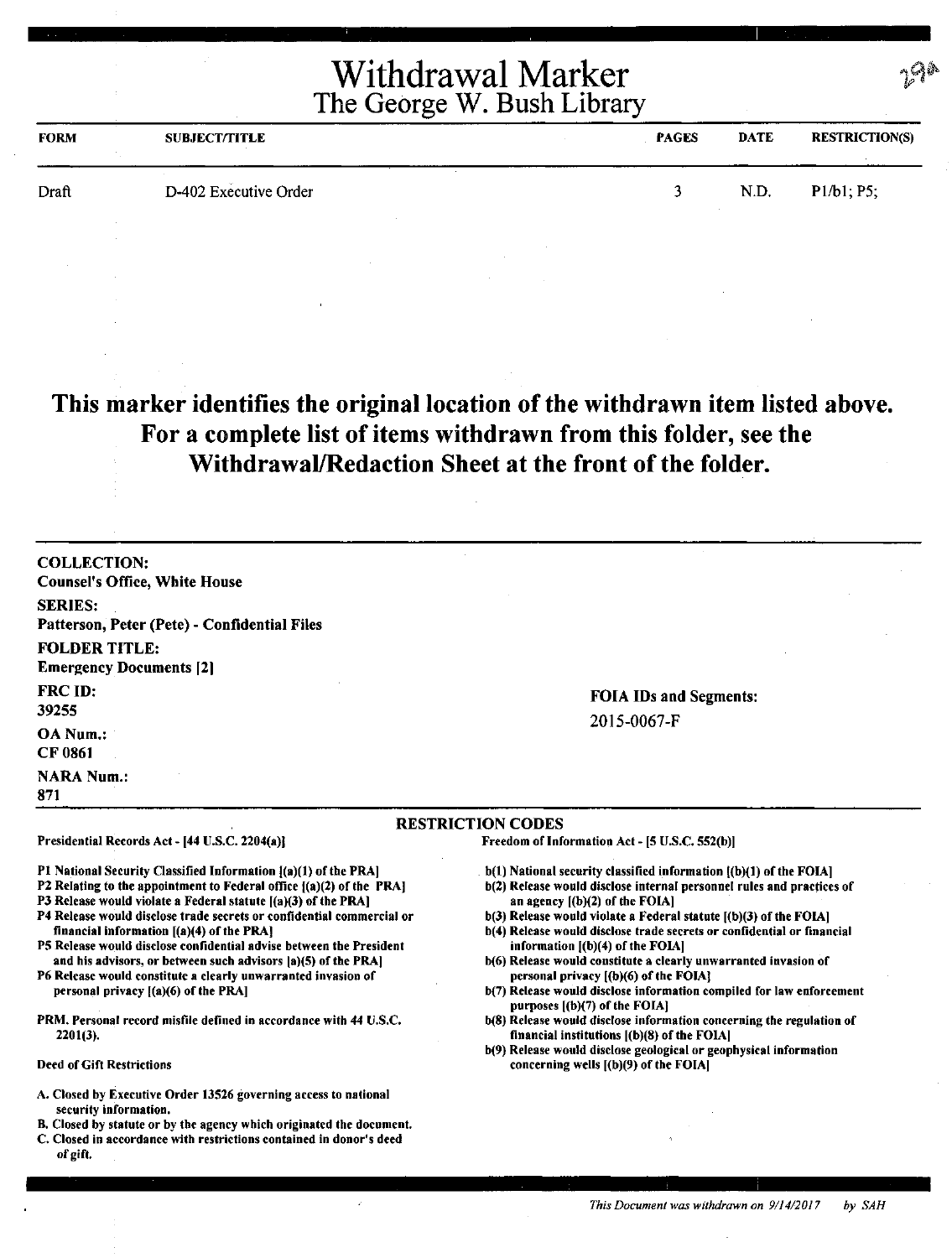| <b>FORM</b> | <b>SUBJECT/TITLE</b>    | <b>PAGES</b> | <b>DATE</b> | <b>RESTRICTION(S)</b> |
|-------------|-------------------------|--------------|-------------|-----------------------|
| Draft       | D-402-A Executive Order |              | N.D.        | P1/b1; P5;            |
|             |                         |              |             |                       |

### **This marker identifies the original location of the withdrawn item listed above. For a complete list of items withdrawn from this folder, see the Withdrawal/Redaction Sheet at the front of the folder.**

COLLECTION: Counsel's Office, White House SERIES: Patterson, Peter {Pete) - Confidential Files FOLDER TITLE: **Emergency Documents [2]** FRCID: 39255 OANum.: CF 0861 **NARA Num.:** 871

Presidential Records Act - (44 U.S.C. 2204(a))

financial information [(a)(4) of the PRA)

personal privacy [(a)(6) of the PRAJ

2201(3).

Deed of Gift Restrictions

#### FOIA IDs and Segments: 2015-0067-F

#### **RESTRICTION CODES**

Freedom of Information Act - [5 U.S.C. 552(b)]

- b(l) National security classified information ((b)(l) of the FOIA]
- b(2) Release would disclose internal personnel rules and practices of an agency [(b)(2) of the FOIA]
- $b(3)$  Release would violate a Federal statute  $[(b)(3)$  of the FOIA]
- b(4) Release would disclose trade secrets or confidential or financial information ((b)(4) of the FOIA]
- b(6) Release would constitute a clearly unwarranted invasion of personal privacy [(b)(6) of the FOIA]
- b(7) Release would disclose information compiled for law enforcement purposes [(b)(7) of the FOIA]
- b(8) Release would disclose information concerning the regulation of financial institutions ((b)(8) of the FOIA)
- b(9) Release would disclose geological or geophysical information concerning wells [(b)(9) of the FOIA]
- A. Closed by Executive Order 13526 governing access to national security information.

P1 National Security Classified Information [(a)(1) of the PRA] P2 Relating to the appointment to Federal office [(a)(2) of the PRA) P3 Release would violate a Federal statute  $[(a)(3)$  of the PRA] P4 Release would disclose trade secrets or confidential commercial or

PS Release would disclose confidential advise between the President and his advisors, or between such advisors [a)(5) of the PRA] P6 Release would constitute a clearly unwarranted invasion of

PRM. Personal record misfile defined in accordance with 44 U.S.C.

- B. Closed by statute or by the agency which originated the document.
- C. Closed in accordance with restrictions contained in donor's deed of gift.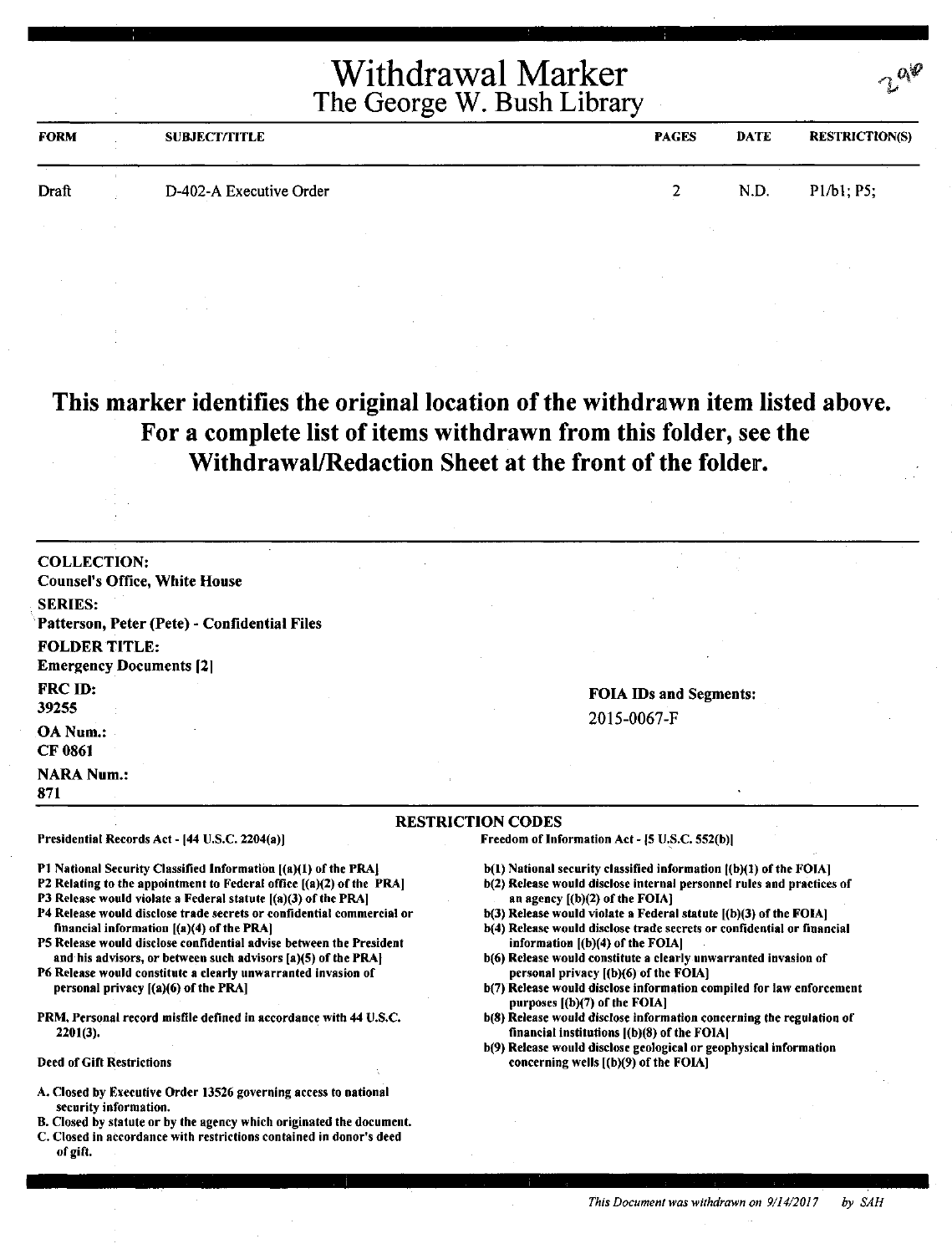|             |                      | <b>Withdrawal Marker</b><br>The George W. Bush Library |             | $\gamma$              |
|-------------|----------------------|--------------------------------------------------------|-------------|-----------------------|
| <b>FORM</b> | <b>SUBJECT/TITLE</b> | <b>PAGES</b>                                           | <b>DATE</b> | <b>RESTRICTION(S)</b> |
| Draft       | D-402 Comments       |                                                        | N.D.        | P1/b1; P5;            |

**This marker identifies the original location** of **the withdrawn item listed above. For a complete list of items withdrawn from this folder, see the Withdrawal/Redaction Sheet at the front of** the **folder.** 

| OA Num.:<br>CF 0861<br><b>NARA Num.:</b>                       |                                              |
|----------------------------------------------------------------|----------------------------------------------|
| FRC ID:<br>39255                                               | <b>FOIA IDs and Segments:</b><br>2015-0067-F |
| <b>FOLDER TITLE:</b><br><b>Emergency Documents</b> [2]         |                                              |
| <b>SERIES:</b><br>Patterson, Peter (Pete) - Confidential Files |                                              |
| <b>COLLECTION:</b><br><b>Counsel's Office, White House</b>     |                                              |

- P2 Relating to the appointment to Federal office [(a)(2) of the PRAJ
- P3 Release would violate a Federal statute ((a)(3) of the PRA)
- P4 Release would disclose trade secrets or confidential commercial or financial information ((a)(4) of the PRAJ
- P5 Release would disclose confidential advise between the President and his advisors, or between such advisors [a)(5) of the PRA)
- P6 Release would constitute a clearly unwarranted invasion of personal privacy ((a)(6) of the PRAJ
- PRM. Personal record misfile defined in accordance with 44 U.S.C. 2201(3).
- Deed of Gift Restrictions
- A. Closed by Executive Order 13526 governing access to national security information.
- B. Closed by statute or by the agency which originated the document. C. Closed in accordance with restrictions contained in donor's deed
- of gift.
- 
- b(2) Release would disclose internal personnel rules and practices of an agency ((b)(2) of the FOIAJ
- b(3) Release would violate a Federal statute ((b)(3) of the FOIAJ
- b(4) Release would disclose trade secrets or confidential or financial information ((b)(4) of the FOIAJ
- b(6) Release would constitute a clearly unwarranted invasion of personal privacy ((b)(6) of the FOIAJ
- b(7) Release would disclose information compiled for law enforcement purposes ((b)(7) of the FOIAJ
- b(8) Release would disclose information concerning the regulation of financial institutions ((b)(8) of the FOIA)
- b(9) Release would disclose geological or geophysical information concerning wells ((b)(9) of the FOIAJ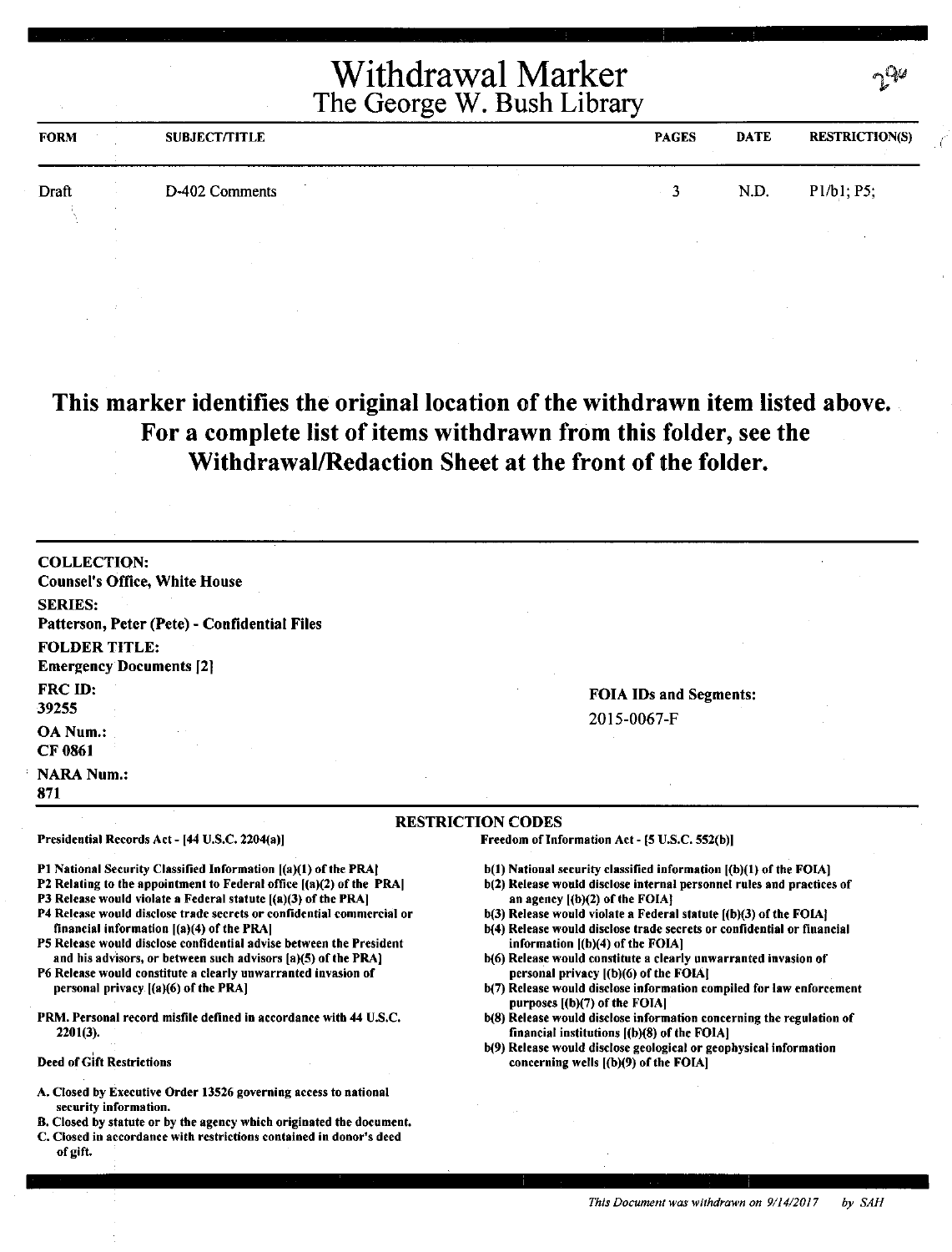| <b>FORM</b> | <b>SUBJECT/TITLE</b> | <b>PAGES</b>  | <b>DATE</b> | <b>RESTRICTION(S)</b> |
|-------------|----------------------|---------------|-------------|-----------------------|
| Draft       | D-403 Summary        | $\gamma$<br>⊷ | N.D.        | P1/b1; P5;            |
|             |                      |               |             |                       |

**This marker identifies the original location of the withdrawn item listed above. For a complete list of items withdrawn from this folder, see the Withdrawal/Redaction Sheet at the front of the folder.** 

 $\frac{1}{2}$ 

| <b>COLLECTION:</b>                                                                                                                        |                                                                                                                     |
|-------------------------------------------------------------------------------------------------------------------------------------------|---------------------------------------------------------------------------------------------------------------------|
| <b>Counsel's Office, White House</b>                                                                                                      |                                                                                                                     |
| <b>SERIES:</b>                                                                                                                            |                                                                                                                     |
| Patterson, Peter (Pete) - Confidential Files                                                                                              |                                                                                                                     |
| <b>FOLDER TITLE:</b>                                                                                                                      |                                                                                                                     |
| <b>Emergency Documents [2]</b>                                                                                                            |                                                                                                                     |
| <b>FRC ID:</b>                                                                                                                            | <b>FOIA IDs and Segments:</b>                                                                                       |
| 39255                                                                                                                                     | 2015-0067-F                                                                                                         |
| OA Num.:<br>CF 0861                                                                                                                       |                                                                                                                     |
| <b>NARA Num.:</b><br>871                                                                                                                  |                                                                                                                     |
| Presidential Records Act - [44 U.S.C. 2204(a)]                                                                                            | <b>RESTRICTION CODES</b><br>Freedom of Information Act - [5 U.S.C. 552(b)]                                          |
| P1 National Security Classified Information [(a)(1) of the PRA]                                                                           | b(1) National security classified information [(b)(1) of the FOIA]                                                  |
| P2 Relating to the appointment to Federal office $[(a)(2)$ of the PRA]                                                                    | b(2) Release would disclose internal personnel rules and practices of                                               |
| P3 Release would violate a Federal statute $[(a)(3)$ of the PRA]<br>P4 Release would disclose trade secrets or confidential commercial or | an agency $[(b)(2)$ of the FOIA]<br>$b(3)$ Release would violate a Federal statute $[(b)(3)$ of the FOIA]           |
| financial information $[(a)(4)$ of the PRA]                                                                                               | b(4) Release would disclose trade secrets or confidential or financial                                              |
| P5 Release would disclose confidential advise between the President<br>and his advisors, or between such advisors [a)(5) of the PRA].     | information $[(b)(4)$ of the FOIA]<br>b(6) Release would constitute a clearly unwarranted invasion of               |
| P6 Release would constitute a clearly unwarranted invasion of                                                                             | personal privacy ((b)(6) of the FOIA]                                                                               |
| personal privacy $[(a)(6)$ of the PRA]                                                                                                    | b(7) Release would disclose information compiled for law enforcement<br>purposes $[(b)(7)$ of the FOIA]             |
| PRM. Personal record misfile defined in accordance with 44 U.S.C.<br>$2201(3)$ ,                                                          | b(8) Release would disclose information concerning the regulation of<br>financial institutions ((b)(8) of the FOIA] |
|                                                                                                                                           | b(9) Release would disclose geological or geophysical information                                                   |
| <b>Deed of Gift Restrictions</b>                                                                                                          | concerning wells $($ (b) $(9)$ of the FOIA $\}$                                                                     |
| A. Closed by Executive Order 13526 governing access to national<br>security information.                                                  |                                                                                                                     |
| B. Closed by statute or by the agency which originated the document.                                                                      |                                                                                                                     |

C. Closed in accordance with restrictions contained in donor's deed

of gift.

Ŕ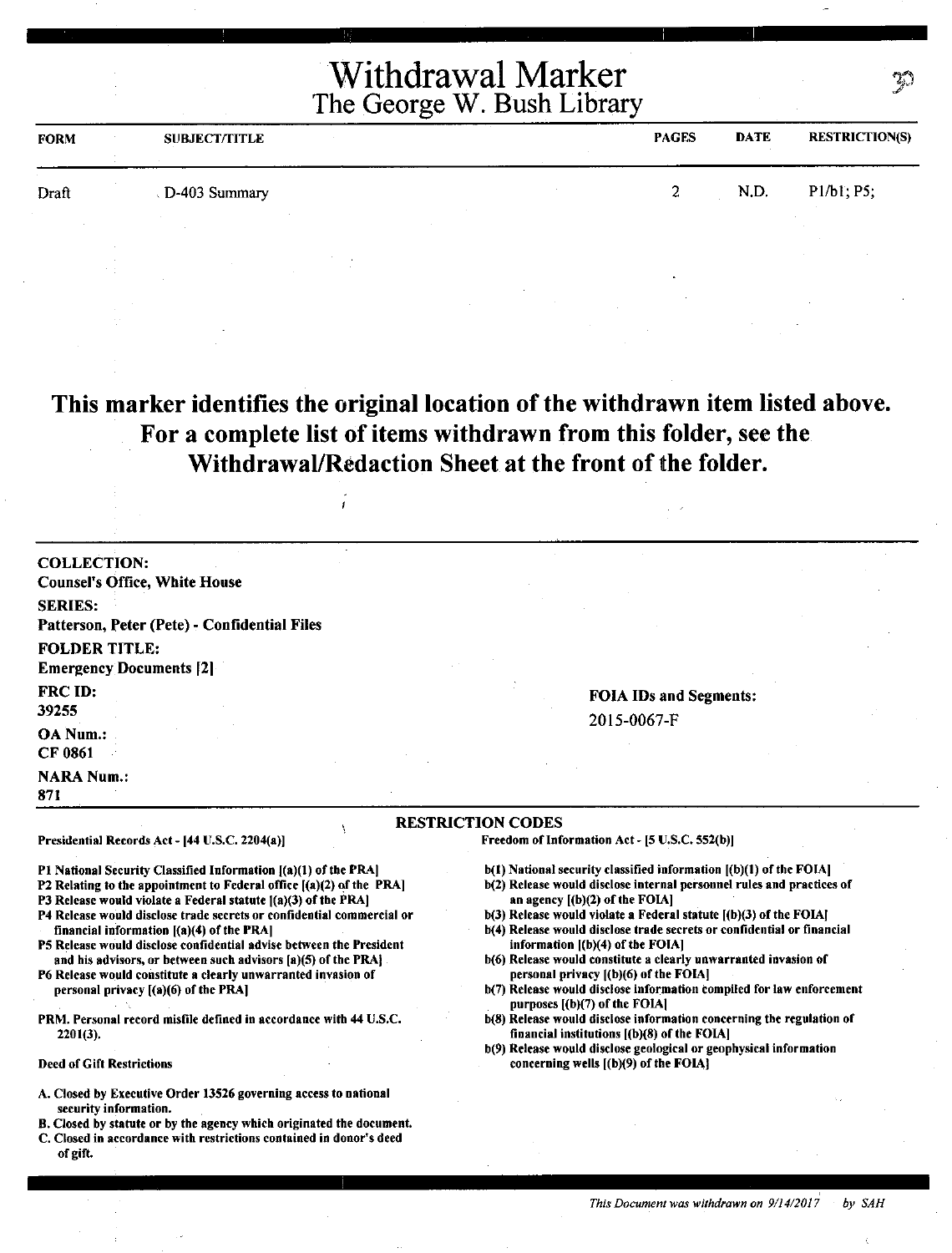| <b>FORM</b> | <b>SUBJECT/TITLE</b>  | <b>PAGES</b> | <b>DATE</b> | <b>RESTRICTION(S)</b> |
|-------------|-----------------------|--------------|-------------|-----------------------|
| Draft       | D-403 Executive Order | ~            | N.D.        | P1/b1; P5;            |

### **This marker identifies the original location of the withdrawn item listed above. For a complete list of items withdrawn from this folder, see the Withdrawal/Redaction Sheet at the front of the folder.**

COLLECTION: Counsel's Office, White House SERIES: Patterson, Peter (Pete) - Confidential Files FOLDER TITLE: Emergency Documents [21 FRCID: 39255 OANum.: CF 0861 **NARA Num.:** 871

Presidential Records Act - [44 U.S.C. 2204(a)]

financial information  $[(a)(4)$  of the PRA $]$ 

personal privacy ((a)(6) of the **PRA]** 

2201(3),

Deed of Gift Restrictions

#### FOIA IDs and Segments: 2015-0067-F

#### RESTRICTION CODES

Freedom of Information Act - [5 U.S.C. 552(b)]

- b(l) National security classified information [(b)(l) of the FOIA)
- b(2) Release would disclose internal personnel rules and practices of an agency ((b)(2) of the FOIA]
- $b(3)$  Release would violate a Federal statute  $[(b)(3)$  of the FOIA]
- b(4) Release would disclose trade secrets or confidential or financial information ((b)(4) of the FOIA]
- b(6) Release would constitute a clearly unwarranted invasion of personal privacy ((b)(6) of the FOIAl
- b(7) Release would disclose information compiled for law enforcement purposes ((b)(7) of the FOIA]
- b(8) Release would disclose information concerning the regulation of financial institutions [(b)(8) of the FOIAI
- b(9) Release would disclose geological or geophysical information concerning wells [ (b)(9) of the FOIAJ

#### A. Closed by Executive Order 13526 governing access to national security information.

Pl National Security Classified Information ((a)(l) of the PRA] P2 Relating to the appointment to Federal office  $[(a)(2)$  of the PRA] P3 Release would violate a Federal statute [(a)(3) of the PRA] P4 Release would disclose trade secrets or confidential commercial or

PS Release would disclose confidential advise between the President and his advisors, or between such advisors fa)(S) of the PRA] P6 Release would constitute a clearly unwarranted invasion of

PRM. Personal record misfile defined in accordance with 44 U.S.C.

- B. Closed by statute or by the agency which originated the document.
- C. Closed in accordance with restrictions contained in donor's deed of gift.

*This Document was withdrawn on 9/14/2017 by SAH*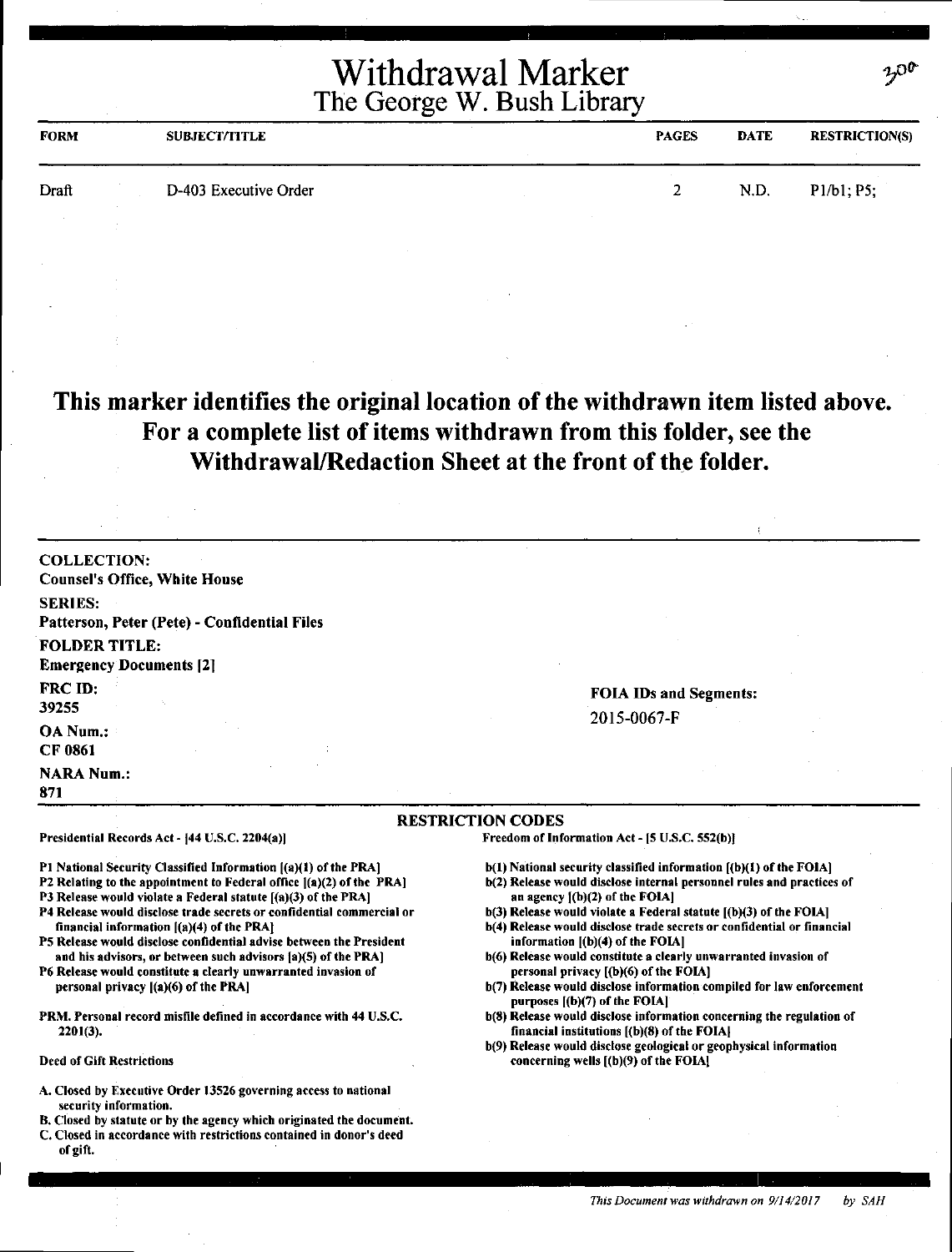|       | The George W. Bush Library | Withdrawal Marker |      | $32^{\circ}$          |
|-------|----------------------------|-------------------|------|-----------------------|
| FORM  | <b>SUBJECT/TITLE</b>       | <b>PAGES</b>      | DATE | <b>RESTRICTION(S)</b> |
| Draft | D-403-A Executive Order    |                   | N.D. | P1/b1, P5;            |

### **This marker identifies the original location of the withdrawn item listed above. For a complete list of items withdrawn from this folder, see the Withdrawal/Redaction Sheet at the front of the folder.**

| <b>COLLECTION:</b>                                                                                                                                                                                                                                                                                                                                                                                                                                                           |                                                                                                                    |
|------------------------------------------------------------------------------------------------------------------------------------------------------------------------------------------------------------------------------------------------------------------------------------------------------------------------------------------------------------------------------------------------------------------------------------------------------------------------------|--------------------------------------------------------------------------------------------------------------------|
| <b>Counsel's Office, White House</b>                                                                                                                                                                                                                                                                                                                                                                                                                                         |                                                                                                                    |
| <b>SERIES:</b>                                                                                                                                                                                                                                                                                                                                                                                                                                                               |                                                                                                                    |
| Patterson, Peter (Pete) - Confidential Files                                                                                                                                                                                                                                                                                                                                                                                                                                 |                                                                                                                    |
| <b>FOLDER TITLE:</b>                                                                                                                                                                                                                                                                                                                                                                                                                                                         |                                                                                                                    |
| <b>Emergency Documents [2]</b>                                                                                                                                                                                                                                                                                                                                                                                                                                               |                                                                                                                    |
| <b>FRC ID:</b>                                                                                                                                                                                                                                                                                                                                                                                                                                                               | <b>FOIA IDs and Segments:</b>                                                                                      |
| 39255                                                                                                                                                                                                                                                                                                                                                                                                                                                                        |                                                                                                                    |
| OA Num.:                                                                                                                                                                                                                                                                                                                                                                                                                                                                     | 2015-0067-F                                                                                                        |
| <b>CF 0861</b>                                                                                                                                                                                                                                                                                                                                                                                                                                                               |                                                                                                                    |
| <b>NARA Num.:</b>                                                                                                                                                                                                                                                                                                                                                                                                                                                            |                                                                                                                    |
| 871                                                                                                                                                                                                                                                                                                                                                                                                                                                                          |                                                                                                                    |
|                                                                                                                                                                                                                                                                                                                                                                                                                                                                              | <b>RESTRICTION CODES</b>                                                                                           |
|                                                                                                                                                                                                                                                                                                                                                                                                                                                                              |                                                                                                                    |
|                                                                                                                                                                                                                                                                                                                                                                                                                                                                              | Freedom of Information Act - [5 U.S.C. 552(b)]                                                                     |
|                                                                                                                                                                                                                                                                                                                                                                                                                                                                              | b(1) National security classified information [(b)(1) of the FOIA]                                                 |
|                                                                                                                                                                                                                                                                                                                                                                                                                                                                              | b(2) Release would disclose internal personnel rules and practices of<br>an agency $[(b)(2)$ of the FOIA]          |
|                                                                                                                                                                                                                                                                                                                                                                                                                                                                              | b(3) Release would violate a Federal statute [(b)(3) of the FOIA]                                                  |
| financial information $[(a)(4)$ of the PRA]                                                                                                                                                                                                                                                                                                                                                                                                                                  | b(4) Release would disclose trade secrets or confidential or financial                                             |
| Presidential Records Act - [44 U.S.C. 2204(a)]<br>P1 National Security Classified Information [(a)(1) of the PRA]<br>P2 Relating to the appointment to Federal office [(a)(2) of the PRA]<br>P3 Release would violate a Federal statute $(a)(3)$ of the PRA<br>P4 Release would disclose trade secrets or confidential commercial or<br>P5 Release would disclose confidential advise between the President<br>and his advisors, or between such advisors (a)(5) of the PRA] | information $(1)(4)$ of the FOIA]<br>b(6) Release would constitute a clearly unwarranted invasion of               |
|                                                                                                                                                                                                                                                                                                                                                                                                                                                                              | personal privacy [(b)(6) of the FOIA]                                                                              |
| personal privacy [(a)(6) of the PRA]                                                                                                                                                                                                                                                                                                                                                                                                                                         | b(7) Release would disclose information compiled for law enforcement                                               |
|                                                                                                                                                                                                                                                                                                                                                                                                                                                                              | purposes $[(b)(7)$ of the FOIA]<br>b(8) Release would disclose information concerning the regulation of            |
| P6 Release would constitute a clearly unwarranted invasion of<br>PRM. Personal record misfile defined in accordance with 44 U.S.C.<br>$2201(3)$ .                                                                                                                                                                                                                                                                                                                            | financial institutions $[(b)(8)$ of the FOIA]<br>b(9) Release would disclose geological or geophysical information |

- A. Closed by Executive Order 13526 governing access to national security information.
- B. Closed by statute or by the agency which originated the document.
- C. Closed in accordance with restrictions contained in donor's deed of gift.

*This Document was withdrawn on 9/14/2017* by SAH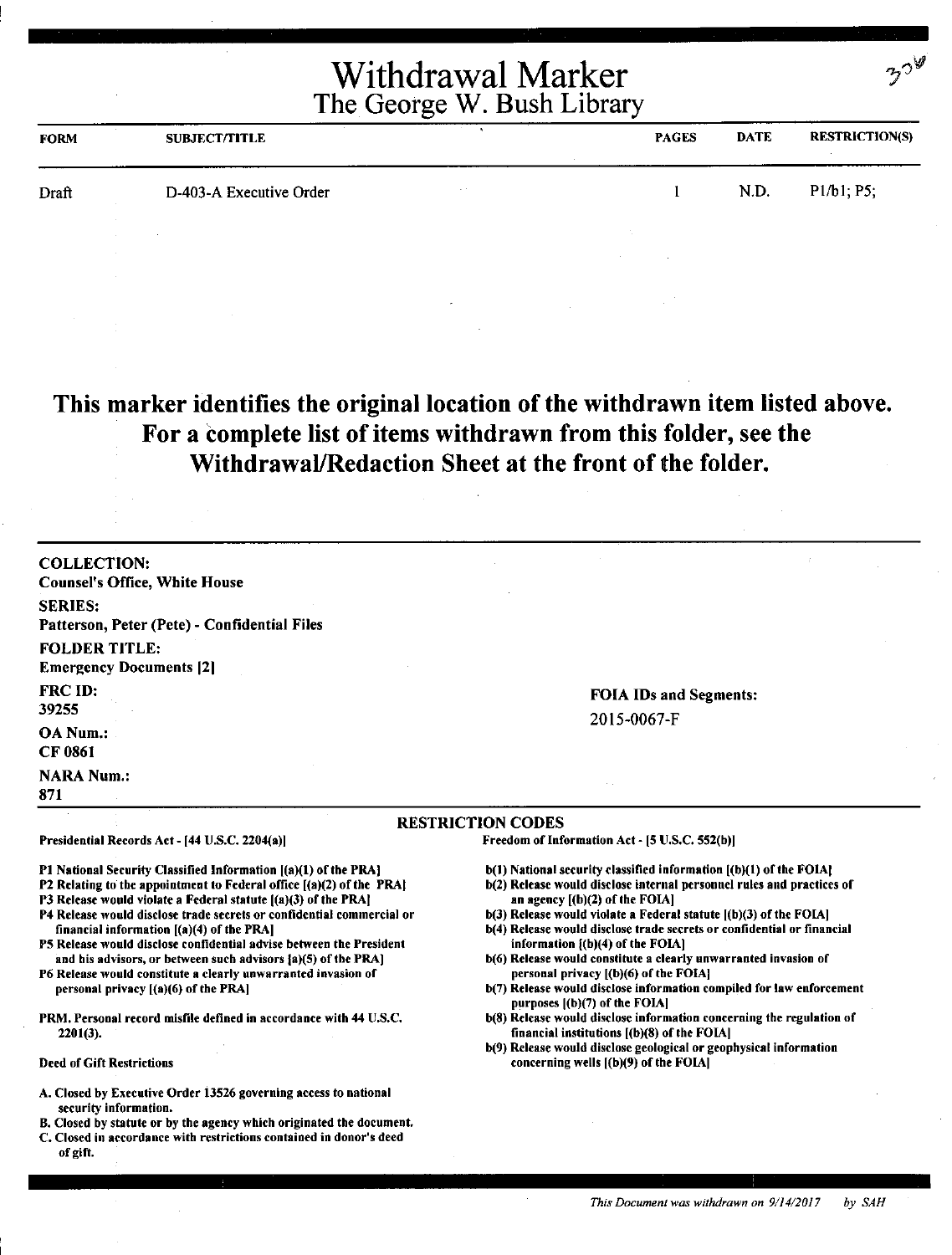| <b>FORM</b> |                 | <b>SUBJECT/TITLE</b> | <b>PAGES</b> | <b>DATE</b> | <b>RESTRICTION(S)</b> |
|-------------|-----------------|----------------------|--------------|-------------|-----------------------|
| Draft       |                 | D-403 Comments       | 4            | N.D.        | P1/b1; P5;            |
|             | <b>Contract</b> |                      |              |             |                       |

**This marker identifies the original location of the withdrawn item listed above. For a complete list of items withdrawn from this folder, see the Withdrawal/Redaction Sheet at the front of the folder.** 

COLLECTION: Counsel's Office, White House SERIES: Patterson, Peter (Pete) - Confidential Files FOLDER TITLE: **Emergency Documents [2]** FRCID: 39255 OA Num.: CF 0861 **NARA Num.:** 

#### FOIA IDs and Segments: 2015-0067-F

#### RESTRICTION CODES

Presidential Records Act - (44 U.S.C. 2204(a))

Pl National Security Classified Information [(a)(l) of the PRAJ

- P2 Relating to the appointment to Federal office  $[(a)(2)$  of the PRA]
- P3 Release would violate a Federal statute [(a)(3) of the PRA]
- P4 Release would disclose trade secrets or confidential commercial or financial information [(a)(4) of the PRA]
- PS Release would disclose confidential advise between the President and his advisors, or between such advisors (a)(S) of the PRA)
- P6 Release would constitute a clearly unwarranted invasion of personal privacy [(a)(6) of the PRA)
- PRM. Personal record misfile defined in accordance with 44 U.S.C. 2201(3).

#### Deed of Gift Restrictions

871

- A. Closed by Executive Order 13526 governing access to national security information.
- B. Closed by statute or by the agency which originated the document.
- C. Closed in accordance with restrictions contained in donor's deed of gift.

Freedom of Information Act- (5 U.S.C. S52(b))

- b(1) National security classified information ((b)(l) of the FOIA]
- b(2) Release would disclose internal personnel rules and practices of an agency ((b)(2) of the FOIA]
- b(3) Release would violate a Federal statute [(b)(3) of the FOIA]
- b(4) Release would disclose trade secrets or confidential or financial information  $[(b)(4)$  of the FOIA]
- b(6) Release would constitute a clearly unwarranted invasion of personal privacy ((b)(6) of the FOIA]
- b(7) Release would disclose information compiled for law enforcement purposes ((b)(7) of the FOIA]
- b(8) Release would disclose information concerning the regulation of financial institutions ((b)(8) of the FOIA]
- b(9) Release would disclose geological or geophysical information concerning wells ((b)(9) of the FOIA)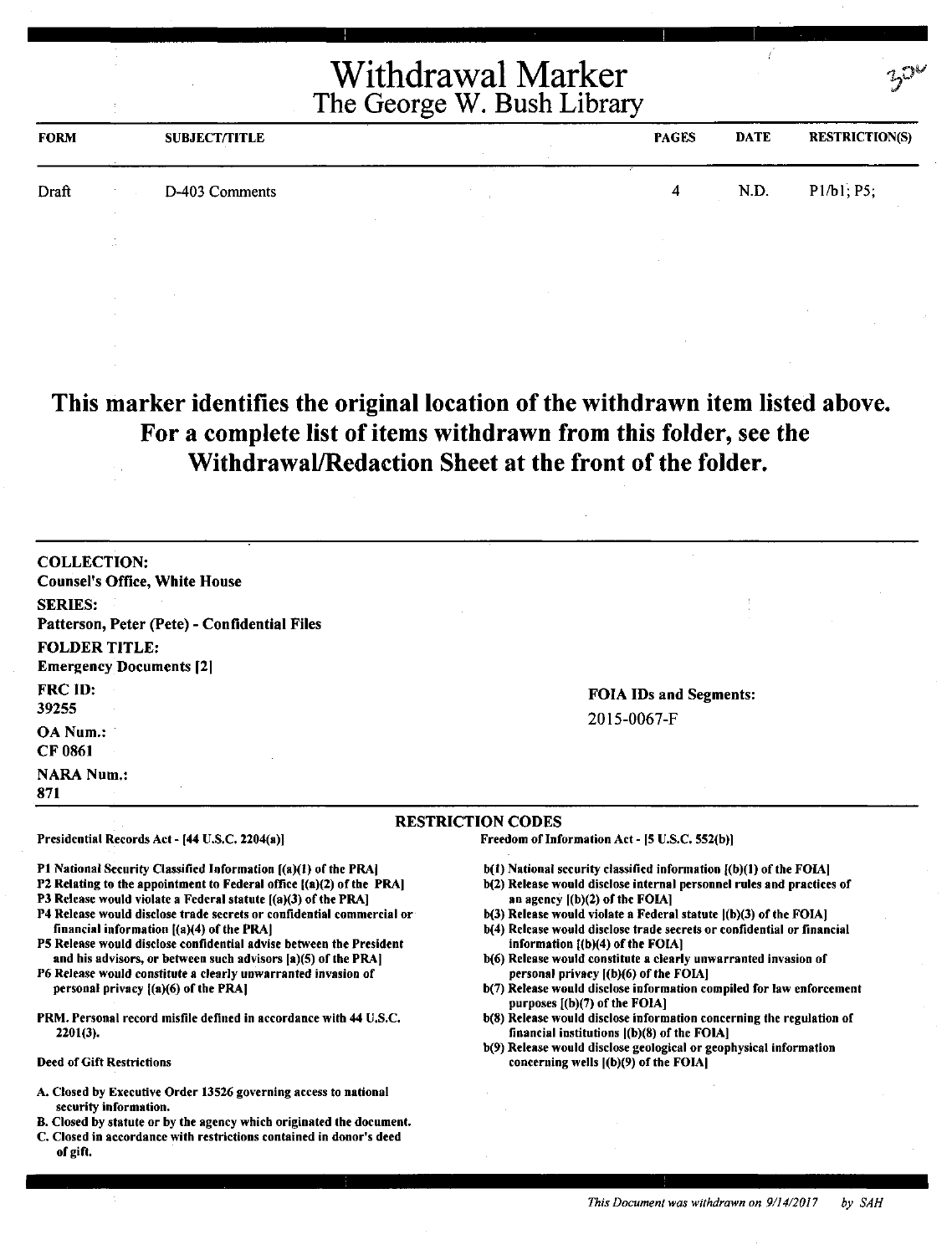| <b>Withdrawal Marker</b><br>The George W. Bush Library |  |               |              | $\mathcal{F}$ |                       |
|--------------------------------------------------------|--|---------------|--------------|---------------|-----------------------|
| FORM                                                   |  | SUBJECT/TITLE | <b>PAGES</b> | <b>DATE</b>   | <b>RESTRICTION(S)</b> |
| Draft                                                  |  | D-404 Summary |              | N.D.          | $P1/b1$ ; $P5$ ;      |

**This marker identifies the original location of the withdrawn item listed above. For a complete list of items withdrawn from this folder, see the**  Q. **Withdrawal/Redaction Sheet at the front of the folder.** 

| <b>COLLECTION:</b>                                                                                                                                                                                                                                                                                                                                                                                                                                                                                                                                                                                                                                                                                           |                                                                                                                                                                                                                                                                                                                                                                                                                                                                                                                                                                                                                                                                                                                                                                                                                                                   |
|--------------------------------------------------------------------------------------------------------------------------------------------------------------------------------------------------------------------------------------------------------------------------------------------------------------------------------------------------------------------------------------------------------------------------------------------------------------------------------------------------------------------------------------------------------------------------------------------------------------------------------------------------------------------------------------------------------------|---------------------------------------------------------------------------------------------------------------------------------------------------------------------------------------------------------------------------------------------------------------------------------------------------------------------------------------------------------------------------------------------------------------------------------------------------------------------------------------------------------------------------------------------------------------------------------------------------------------------------------------------------------------------------------------------------------------------------------------------------------------------------------------------------------------------------------------------------|
| <b>Counsel's Office, White House</b>                                                                                                                                                                                                                                                                                                                                                                                                                                                                                                                                                                                                                                                                         |                                                                                                                                                                                                                                                                                                                                                                                                                                                                                                                                                                                                                                                                                                                                                                                                                                                   |
| <b>SERIES:</b>                                                                                                                                                                                                                                                                                                                                                                                                                                                                                                                                                                                                                                                                                               |                                                                                                                                                                                                                                                                                                                                                                                                                                                                                                                                                                                                                                                                                                                                                                                                                                                   |
| Patterson, Peter (Pete) - Confidential Files                                                                                                                                                                                                                                                                                                                                                                                                                                                                                                                                                                                                                                                                 |                                                                                                                                                                                                                                                                                                                                                                                                                                                                                                                                                                                                                                                                                                                                                                                                                                                   |
| <b>FOLDER TITLE:</b>                                                                                                                                                                                                                                                                                                                                                                                                                                                                                                                                                                                                                                                                                         |                                                                                                                                                                                                                                                                                                                                                                                                                                                                                                                                                                                                                                                                                                                                                                                                                                                   |
| <b>Emergency Documents [2]</b>                                                                                                                                                                                                                                                                                                                                                                                                                                                                                                                                                                                                                                                                               |                                                                                                                                                                                                                                                                                                                                                                                                                                                                                                                                                                                                                                                                                                                                                                                                                                                   |
| FRC ID:<br>39255                                                                                                                                                                                                                                                                                                                                                                                                                                                                                                                                                                                                                                                                                             | <b>FOIA IDs and Segments:</b>                                                                                                                                                                                                                                                                                                                                                                                                                                                                                                                                                                                                                                                                                                                                                                                                                     |
|                                                                                                                                                                                                                                                                                                                                                                                                                                                                                                                                                                                                                                                                                                              | 2015-0067-F                                                                                                                                                                                                                                                                                                                                                                                                                                                                                                                                                                                                                                                                                                                                                                                                                                       |
| OA Num.:<br><b>CF 0861</b>                                                                                                                                                                                                                                                                                                                                                                                                                                                                                                                                                                                                                                                                                   |                                                                                                                                                                                                                                                                                                                                                                                                                                                                                                                                                                                                                                                                                                                                                                                                                                                   |
| <b>NARA Num.:</b><br>871                                                                                                                                                                                                                                                                                                                                                                                                                                                                                                                                                                                                                                                                                     |                                                                                                                                                                                                                                                                                                                                                                                                                                                                                                                                                                                                                                                                                                                                                                                                                                                   |
|                                                                                                                                                                                                                                                                                                                                                                                                                                                                                                                                                                                                                                                                                                              | <b>RESTRICTION CODES</b>                                                                                                                                                                                                                                                                                                                                                                                                                                                                                                                                                                                                                                                                                                                                                                                                                          |
| Presidential Records Act - [44 U.S.C. 2204(a)]                                                                                                                                                                                                                                                                                                                                                                                                                                                                                                                                                                                                                                                               | Freedom of Information Act - [5 U.S.C. 552(b)]                                                                                                                                                                                                                                                                                                                                                                                                                                                                                                                                                                                                                                                                                                                                                                                                    |
| PI National Security Classified Information ((a)(1) of the PRA]<br>P2 Relating to the appointment to Federal office [(a)(2) of the PRA]<br>P3 Release would violate a Federal statute {(a)(3) of the PRA]<br>P4 Release would disclose trade secrets or confidential commercial or<br>financial information $[(a)(4)$ of the PRA]<br>P5 Release would disclose confidential advise between the President<br>and his advisors, or between such advisors [a](5) of the PRA]<br>P6 Release would constitute a clearly unwarranted invasion of<br>personal privacy $[(a)(6)$ of the PRA]<br>PRM. Personal record misfile defined in accordance with 44 U.S.C.<br>$2201(3)$ .<br><b>Deed of Gift Restrictions</b> | b(1) National security classified information [(b)(1) of the FOIA]<br>b(2) Release would disclose internal personnel rules and practices of<br>an agency $[(b)(2)$ of the FOIA]<br>$b(3)$ Release would violate a Federal statute $(6)(3)$ of the FOIA]<br>b(4) Release would disclose trade secrets or confidential or financial<br>information $[(b)(4)$ of the FOIA]<br>b(6) Release would constitute a clearly unwarranted invasion of<br>personal privacy [(b)(6) of the FOIA]<br>b(7) Release would disclose information compiled for law enforcement<br>purposes $(6)(7)$ of the FOIA]<br>b(8) Release would disclose information concerning the regulation of<br>financial institutions $[(b)(8)$ of the FOIA]<br>b(9) Release would disclose geological or geophysical information<br>concerning wells $($ (b) $(9)$ of the FOIA $\vert$ |
| A. Closed by Executive Order 13526 governing access to national<br>security information.                                                                                                                                                                                                                                                                                                                                                                                                                                                                                                                                                                                                                     |                                                                                                                                                                                                                                                                                                                                                                                                                                                                                                                                                                                                                                                                                                                                                                                                                                                   |

- security information.
- B. Closed by statute or by the agency which originated the document.
- C. Closed in accordance with restrictions contained in donor's deed of gift.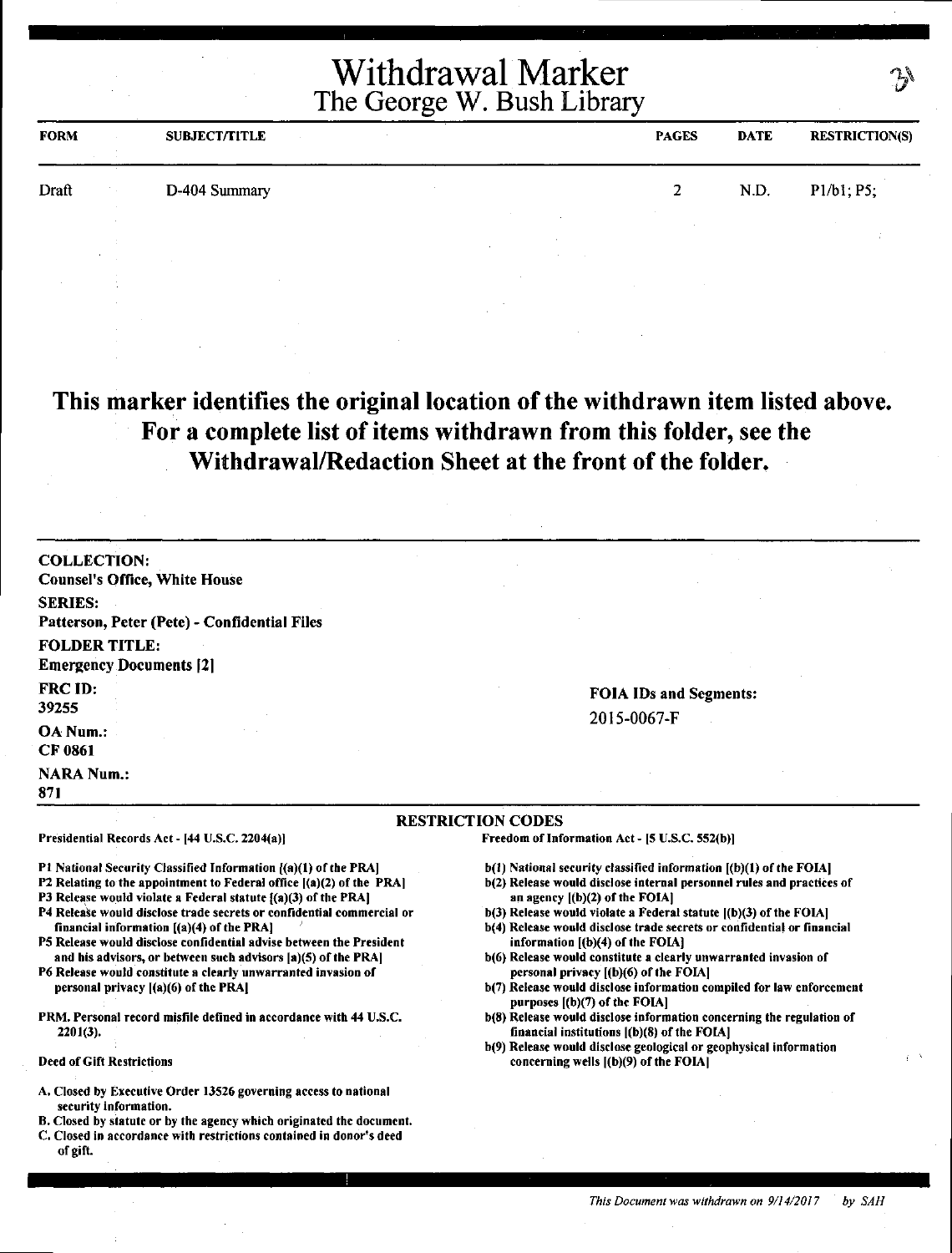| <b>FORM</b> | SUBJECT/TITLE         | <b>PAGES</b> | <b>DATE</b> | <b>RESTRICTION(S)</b> |
|-------------|-----------------------|--------------|-------------|-----------------------|
| Draft       | D-404 Executive Order |              | N.D.        | P1/b1; P5;            |
|             |                       |              |             |                       |

**This marker identifies the original location of the withdrawn item listed above. For a complete list of items withdrawn from this folder, see the Withdrawal/Redaction Sheet at the front of the folder.** 

| Presidential Records Act - [44 U.S.C. 2204(a)]                 | <b>RESTRICTION CODES</b><br>Freedom of Information Act - [5 U.S.C. 552(b)] |
|----------------------------------------------------------------|----------------------------------------------------------------------------|
| <b>NARA Num.:</b><br>871                                       |                                                                            |
| <b>OA Num.:</b><br><b>CF 0861</b>                              |                                                                            |
| <b>FRC ID:</b><br>39255                                        | <b>FOIA IDs and Segments:</b><br>2015-0067-F                               |
| <b>FOLDER TITLE:</b><br><b>Emergency Documents [2]</b>         |                                                                            |
| <b>SERIES:</b><br>Patterson, Peter (Pete) - Confidential Files |                                                                            |
| <b>COLLECTION:</b><br><b>Counsel's Office, White House</b>     |                                                                            |

P1 National Security Classified Information  $($ a)(1) of the PRA]

P2 Relating to the appointment to Federal office ((a)(2) of the PRA)

PJ Release would violate a Federal statute ((a)(3) of the PRA)

- P4 Release would disclose trade secrets or confidential commercial or financial information [(a)(4) of the PRA]
- PS Release would disclose confidential advise between the President and his advisors, or between such advisors (a)(S) of the PRA)
- P6 Release would constitute a clearly unwarranted invasion of personal privacy ((a)(6) of the PRAJ
- PRM. Personal record misfile defined in accordance with 44 U.S.C. 2201(3),

#### Deed of Gift Restrictions

- A. Closed by Executive Order 13S26 governing access to national security information.
- B. Closed by statute or by the agency which originated the document.
- C. Closed in accordance with restrictions contained in donor's deed of gift.

- b(l) National security classified information ((b)(l) of the FOIAI
- b(2) Release would disclose internal personnel rules and practices of **an** agency ((b)(2) of the FOIAI
- b(3) Release would violate a Federal statute ((b)(3) of the FOIA)
- b(4) Release would disclose trade secrets or confidential or financial information ((b)(4) of the FOIAJ
- b(6) Release would constitute a clearly unwarranted invasion of personal privacy ((b)(6) of the FOIA)
- b(7) Release would disclose information compiled for law enforcement purposes ((b)(7) of the FOIAI
- b(S) Release would disclose information concerning the regulation of financial institutions ((b)(S) of the FOIA)
- b(9) Release would disclose geological or geophysical information concerning wells ((b)(9) of the FOIAJ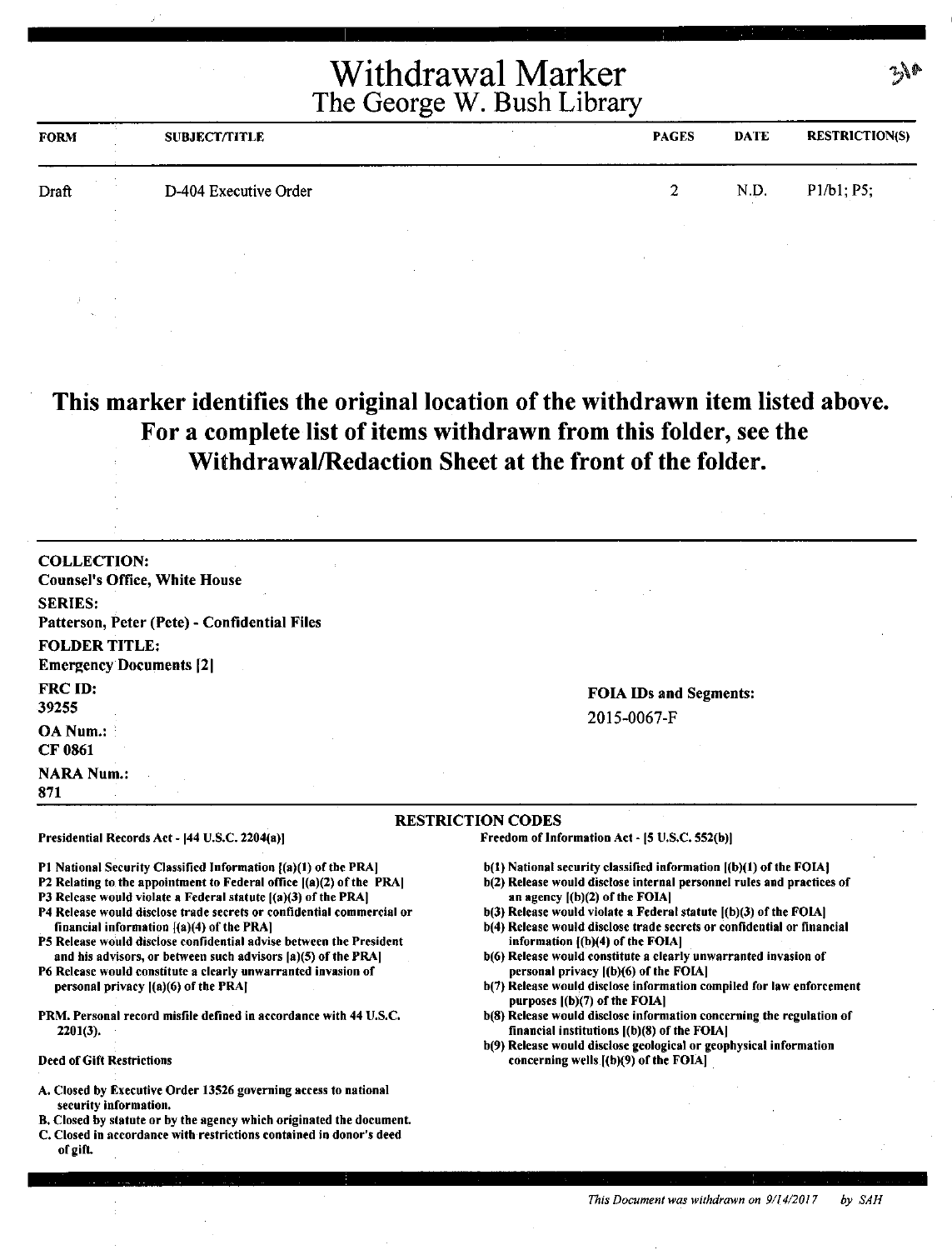| <b>FORM</b> | The Contract | <b>SUBJECT/TITLE</b> |  | <b>PAGES</b> | <b>DATE</b> | <b>RESTRICTION(S)</b> |
|-------------|--------------|----------------------|--|--------------|-------------|-----------------------|
| Draft       |              | D-404 Comments       |  | $-4$ .       | N.D.        | P1/b1; P5;            |
| المعدد      |              |                      |  |              |             |                       |
|             |              |                      |  |              |             |                       |
|             |              |                      |  |              |             |                       |

**This marker identifies the original location of the withdrawn item listed above.**  For a complete list of items withdrawn from this folder, see the **Withdrawal/Redaction Sheet at the front of the folder.** 

| <b>COLLECTION:</b>                                                                                                                                                                                                                                                                                                                                                                                                                                                                                                                                                                    |                                                                                                                                                                                                                                                                                                                                                                                                                                                                                                                                                                                            |
|---------------------------------------------------------------------------------------------------------------------------------------------------------------------------------------------------------------------------------------------------------------------------------------------------------------------------------------------------------------------------------------------------------------------------------------------------------------------------------------------------------------------------------------------------------------------------------------|--------------------------------------------------------------------------------------------------------------------------------------------------------------------------------------------------------------------------------------------------------------------------------------------------------------------------------------------------------------------------------------------------------------------------------------------------------------------------------------------------------------------------------------------------------------------------------------------|
| <b>Counsel's Office, White House</b>                                                                                                                                                                                                                                                                                                                                                                                                                                                                                                                                                  |                                                                                                                                                                                                                                                                                                                                                                                                                                                                                                                                                                                            |
| <b>SERIES:</b>                                                                                                                                                                                                                                                                                                                                                                                                                                                                                                                                                                        |                                                                                                                                                                                                                                                                                                                                                                                                                                                                                                                                                                                            |
| Patterson, Peter (Pete) - Confidential Files                                                                                                                                                                                                                                                                                                                                                                                                                                                                                                                                          |                                                                                                                                                                                                                                                                                                                                                                                                                                                                                                                                                                                            |
| <b>FOLDER TITLE:</b>                                                                                                                                                                                                                                                                                                                                                                                                                                                                                                                                                                  |                                                                                                                                                                                                                                                                                                                                                                                                                                                                                                                                                                                            |
| <b>Emergency Documents [2]</b>                                                                                                                                                                                                                                                                                                                                                                                                                                                                                                                                                        |                                                                                                                                                                                                                                                                                                                                                                                                                                                                                                                                                                                            |
| FRC ID:                                                                                                                                                                                                                                                                                                                                                                                                                                                                                                                                                                               | <b>FOIA IDs and Segments:</b>                                                                                                                                                                                                                                                                                                                                                                                                                                                                                                                                                              |
| 39255                                                                                                                                                                                                                                                                                                                                                                                                                                                                                                                                                                                 | 2015-0067-F                                                                                                                                                                                                                                                                                                                                                                                                                                                                                                                                                                                |
| OA Num.:                                                                                                                                                                                                                                                                                                                                                                                                                                                                                                                                                                              |                                                                                                                                                                                                                                                                                                                                                                                                                                                                                                                                                                                            |
| <b>CF 0861</b>                                                                                                                                                                                                                                                                                                                                                                                                                                                                                                                                                                        |                                                                                                                                                                                                                                                                                                                                                                                                                                                                                                                                                                                            |
| <b>NARA Num.:</b>                                                                                                                                                                                                                                                                                                                                                                                                                                                                                                                                                                     |                                                                                                                                                                                                                                                                                                                                                                                                                                                                                                                                                                                            |
| 871                                                                                                                                                                                                                                                                                                                                                                                                                                                                                                                                                                                   |                                                                                                                                                                                                                                                                                                                                                                                                                                                                                                                                                                                            |
|                                                                                                                                                                                                                                                                                                                                                                                                                                                                                                                                                                                       | <b>RESTRICTION CODES</b>                                                                                                                                                                                                                                                                                                                                                                                                                                                                                                                                                                   |
| Presidential Records Act - [44 U.S.C. 2204(a)]                                                                                                                                                                                                                                                                                                                                                                                                                                                                                                                                        | Freedom of Information Act - [5 U.S.C. 552(b)]                                                                                                                                                                                                                                                                                                                                                                                                                                                                                                                                             |
| P1 National Security Classified Information [(a)(1) of the PRA]<br>P2 Relating to the appointment to Federal office [(a)(2) of the PRA]<br>P3 Release would violate a Federal statute [(a)(3) of the PRA]<br>P4 Release would disclose trade secrets or confidential commercial or<br>financial information [(a)(4) of the PRA]<br>P5 Release would disclose confidential advise between the President<br>and his advisors, or between such advisors [a](5) of the PRA]<br>P6 Release would constitute a clearly unwarranted invasion of<br>personal privacy $[(a)(6)$ of the PRA $]$ | b(1) National security classified information [(b)(1) of the FOIA]<br>b(2) Release would disclose internal personnel rules and practices of<br>an agency $(1)(2)$ of the FOIA.<br>$b(3)$ Release would violate a Federal statute $[(b)(3)$ of the FOIA]<br>b(4) Release would disclose trade secrets or confidential or financial<br>information [(b)(4) of the FOIA]<br>b(6) Release would constitute a clearly unwarranted invasion of<br>personal privacy [(b)(6) of the FOIA]<br>b(7) Release would disclose information compiled for law enforcement<br>purposes [(b)(7) of the FOIA] |
| PRM. Personal record misfile defined in accordance with 44-U.S.C.<br>$2201(3)$ .                                                                                                                                                                                                                                                                                                                                                                                                                                                                                                      | b(8) Release would disclose information concerning the regulation of<br>financial institutions $[(b)(8)$ of the FOIA]<br>b(9) Release would disclose geological or geophysical information                                                                                                                                                                                                                                                                                                                                                                                                 |
| <b>Deed of Gift Restrictions</b>                                                                                                                                                                                                                                                                                                                                                                                                                                                                                                                                                      | concerning wells $(0)(9)$ of the FOIA]                                                                                                                                                                                                                                                                                                                                                                                                                                                                                                                                                     |
| A. Closed by Executive Order 13526 governing access to national<br>security information.<br>B. Closed by statute or by the agency which originated the document.<br>C. Closed in accordance with restrictions contained in donor's deed<br>of gift.                                                                                                                                                                                                                                                                                                                                   |                                                                                                                                                                                                                                                                                                                                                                                                                                                                                                                                                                                            |

7.\%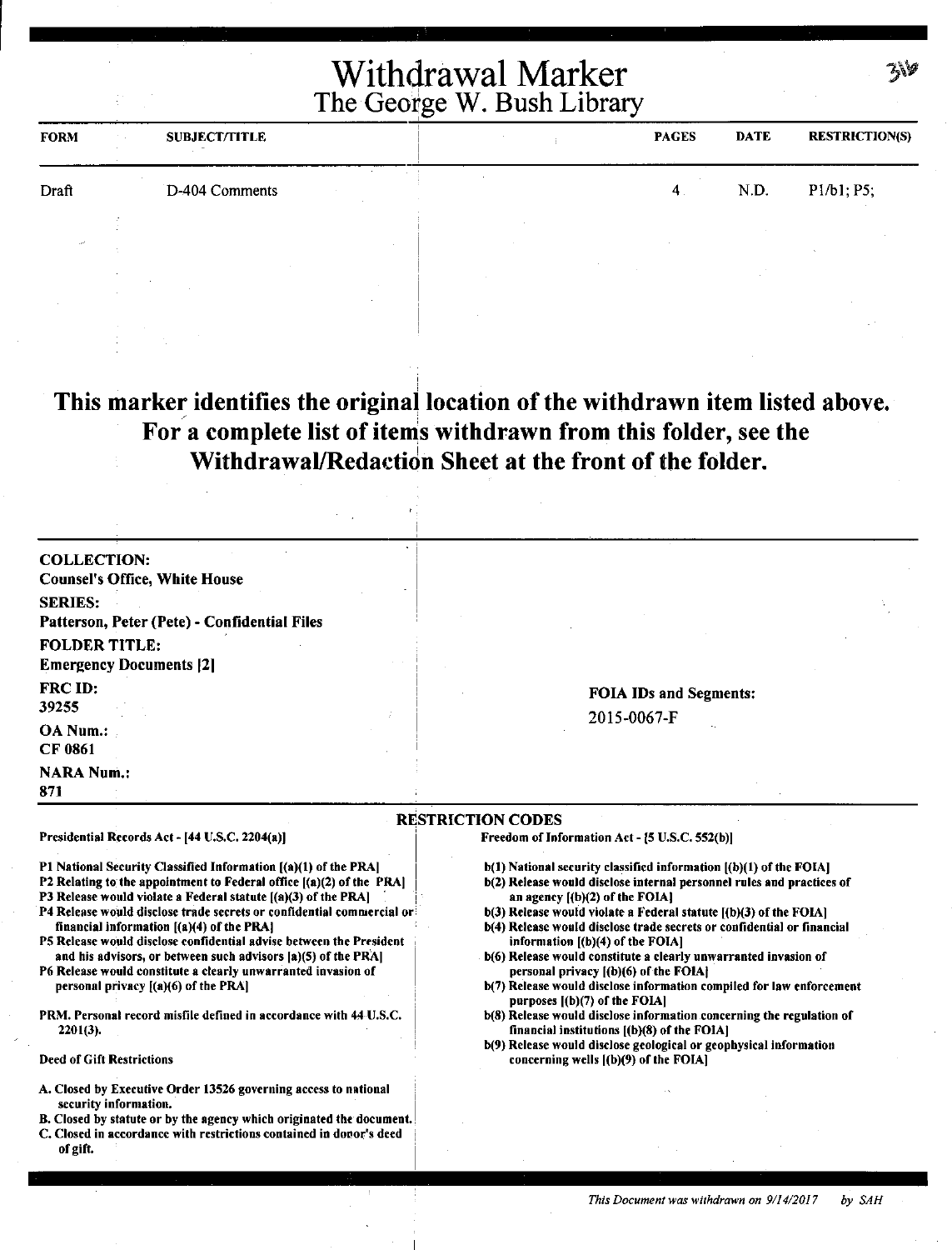| <b>FORM</b> | <b>SUBJECT/TITLE</b> | <b>PAGES</b> | <b>DATE</b> | <b>RESTRICTION(S)</b> |
|-------------|----------------------|--------------|-------------|-----------------------|
| Draft       | D-501 Summary        |              | N.D.        | P1/b1; P5;            |

#### **This marker identifies the original location of the withdrawn item listed above. For a complete list of items withdrawn from this folder, see the Withdrawal/Redaction Sheet at the front of the folder.**

| <b>Counsel's Office, White House</b><br><b>SERIES:</b><br>Patterson, Peter (Pete) - Confidential Files<br><b>FOLDER TITLE:</b><br><b>Emergency Documents [2]</b><br>FRC ID:<br>39255<br><b>OA Num.:</b><br><b>CF 0861</b><br><b>NARA Num.:</b><br>871 |                    | RESTRICTION CODES |                         |
|-------------------------------------------------------------------------------------------------------------------------------------------------------------------------------------------------------------------------------------------------------|--------------------|-------------------|-------------------------|
|                                                                                                                                                                                                                                                       |                    |                   |                         |
|                                                                                                                                                                                                                                                       |                    |                   |                         |
|                                                                                                                                                                                                                                                       |                    |                   | <b>FOIA</b><br>$2015 -$ |
|                                                                                                                                                                                                                                                       |                    |                   |                         |
|                                                                                                                                                                                                                                                       |                    |                   |                         |
|                                                                                                                                                                                                                                                       | <b>COLLECTION:</b> |                   |                         |

Presidential Records Act - [44 U.S.C. 2204(a))

Pl National Security Classified Information [(a)(l) of the PRA]

- P2 Relating to the appointment to Federal office  $[(a)(2)$  of the PRAJ
- P3 Release would violate a Federal statute  $[(a)(3)$  of the PRA]
- P4 Release would disclose trade secrets or confidential commercial or financial information ((a)(4) of the PRAJ
- PS Release would disclose confidential advise between the President and his advisors, or between such advisors Ja)(S) of the PRA]
- P6 Release would constitute a clearly unwarranted invasion of personal privacy l(a)(6) of the PRAI
- PRM. Personal record misfile defined in accordance with 44 U.S.C. 2201(3).

#### Deed of Gift Restrictions

- A. Closed by Executive Order 13S26 governing access to national security information.
- B. Closed by statute or by the agency which originated the document.
- C. Closed in accordance with restrictions contained in donor's deed of gift.

IDs and Segments: 0067-F

#### RESTRICTION CODES

Freedom of Information Act - [S U.S.C. 552(b))

- b(l) National security classified information ((b)(l) of the FOIA]
- b(2) Release would disclose internal personnel rules and practices of an agency [(b)(2) of the FOIAI
- b(3) Release would violate a Federal statute  $[(b)(3)$  of the FOIA]
- b(4) Release would disclose trade secrets or confidential or financial information  $[(b)(4)$  of the FOIA]
- b(6) Release would constitute a clearly unwarranted invasion of personal privacy ((b)(6) of the FOIAJ
- b(7) Release would disclose information compiled for law enforcement purposes [(b)(7) of the FOIA)
- b(8) Release would disclose information concerning the regulation of financial institutions [(b)(8) of the FOIA)
- b(9) Release would disclose geological or geophysical information concerning wells [(b)(9) of the FOIA)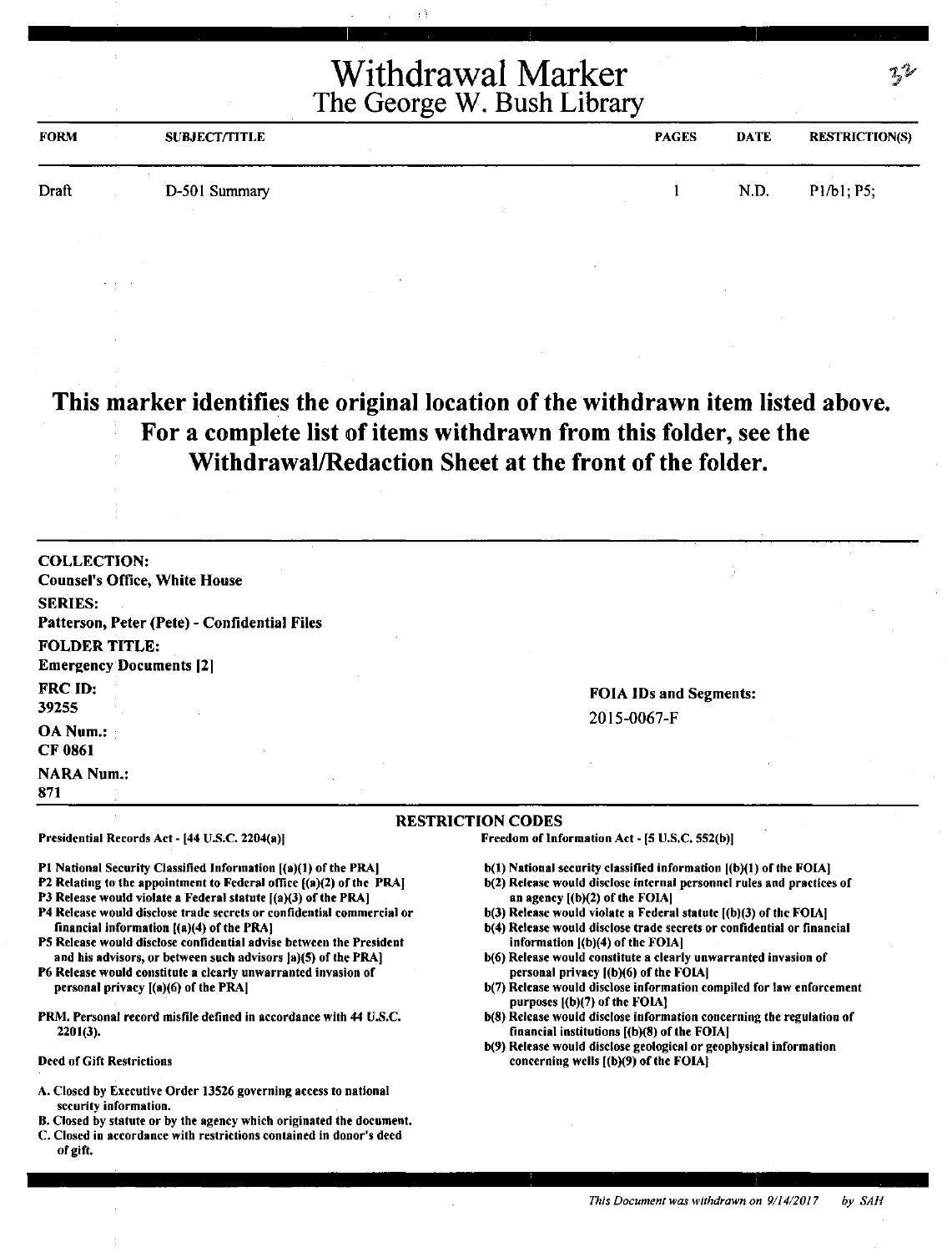| <b>FORM</b> | <b>SUBJECT/TITLE</b>  | <b>PAGES</b> | <b>DATE</b> | <b>RESTRICTION(S)</b> |
|-------------|-----------------------|--------------|-------------|-----------------------|
| Draft       | D-501 Executive Order |              | N.D.        | P1/b1, P5;            |
|             |                       |              |             |                       |

**This marker identifies the original location of the withdrawn item listed above. For a complete list of items withdrawn from this folder, see the Withdrawal/Redaction Sheet at the front of the folder.** 

COLLECTION: Counsel's Office, White House SERIES: Patterson, Peter (Pete) - Confidential Files FOLDER TITLE: Emergency Documents [2] FRCID: 39255 OA Num.: CF 0861 **NARA Num.:** 871 FOIA IDs and Segments: 2015-0067-F RESTRICTION CODES Presidential Records Act - [44 U.S.C. 2204(a)] Freedom of Information Act- (5 U.S.C. 5S2(b)]

Pl National Security Classified Information [(a)(1) of the PRA]

- P2 Relating to the appointment to Federal office ((a)(2) of the PRA)
- P3 Release would violate a Federal statute [(a)(3) of the PRA]
- P4 Release would disclose trade secrets or confidential commercial or financial information  $[(a)(4)$  of the PRA]
- PS Release would disclose confidential advise between the President and his advisors, or between such advisors [a)(S) of the PRA)
- P6 Release would constitute a clearly unwarranted invasion of personal privacy **((a)(6)** of the **PRA(**
- PRM. Personal record misfile defined in accordance with 44 U.S.C. 2201(3).
- Deed of Gift Restrictions
- A. Closed by Executive Order 13526 governing access to national security information.
- B. Closed by statute or by the agency which originated the document.
- C. Closed in accordance with restrictions contained in donor's deed of gift.
- b(l) National security classified information ((b)(l) of the FOIAJ
- b(2) Release would disclose internal personnel rules and practices of an agency  $[(b)(2)$  of the FOIA $]$
- b(3) Release would violate a Federal statute ((b)(3) of the FOIA)
- b(4) Release would disclose trade secrets or confidential or financial information ((b)(4) of the FOIA]
- b(6) Release would constitute a clearly unwarranted invasion of personal privacy [(b)(6) of the FOIA]
- b(7) Release would disclose information compiled for law enforcement purposes  $[(b)(7)$  of the FOIA $]$
- b(8) Release would disclose information concerning the regulation of financial institutions  $[(b)(8)$  of the FOIA]
- b(9) Release would disclose geological or geophysical information concerning wells ((b)(9) of the FOIA)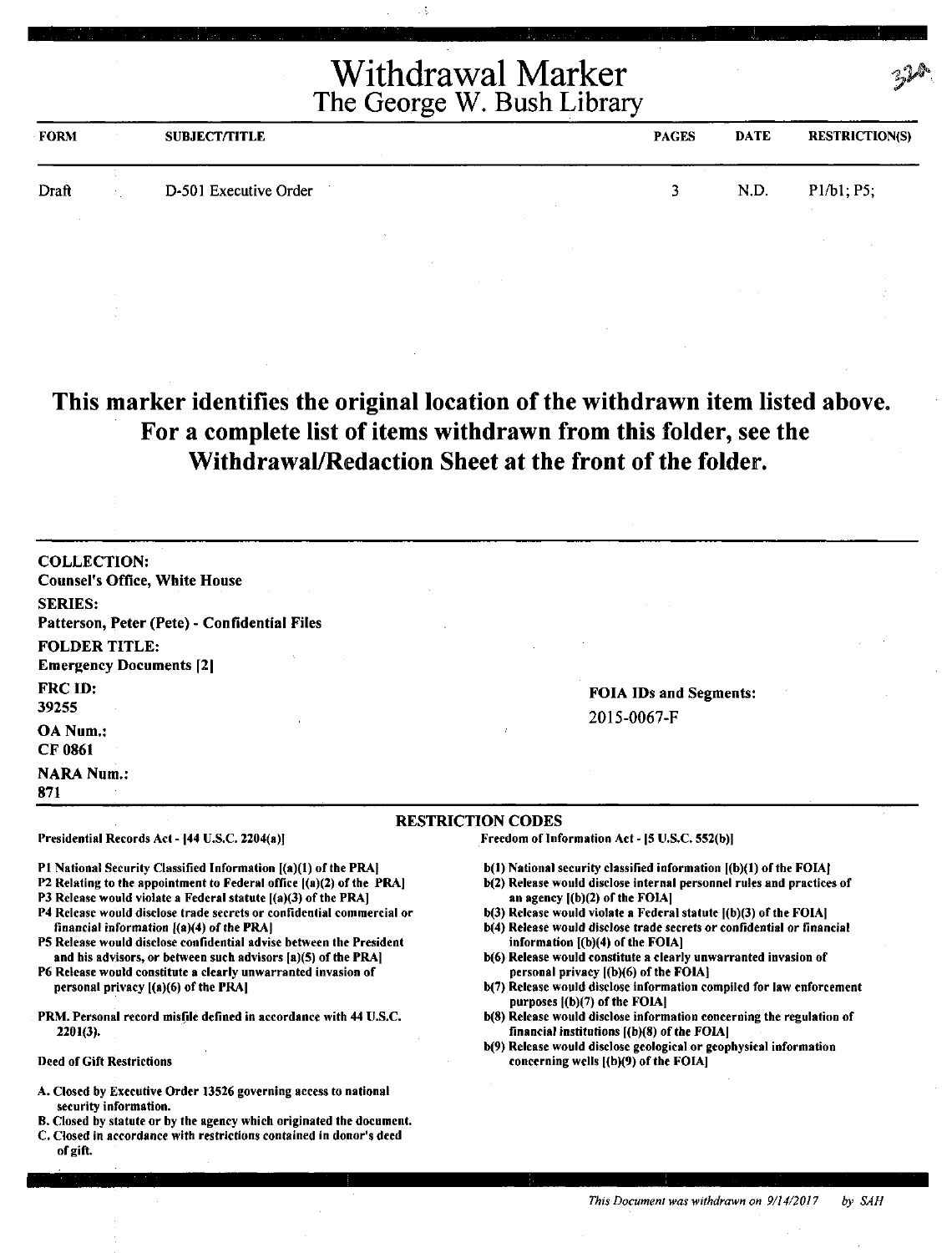| <b>FORM</b> | <b>SUBJECT/TITLE</b> | <b>PAGES</b> | <b>DATE</b> | <b>RESTRICTION(S)</b> |
|-------------|----------------------|--------------|-------------|-----------------------|
| Draft       | D-501 Comments       | 2.           | N.D.        | P1/b1; P5;            |
|             |                      |              |             |                       |

### **This marker identifies the original location of the withdrawn item listed above. For a complete list of items withdrawn from this folder, see the Withdrawal/Redaction Sheet at the front of the folder.**

| <b>COLLECTION:</b>                               |                               |
|--------------------------------------------------|-------------------------------|
| <b>Counsel's Office, White House</b>             |                               |
| <b>SERIES:</b>                                   |                               |
| Patterson, Peter (Pete) - Confidential Files     |                               |
| <b>FOLDER TITLE:</b>                             |                               |
| <b>Emergency Documents [2]</b>                   |                               |
| <b>FRC ID:</b>                                   | <b>FOIA IDs and Segments:</b> |
| 39255                                            | 2015-0067-F                   |
| OA Num.:                                         |                               |
| <b>CF 0861</b>                                   |                               |
| $\mathcal{S}^{\mathcal{N}}$<br><b>NARA Num.:</b> |                               |
| 871                                              |                               |

Presidential Records Act- (44 U.S.C. 2204(a)]

P1 National Security Classified Information [(a)(1) of the PRA]

- P2 Relating to the appointment to Federal office [(a)(2) of the PRA)
- P3 Release would violate a Federal statute ((a)(3) of the PRAJ
- P4 Release would disclose trade secrets or confidential commercial or financial information ((a)(4) of the PRA)
- PS Release would disclose confidential advise between the President and his advisors, or between such advisors [a)(S) of the PRA)
- P6 Release would constitute a clearly unwarranted invasion of personal privacy ((a)(6) of the PRA}
- PRM. Personal record misfile defined in accordance with 44 U.S.C. 2201(3).

#### Deed of Gift Restrictions

- A. Closed by Executive Order 13526 governing access to national security information.
- B. Closed by statute or by the agency which originated the document.
- C. Closed in accordance with restrictions contained in donor's deed of gift.

RESTRICTION CODES

Freedom of Information Act - (5 U.S.C. 552(b))

- b(l) National security classified information [(b)(l) of the FOIA}
- b(2) Release would disclose internal personnel rules and practices of an agency l(b)(2) of the FOIAJ
- $b(3)$  Release would violate a Federal statute  $[(b)(3)$  of the FOIA]
- b(4) Release would disclose trade secrets or confidential or financial information ((b)(4) of the FOIAJ
- b(6) Release would constitute a dearly unwarranted invasion of personal privacy  $[(b)(6)$  of the FOIA $]$
- b(7) Release would disclose information compiled for law enforcement purposes  $[(b)(7)$  of the FOIA]
- b(8) Release would disclose information concerning the regulation of financial institutions ((b)(8) of the FOIAJ
- b(9) Release would disclose geological or geophysical information concerning wells ((b)(9) of the FOIA)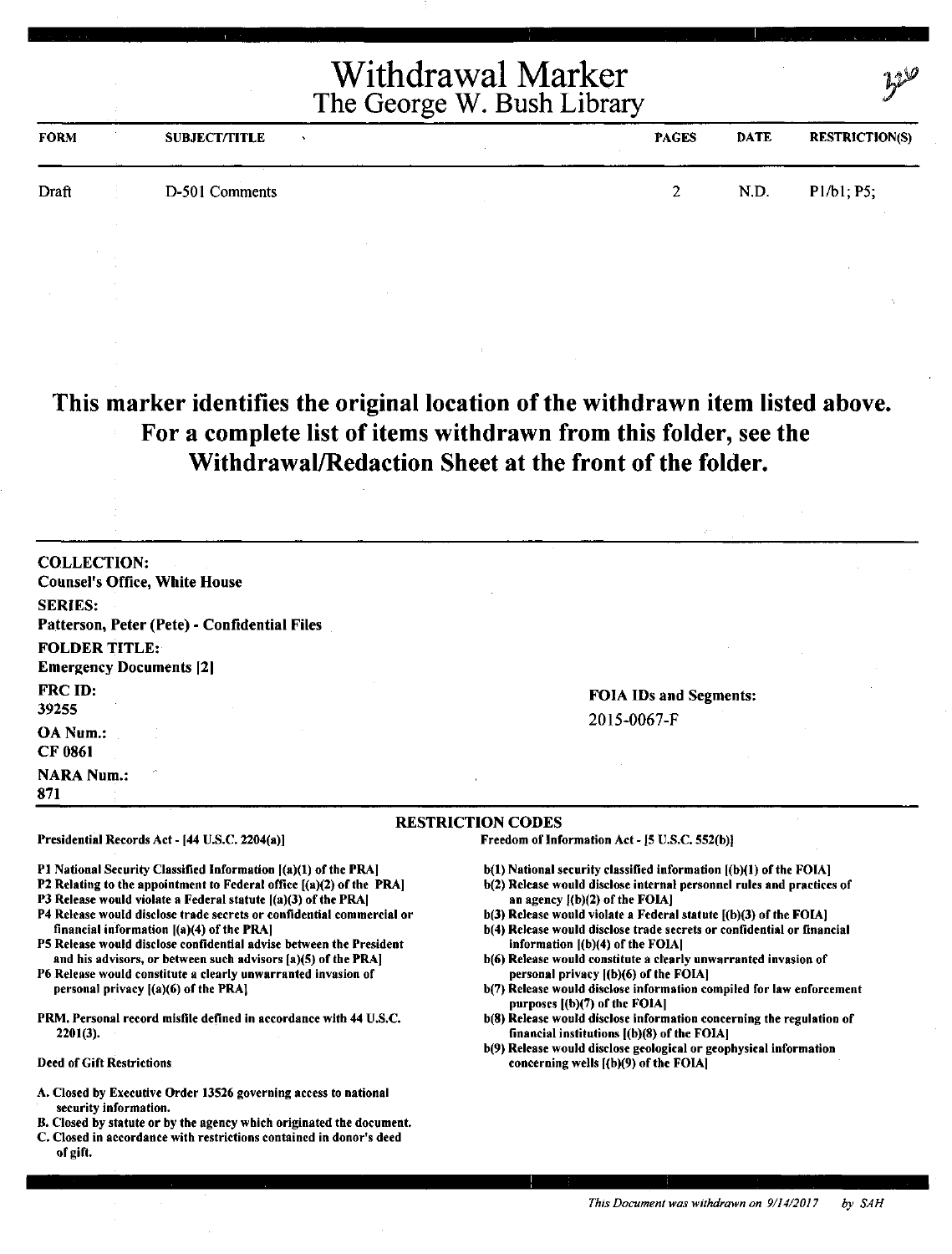| <b>FORM</b> | <b>SUBJECT/TITLE</b>                                                                           | <b>PAGES</b> | DATE       | <b>RESTRICTION(S)</b> |
|-------------|------------------------------------------------------------------------------------------------|--------------|------------|-----------------------|
| Memorandum  | Presidential Emergency Action Documents (PEADs) - To: Steven<br>Bradbury - From: Stanley Sokul |              | 11/09/2007 | P1/b1: P5:            |

### **This marker identifies the original location of the withdrawn item listed above. For a complete list of items withdrawn from this folder, see the Withdrawal/Redaction Sheet at the front of the folder.**

COLLECTION: Counsel's Office, White House SERIES: Patterson, Peter (Pete) - Confidential Files FOLDER TITLE: Emergency Documents [2] FRC ID: 39255 OA Num.: CF 0861 **NARA Num.:** 

# 20 I 5-0067-F

**FOIA IDs and Segments:** 

#### **RESTRICTION CODES**

Presidential Records Act - (44 U.S.C. 2204(a))

Pl National Security Classified Information ((a)(l) of the PRAJ

- P2 Relating to the appointment to Federal office  $[(a)(2)$  of the PRAJ
- P3 Release would violate a Federal statute  $[(a)(3)$  of the PRA]
- P4 Release would disclose trade secrets or confidential commercial or financial information ((a)(4) of-the PRA)
- PS Release would disclose confidential advise between the President and his advisors, or between such advisors (a)(S) of the PRA]
- P6 Release would constitute a clearly unwarranted invasion of personal privacy ((a)(6) of the PRA]
- PRM. Personal record misfile defined in accordance with 44 U,S.C. 2201(3).

#### Deed of Gift Restrictions

871

- A. Closed by Executive Order 13526 governing access to national security information.
- B. Closed by statute or by the agency which originated the document.
- C. Closed in accordance with restrictions contained in donor's deed of gift.

Freedom of Information Act - (S U.S.C. 552(b)J

- b(l) National security classified information ((b)(l) of the FOIA)
- b(2) Release would disclose internal personnel rules and practices of an agency l(b)(2) of the FOIAl
- $b(3)$  Release would violate a Federal statute  $[(b)(3)$  of the FOIA]
- b(4) Release would disclose trade secrets or confidential or financial information  $[(b)(4)$  of the FOIA]
- b(6) Release would constitute a clearly unwarranted invasion of personal privacy [(b)(6) of the FOIA]
- b(7) Release would disclose information compiled for law enforcement purposes [(b)(7) of the FOIA]
- b(8) Release would disclose information concerning the regulation of financial institutions ((b)(8) of the FOIA]
- b(9) Release would disclose geological or geophysical information concerning wells ((b)(9) of the FOIA)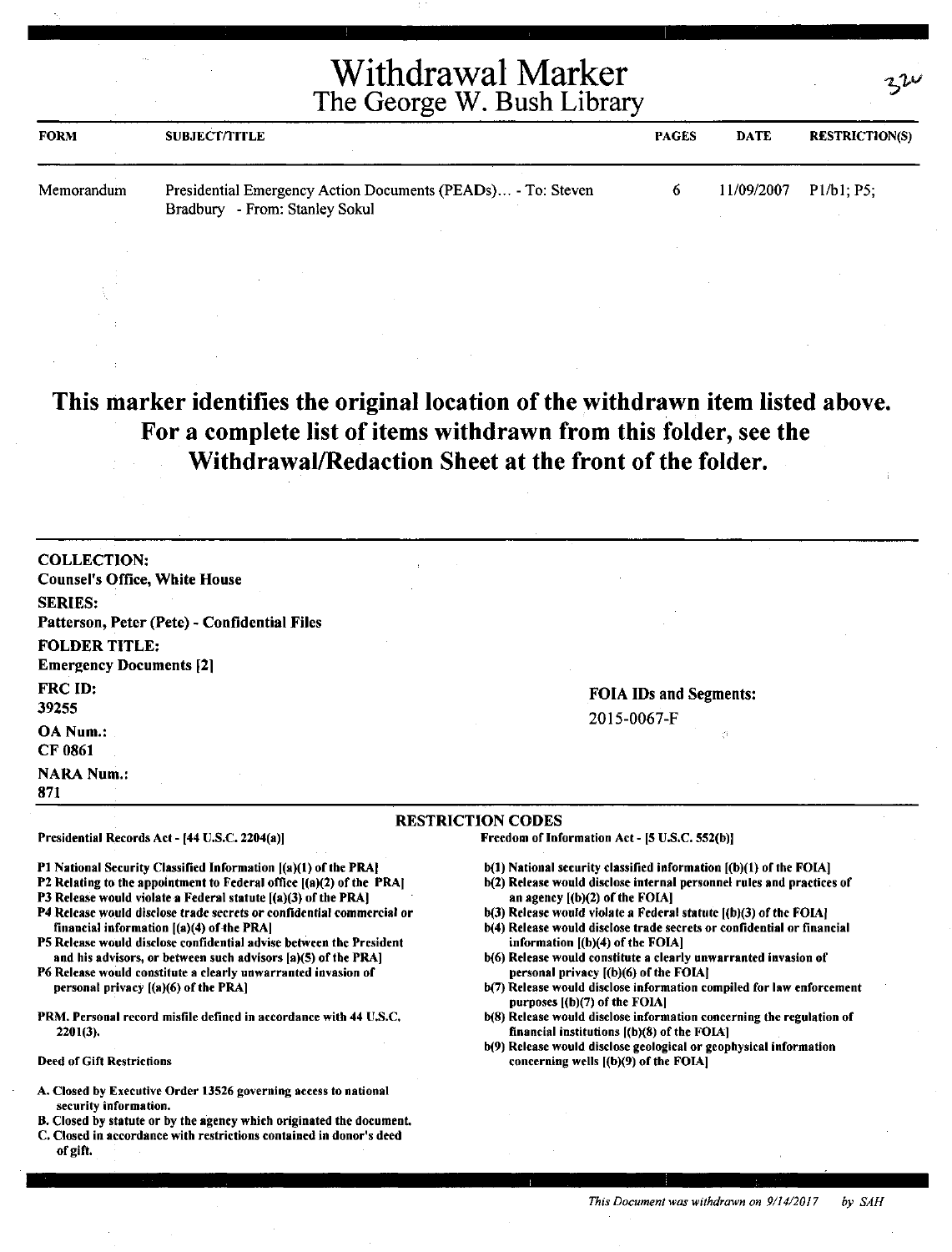|             | <b>Withdrawal Marker</b><br>2.80<br>The George W. Bush Library |                                       |              |             | $\frac{1}{2}$         |  |
|-------------|----------------------------------------------------------------|---------------------------------------|--------------|-------------|-----------------------|--|
| <b>FORM</b> |                                                                | <b>SUBJECT/TITLE</b>                  | <b>PAGES</b> | <b>DATE</b> | <b>RESTRICTION(S)</b> |  |
| Draft       |                                                                | D-601, D-602, D-603 and D-604 Summary | 20           | N.D.        | P1/b1; P5;            |  |
|             |                                                                |                                       |              |             |                       |  |

### **This marker identifies the original location of the withdrawn item listed above. For a complete list of items withdrawn from this folder, see the Withdrawal/Redaction Sheet at the front of the folder.**

COLLECTION: Counsel's Office, White House SERIES: Patterson, Peter (Pete) - Confidential Files FOLDER TITLE: Emergency Documents [2] FRC ID: 39255 OANum.: CF 0861 **NARA Num.:** 871

Presidential Records Act - [44 U.S.C. 2204(a)]

financial information [(a)(4) of the PRA]

personal privacy  $[(a)(6)$  of the PRA]

2201(3).

Deed of Gift Restrictions

FOIA IDs and Segments: 2015-0067-F

#### RESTRICTION CODES

Freedom of Information Act - (5 U.S.C. 552(b))

- $b(1)$  National security classified information  $[(b)(1)$  of the FOIA]
- b(2) Release would disclose internal personnel rules and practices of an agency ((b)(2) of the FOIAI
- b(3) Release would violate a Federal statute ((b)(3) of the FOIAJ b(4) Release would disclose trade secrets or confidential or financial
- information ((b)(4) of the FOIAI
- b(6) Release would constitute a clearly unwarranted invasion of personal privacy ((b)(6) of the FOIA]
- b(7) Release would disclose information compiled for law enforcement purposes ((b)(7) of the FOIA]
- b(8) Release would disclose information concerning the regulation of financial institutions ((b)(8) of the FOIAJ
- b(9) Release would disclose geological or geophysical information concerning wells ((b)(9) of the FOIAJ
- A. Closed by Executive Order 13526 governing access to national security information.

Pl National Security Classified Information [(a)(l) of the PRA] P2 Relating to the appointment to Federal office  $[(a)(2)$  of the PRA] P3 Release would violate a Federal statute [(a)(3) of the PRA] P4 Release would disclose trade secrets or confidential commercial or

PS Release would disclose confidential advise between the President and his advisors, or between such advisors (a)(S) of the PRAJ P6 Release would constitute a clearly unwarranted invasion of

PRM. Personal record misfile defined in accordance with 44 U.S.C.

- B. Closed by statute or by the agency which originated the document.
- C. Closed in accordance with restrictions contained in donor's deed of gift,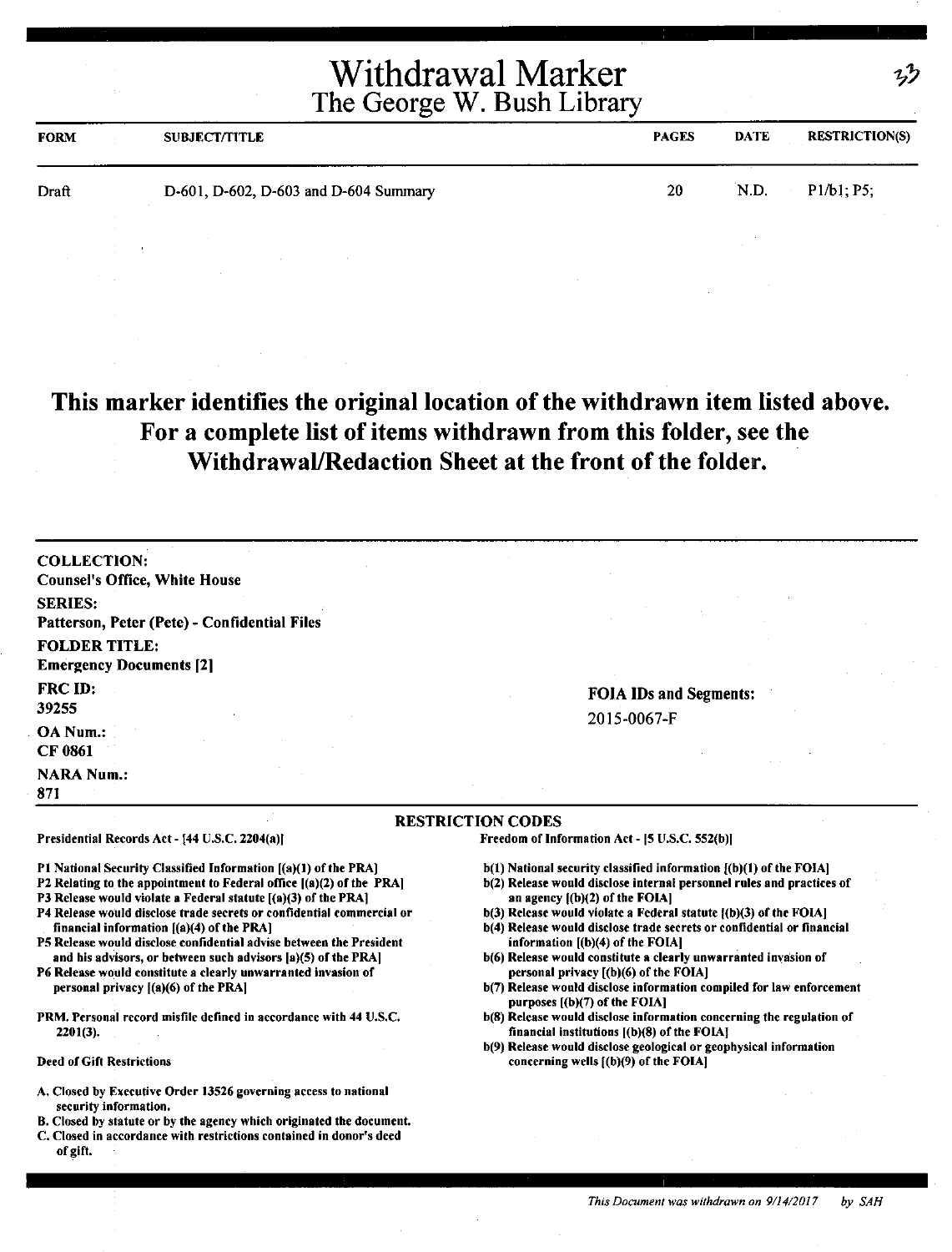| <b>FORM</b> | <b>SUBJECT/TITLE</b>                   |  | <b>PAGES</b> | <b>DATE</b> | <b>RESTRICTION(S)</b> |
|-------------|----------------------------------------|--|--------------|-------------|-----------------------|
| Draft       | D-601, D-602, D-603 and D-604 Comments |  | 40           | N.D.        | P1/b1; P5;            |
|             |                                        |  |              |             |                       |

### **This marker identifies the original location of the withdrawn item listed above. For a complete list of items withdrawn from this folder, see the Withdrawal/Redaction Sheet at the front of the folder.**

| <b>COLLECTION:</b>                           |                          |                               |  |
|----------------------------------------------|--------------------------|-------------------------------|--|
| <b>Counsel's Office, White House</b>         |                          |                               |  |
| <b>SERIES:</b>                               |                          |                               |  |
| Patterson, Peter (Pete) - Confidential Files |                          |                               |  |
| <b>FOLDER TITLE:</b>                         |                          |                               |  |
| <b>Emergency Documents [2]</b>               |                          |                               |  |
| <b>FRC ID:</b>                               |                          | <b>FOIA IDs and Segments:</b> |  |
| 39255                                        |                          | 2015-0067-F                   |  |
| OA Num.:                                     |                          |                               |  |
| <b>CF 0861</b>                               |                          |                               |  |
| <b>NARA Num.:</b>                            |                          |                               |  |
| 871                                          |                          |                               |  |
|                                              | <b>RESTRICTION CODES</b> |                               |  |

Presidential Records Act - (44 U.S.C. 2204(a)]

P1 National Security Classified Information [(a)(1) of the PRA]

- P2 Relating to the appointment to Federal office  $[(a)(2)$  of the PRA
- P3 Release would violate a Federal statute  ${(a)(3)}$  of the PRA]
- P4 Release would disclose trade secrets or confidential commercial or financial information ((a)(4) of the PRA]
- PS Release would disclose confidential advise between the President and his advisors, or between such advisors [a)(S) of the PRA)
- P6 Release would constitute a clearly unwarranted invasion of personal privacy ((a)(6) of the PRAI
- PRM. Personal record misfile defined in accordance with 44 U.S.C. 2201(3).

#### Deed of Gift Restrictions

- A. Closed by Executive Order 13526 governing access to national security information.
- B. Closed by statute or by the agency which originated the document.
- C. Closed in accordance with restrictions contained in donor's deed of gift.

Freedom of Information Act - (5 U.S.C. 552(b))

- ; b(l) National security classified information [(b)(l) of the FOIA]
- $\cdot$  b(2) Release would disclose internal personnel rules and practices of an agency ((b)(2) of the FOIA]
- b(3) Release would violate a Federal statute ((b)(3) of the FOIA)
- b(4) Release would disclose trade secrets or confidential or financial information  $[(b)(4)$  of the FOIA]
- b(6) Release would constitute a clearly unwarranted invasion of personal privacy ((b)(6) of the FOIAJ
- b(7) Release would disclose information compiled for law enforcement purposes ((b)(7) of the FOIAJ
- b(8) Release would disclose information concerning the regulation of financial institutions [(b)(8) of the FOIA)
- b(9) Release would disclose geological or geophysical information concerning wells [(b)(9) of the FOIA]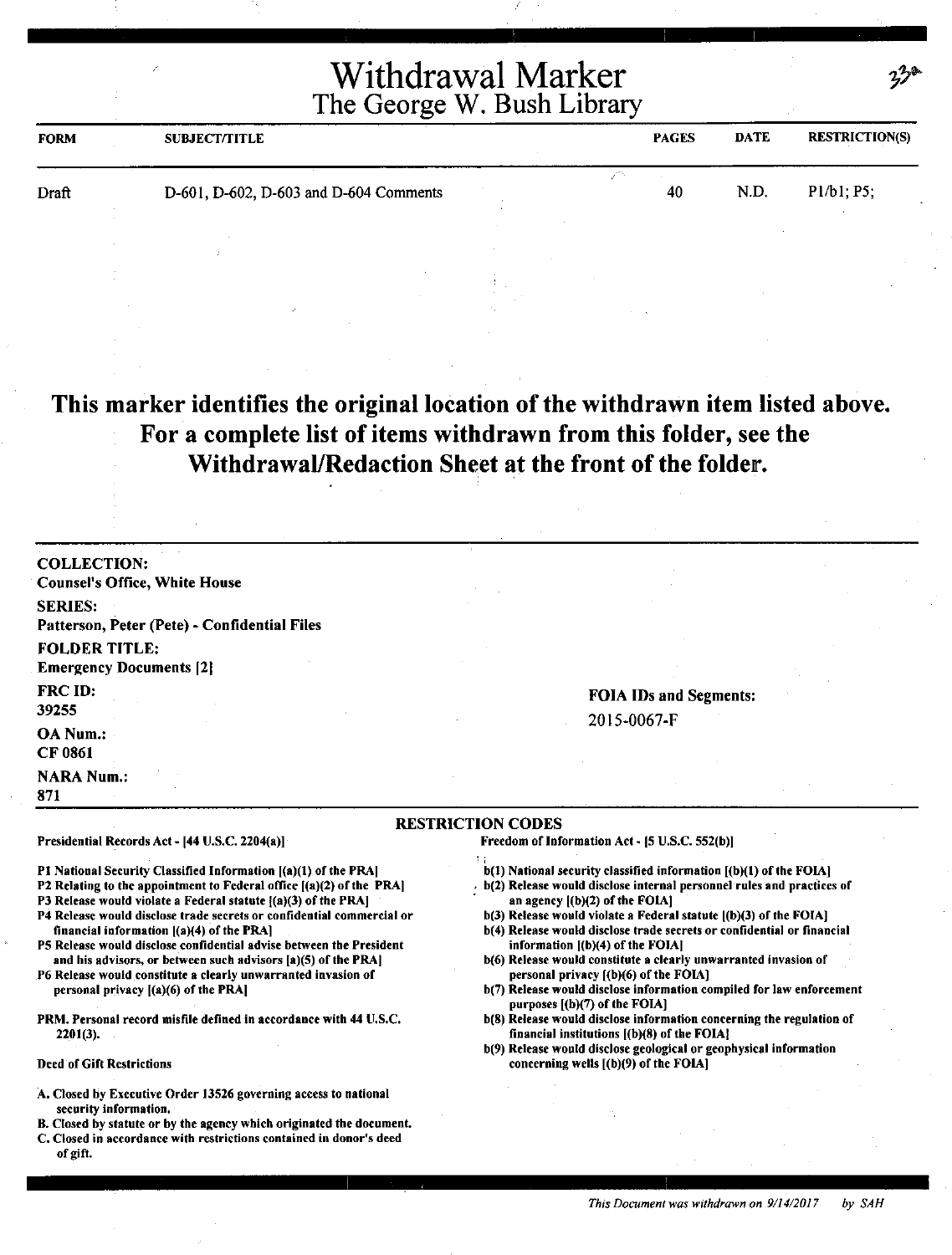| <b>FORM</b> | <b>SUBJECT/TITLE</b> | <b>PAGES</b> | <b>DATE</b> | <b>RESTRICTION(S)</b> |
|-------------|----------------------|--------------|-------------|-----------------------|
| Draft       | D-701                | 9            | 05/2006     | P1/b1; P5;            |
|             |                      |              |             |                       |

**This marker identifies the original location of the withdrawn item listed above.**  For a complete list of items withdrawn from this folder, see the **Withdrawal/Redaction Sheet at the front of the folder.** 

| <b>COLLECTION:</b>                           |
|----------------------------------------------|
| <b>Counsel's Office, White House</b>         |
| <b>SERIES:</b>                               |
| Patterson, Peter (Pete) - Confidential Files |
| <b>FOLDER TITLE:</b>                         |
| <b>Emergency Documents [2]</b>               |
| FRC ID:                                      |
| 39255                                        |
| OA Num.:                                     |
| CF 0861<br>provided and                      |
| <b>NARA Num.:</b>                            |
| 871                                          |

FOIA IDs and Segments: 2015-0067-F

#### **RESTRICTION** CODES

Presidential Records Act - (44 U.S.C. 2204(a)I

Pl National Security Classified Information [(a)(l) of the PRA]

P2 Relating to the appointment to Federal office ((a)(2) of the PRA)

P3 Release would violate a Federal statute  $[(a)(3)$  of the PRA]

- P4 Release would disclose trade secrets or confidential commercial or financial information  $(a)(4)$  of the PRA]
- PS Release would disclose confidential advise between the President and his advisors, or between such advisors (a)(S) of the PRAJ
- P6 Release would constitute a clearly unwarranted invasion of personal privacy ((a)(6) of the PRA)
- PRM. Personal record misfile defined in accordance with 44 U.S.C. 2201(3).

#### Deed of Gift Restrictions

- A. Closed by Executive Order 13526 governing access to national security information.
- B. Closed by statute or by the agency which originated the document.
- C. Closed in accordance with restrictions contained in donor's deed of gift.

Freedom of Information Act- (S U.S.C. SS2(b))

- b(l) National security classified information ((b)(l) of the FOIA)
- b(2) Release would disclose internal personnel rules and practices of an agency ((b)(2) of the FOIAl
- b(3) Release would violate a Federal statute ((b)(3) of the FOIA)
- b(4) Release would disclose trade secrets or confidential or financial information  $[(b)(4)$  of the FOIA]
- b(6) Release would constitute a clearly unwarranted invasion of personal privacy ((b)(6) of the FOIAJ
- b(7) Release would disclose information compiled for law enforcement purposes  $[(b)(7)$  of the FOIA $]$
- b(8) Release would disclose information concerning the regulation of financial institutions  $($ b $)(8)$  of the FOIA $]$ .
- b(9) Release would disclose geological or geophysical information concerning wells ((b)(9) of the FOIA)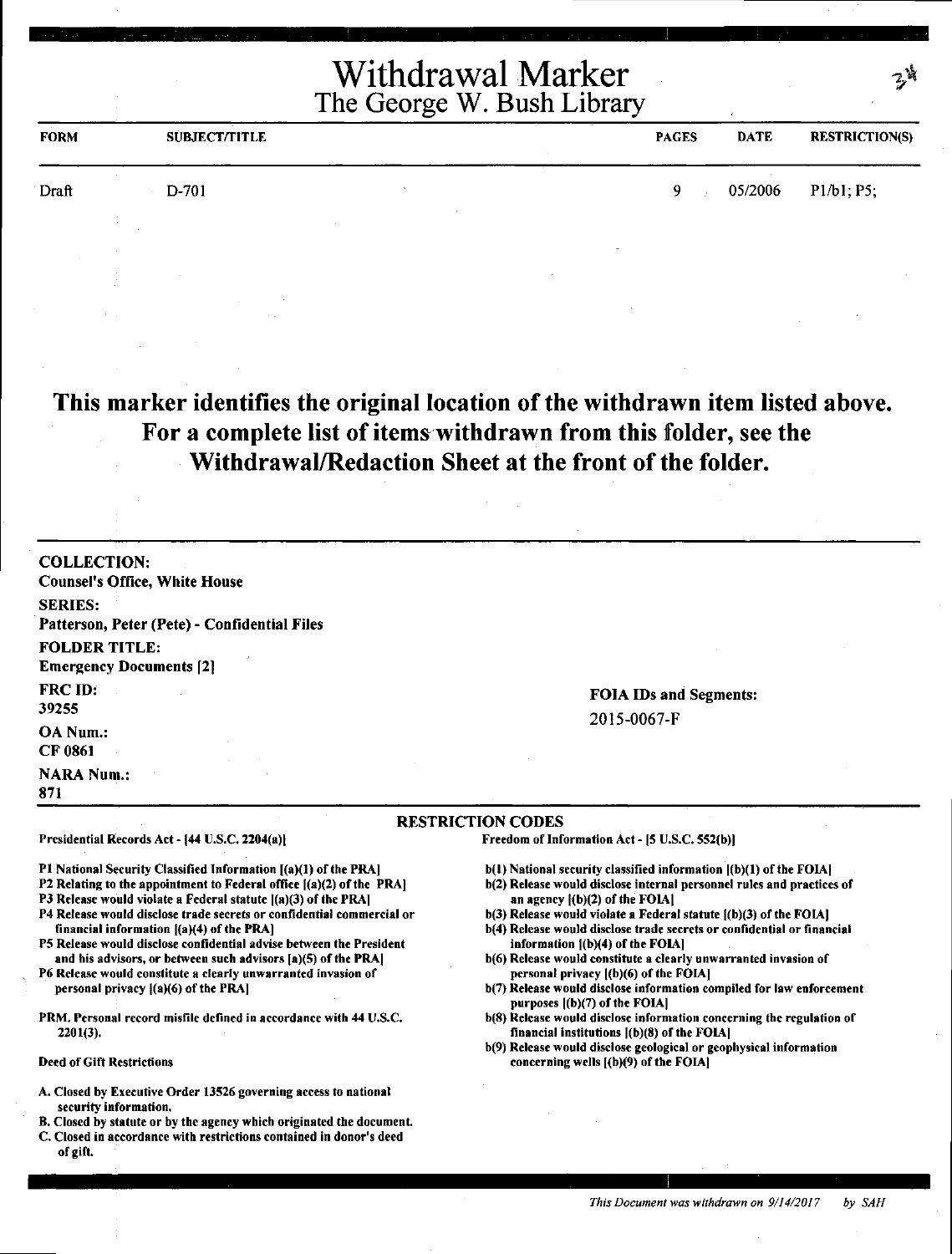| <b>FORM</b> | <b>SUBJECT/TITLE</b> | <b>PAGES</b> | <b>DATE</b> | <b>RESTRICTION(S)</b> |
|-------------|----------------------|--------------|-------------|-----------------------|
| Draft       | E-101-A Summary      |              | N.D.        | P1/b1; P5;            |

### **This marker identifies the original location of the withdrawn item listed above. For a complete list of items withdrawn from this folder, see the Withdrawal/Redaction Sheet at the front of the folder.**

| <b>COLLECTION:</b>                                                                                                                          |                                                                                                              |
|---------------------------------------------------------------------------------------------------------------------------------------------|--------------------------------------------------------------------------------------------------------------|
| <b>Counsel's Office, White House</b>                                                                                                        |                                                                                                              |
| <b>SERIES:</b>                                                                                                                              |                                                                                                              |
| Patterson, Peter (Pete) - Confidential Files                                                                                                |                                                                                                              |
| <b>FOLDER TITLE:</b>                                                                                                                        |                                                                                                              |
| <b>Emergency Documents [2]</b>                                                                                                              |                                                                                                              |
| FRC ID:                                                                                                                                     |                                                                                                              |
| 39255                                                                                                                                       | <b>FOIA IDs and Segments:</b>                                                                                |
|                                                                                                                                             | 2015-0067-F                                                                                                  |
| OA Num.:                                                                                                                                    |                                                                                                              |
| CF 0861                                                                                                                                     |                                                                                                              |
| <b>NARA Num.:</b>                                                                                                                           |                                                                                                              |
| 871                                                                                                                                         |                                                                                                              |
|                                                                                                                                             | <b>RESTRICTION CODES</b>                                                                                     |
| Presidential Records Act - [44 U.S.C. 2204(a)]                                                                                              | Freedom of Information Act - [5 U.S.C. 552(b)]                                                               |
| P1 National Security Classified Information [(a)(1) of the PRA]                                                                             | b(1) National security classified information [(b)(1) of the FOIA]                                           |
| P2 Relating to the appointment to Federal office $[(a)(2)$ of the PRA]                                                                      | b(2) Release would disclose internal personnel rules and practices of                                        |
| P3 Release would violate a Federal statute [(a)(3) of the PRA]                                                                              | an agency $[(b)(2)$ of the FOIA]                                                                             |
| P4 Release would disclose trade secrets or confidential commercial or                                                                       | b(3) Release would violate a Federal statute [(b)(3) of the FOIA]                                            |
| financial information $[(a)(4)$ of the PRA]<br>P5 Release would disclose confidential advise between the President                          | b(4) Release would disclose trade secrets or confidential or financial<br>information $[(b)(4)$ of the FOIA] |
| and his advisors, or between such advisors [a)(5) of the PRA]                                                                               | b(6) Release would constitute a clearly unwarranted invasion of                                              |
| P6 Release would constitute a clearly unwarranted invasion of                                                                               | personal privacy [(b)(6) of the FOIA]                                                                        |
| personal privacy $[(a)(6)$ of the PRA}                                                                                                      | b(7) Release would disclose information compiled for law enforcement<br>purposes [(b)(7) of the FOIA]        |
| PRM. Personal record misfile defined in accordance with 44 U.S.C.                                                                           | b(8) Release would disclose information concerning the regulation of                                         |
| $2201(3)$ .                                                                                                                                 | financial institutions $[(b)(8)$ of the FOIA]                                                                |
|                                                                                                                                             | b(9) Release would disclose geological or geophysical information                                            |
| <b>Deed of Gift Restrictions</b>                                                                                                            | concerning wells $(a)(9)$ of the FOIA                                                                        |
| A. Closed by Executive Order 13526 governing access to national                                                                             |                                                                                                              |
| security information.                                                                                                                       |                                                                                                              |
| B. Closed by statute or by the agency which originated the document.<br>C. Closed in accordance with restrictions contained in donor's deed |                                                                                                              |
|                                                                                                                                             |                                                                                                              |

of gift.

29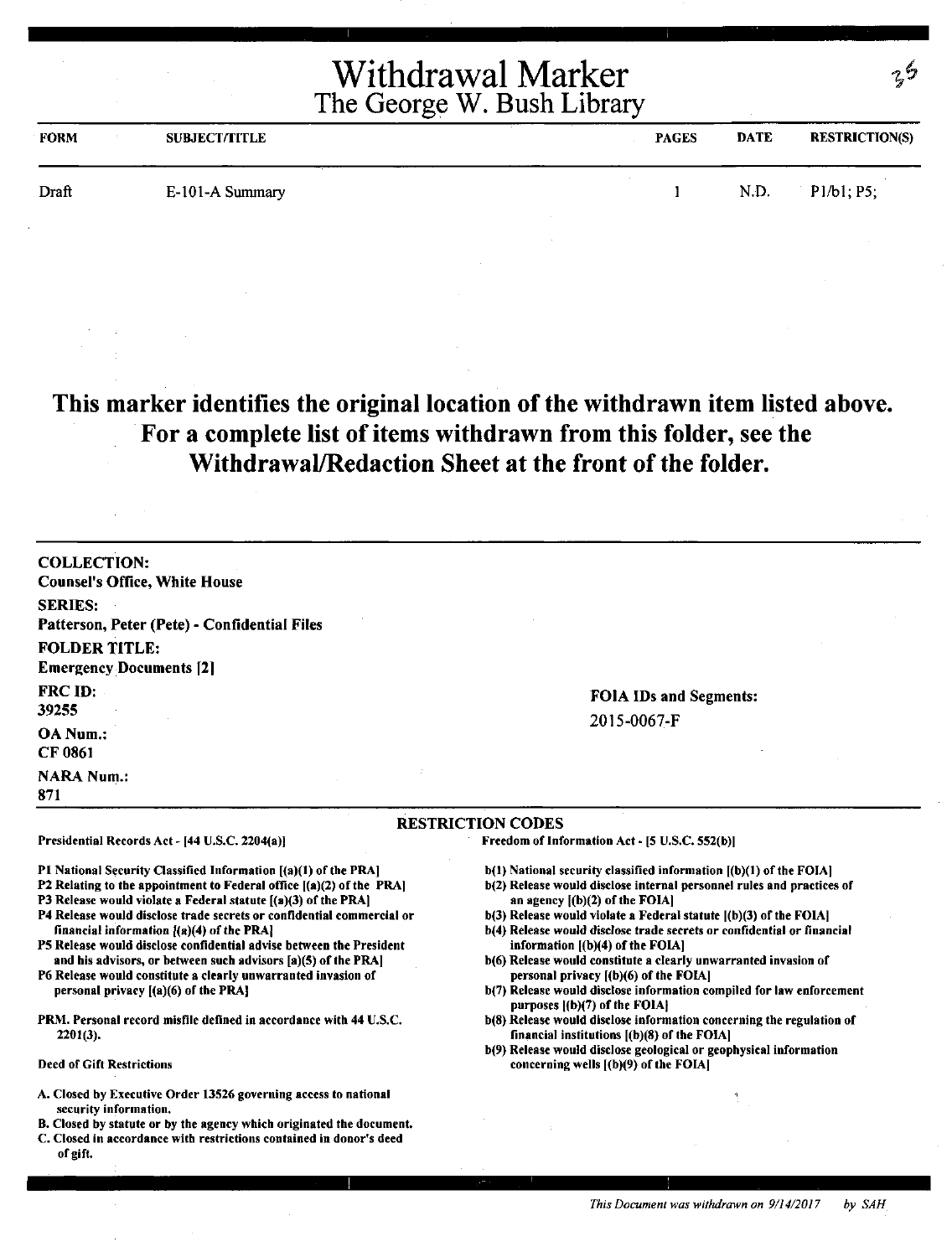| <b>FORM</b> | <b>SUBJECT/TITLE</b>    | <b>PAGES</b> | <b>DATE</b> | <b>RESTRICTION(S)</b> |
|-------------|-------------------------|--------------|-------------|-----------------------|
| Draft       | E-101-A Executive Order |              | N.D.        | P1/b1, P5;            |
|             |                         |              |             |                       |

### **This marker identifies the original location of the withdrawn item listed above. For a complete list of items withdrawn from this folder, see the Withdrawal/Redaction Sheet at the front of the folder.**

| <b>COLLECTION:</b>                                                                                                 |                                                                                                                                                 |
|--------------------------------------------------------------------------------------------------------------------|-------------------------------------------------------------------------------------------------------------------------------------------------|
| <b>Counsel's Office, White House</b>                                                                               |                                                                                                                                                 |
| <b>SERIES:</b>                                                                                                     |                                                                                                                                                 |
| Patterson, Peter (Pete) - Confidential Files                                                                       |                                                                                                                                                 |
| <b>FOLDER TITLE:</b>                                                                                               |                                                                                                                                                 |
| <b>Emergency Documents [2]</b>                                                                                     |                                                                                                                                                 |
| FRC ID:                                                                                                            | <b>FOIA IDs and Segments:</b>                                                                                                                   |
| 39255                                                                                                              | 2015-0067-F                                                                                                                                     |
| <b>OA Num.:</b>                                                                                                    |                                                                                                                                                 |
| <b>CF 0861</b>                                                                                                     |                                                                                                                                                 |
| <b>NARA Num.:</b>                                                                                                  |                                                                                                                                                 |
| 871                                                                                                                |                                                                                                                                                 |
|                                                                                                                    | <b>RESTRICTION CODES</b>                                                                                                                        |
| Presidential Records Act - [44 U.S.C. 2204(a)]                                                                     | Freedom of Information Act - [5 U.S.C. 552(b)]                                                                                                  |
| P1 National Security Classified Information [(a)(1) of the PRA]                                                    | b(1) National security classified information [(b)(1) of the FOIA]                                                                              |
| P2 Relating to the appointment to Federal office ((a)(2) of the PRA)                                               | b(2) Release would disclose internal personnel rules and practices of                                                                           |
| P3 Release would violate a Federal statute [(a)(3) of the PRA]                                                     | an agency $[(b)(2)$ of the FOIA]                                                                                                                |
| P4 Release would disclose trade secrets or confidential commercial or<br>financial information [(a)(4) of the PRA] | $b(3)$ Release would violate a Federal statute $[(b)(3)$ of the FOIA]<br>b(4) Release would disclose trade secrets or confidential or financial |
| P5 Release would disclose confidential advise between the President                                                | information $[(b)(4)$ of the FOIA]                                                                                                              |
| and his advisors, or between such advisors [a](5) of the PRA]                                                      | b(6) Release would constitute a clearly unwarranted invasion of                                                                                 |
| P6 Release would constitute a clearly unwarranted invasion of<br>personal privacy $[(a)(6)$ of the PRA]            | personal privacy [(b)(6) of the FOIA]                                                                                                           |
|                                                                                                                    | b(7) Release would disclose information compiled for law enforcement<br>purposes [(b)(7) of the FOIA}                                           |
| PRM. Personal record misfile defined in accordance with 44 U.S.C.                                                  | b(8) Release would disclose information concerning the regulation of                                                                            |
| $2201(3)$ .                                                                                                        | financial institutions $[(b)(8)$ of the FOIA]                                                                                                   |
| <b>Deed of Gift Restrictions</b>                                                                                   | b(9) Release would disclose geological or geophysical information<br>concerning wells [(b)(9) of the FOIA]                                      |
|                                                                                                                    |                                                                                                                                                 |
| A. Closed by Executive Order 13526 governing access to national<br>security information.                           |                                                                                                                                                 |
| B. Closed by statute or by the agency which originated the document.                                               |                                                                                                                                                 |
| C. Closed in accordance with restrictions contained in donor's deed                                                |                                                                                                                                                 |

of gift.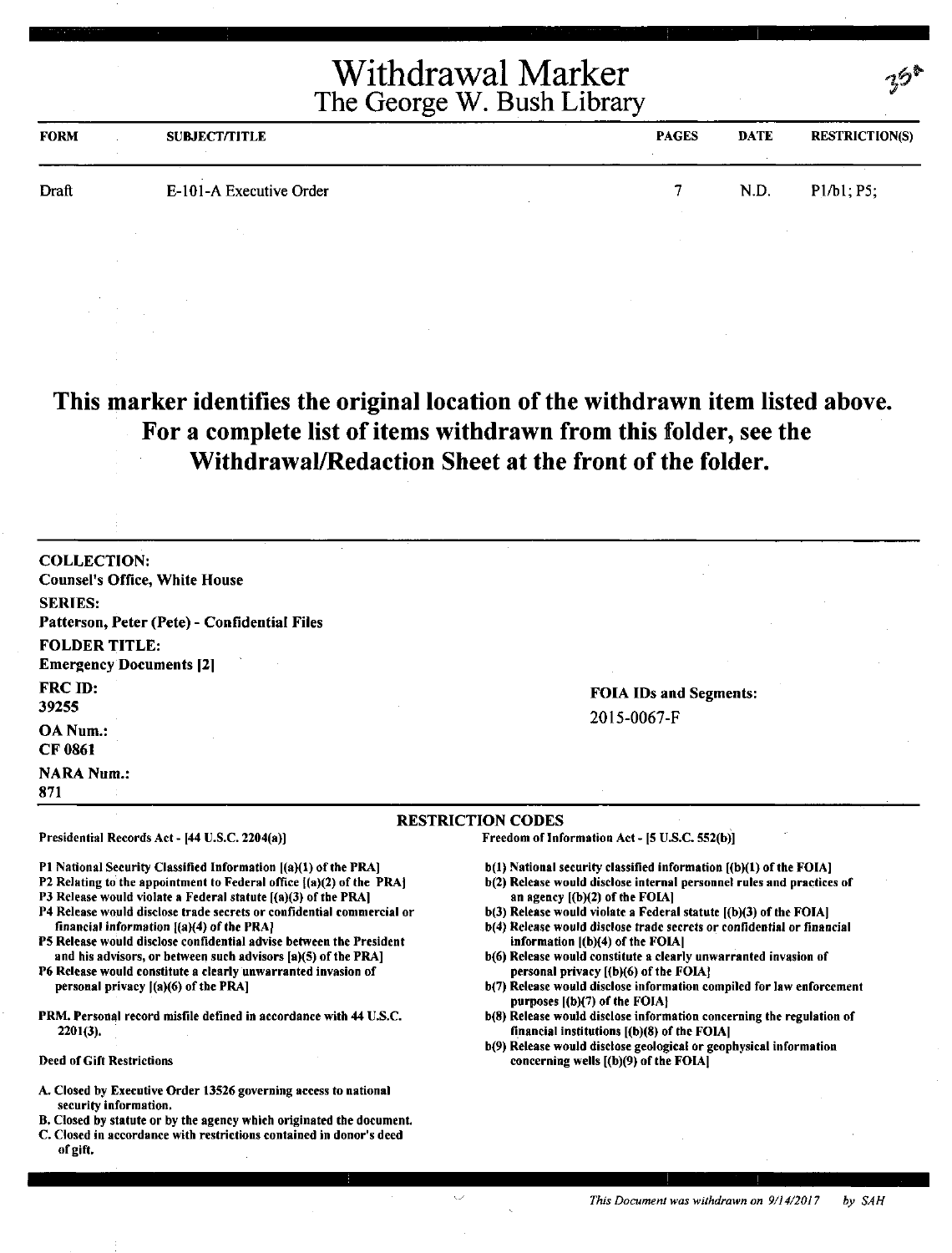|             |                      | Withdrawal Marker<br>The George W. Bush Library |             |                       |
|-------------|----------------------|-------------------------------------------------|-------------|-----------------------|
| <b>FORM</b> | <b>SUBJECT/TITLE</b> | <b>PAGES</b>                                    | <b>DATE</b> | <b>RESTRICTION(S)</b> |
| Draft       | E-101-A Comments     | 4                                               | N.D.        | P1/b1; P5;            |

#### **This marker identifies the original location of the withdrawn item listed above. For a complete list of items withdrawn from this folder, see the Withdrawal/Redaction Sheet at the front of** the **folder.**

| <b>RESTRICTION CODES</b>                                       |                                              |  |  |
|----------------------------------------------------------------|----------------------------------------------|--|--|
| <b>NARA Num.:</b><br>871                                       |                                              |  |  |
| OA Num.:<br>CF 0861                                            |                                              |  |  |
| <b>FRC ID:</b><br>39255                                        | <b>FOIA IDs and Segments:</b><br>2015-0067-F |  |  |
| <b>FOLDER TITLE:</b><br><b>Emergency Documents [2]</b>         |                                              |  |  |
| <b>SERIES:</b><br>Patterson, Peter (Pete) - Confidential Files |                                              |  |  |
| <b>COLLECTION:</b><br><b>Counsel's Office, White House</b>     |                                              |  |  |

Presidential Records Act - (44 U.S.C. 2204(a))

Pl National Security Classified Information [(a)(l) of the PRA]

- P2 Relating to the appointment to Federal office ((a)(2) of the PRA]
- P3 Release would violate a Federal statute [(a)(3) of the PRA]
- P4 Release would disclose trade secrets or confidential commercial or financial information ((a)(4) of the PRA)
- PS Release would disclose confidential advise between the President and his advisors, or between such advisors fa)(S) of the PRAJ
- P6 Release would constitute a clearly unwarranted invasion of personal privacy  $[(a)(6)$  of the PRA]
- PRM. Personal record misfile defined in accordance with 44 U.S.C. 2201(3).

Deed of Gift Restrictions

- A. Closed by Executive Order 13526 governing access to national security information.
- 8. Closed by statute or by the agency which originated the document.
- C. Closed in accordance with restrictions contained in donor's deed of gift.

Freedom of Information Act - (5 U.S.C. 552(b))

- b(l) National security classified information [(b)(l) of the FOIA]
- b(2) Release would disclose internal personnel rules and practices of an agency [(b)(2) of the FOIA)
- b(3) Release would violate a Federal statute ((b)(3) of the FOIA) b(4) Release would disclose trade secrets or confidential or financial
- information [(b)(4) of the FOIA) b(6) Release would constitute a clearly unwarranted invasion of
- personal privacy ((b)(6) of the FOIAJ
- b(7) Release would disclose information compiled for law enforcement purposes [(b)(7) of the FOIAI
- b(8) Release would disclose information concerning the regulation of financial institutions [(b)(8) of the FOIAJ
- b(9) Release would disclose geological or geophysical information concerning wells [(b)(9) of the FOIA)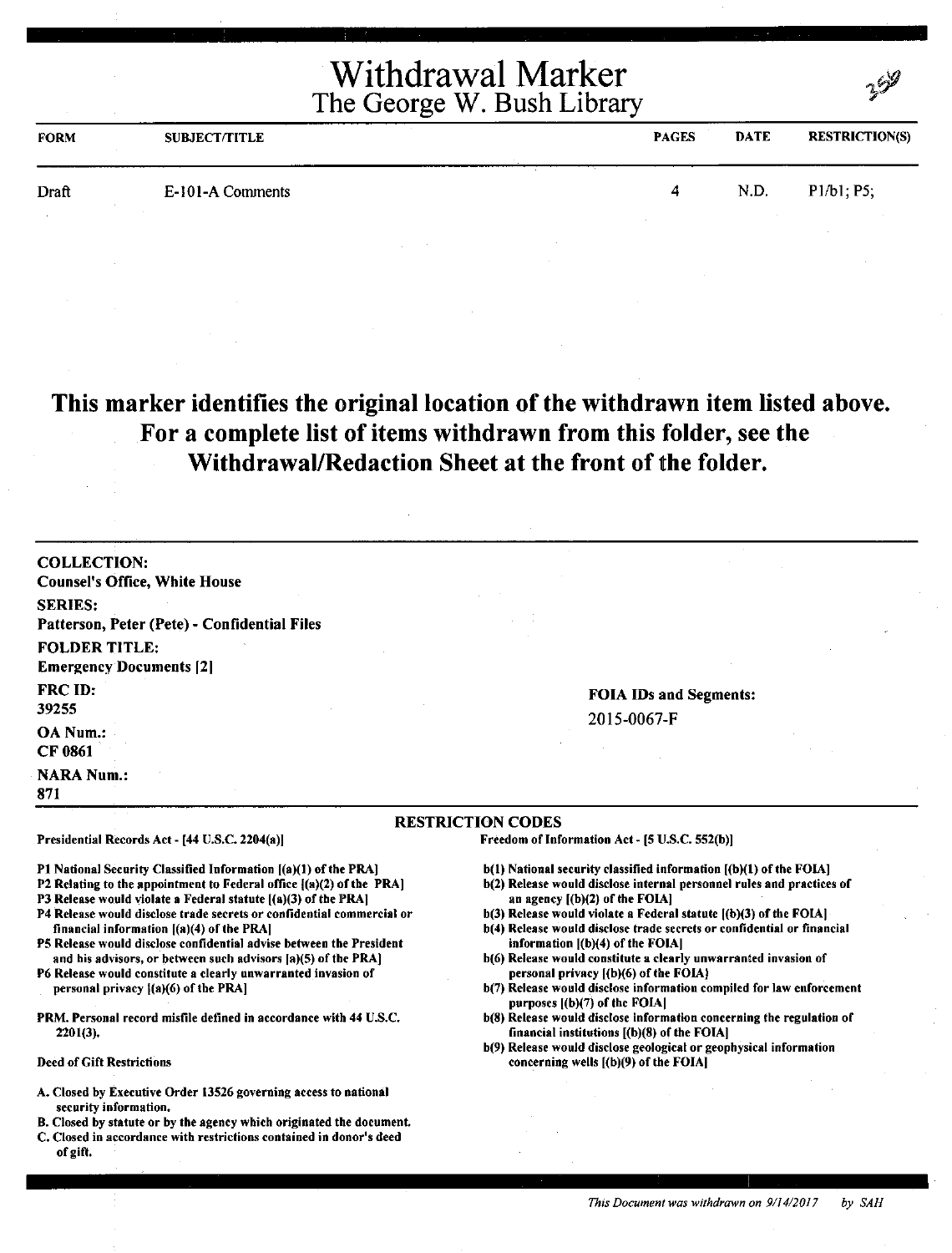| <b>FORM</b> | <b>SUBJECT/TITLE</b> | <b>PAGES</b> | <b>DATE</b> | <b>RESTRICTION(S)</b> |
|-------------|----------------------|--------------|-------------|-----------------------|
| Draft       | E-101-B Summary      |              | N.D.        | P1/b1; P5;            |
|             |                      |              |             |                       |

**This marker identifies the original location of the withdrawn item listed above. For a complete list of items withdrawn from this folder, see the Withdrawal/Redaction Sheet at the front of the folder.** 

| <b>COLLECTION:</b>                                                                               |                               |  |  |
|--------------------------------------------------------------------------------------------------|-------------------------------|--|--|
| <b>Counsel's Office, White House</b>                                                             |                               |  |  |
| <b>SERIES:</b>                                                                                   |                               |  |  |
| Patterson, Peter (Pete) - Confidential Files                                                     |                               |  |  |
| <b>FOLDER TITLE:</b>                                                                             |                               |  |  |
| <b>Emergency Documents [2]</b>                                                                   |                               |  |  |
| FRC ID:                                                                                          | <b>FOIA IDs and Segments:</b> |  |  |
| 39255                                                                                            | 2015-0067-F                   |  |  |
| OA Num.:                                                                                         |                               |  |  |
| CF 0861                                                                                          |                               |  |  |
| <b>NARA Num.:</b>                                                                                |                               |  |  |
| 871                                                                                              |                               |  |  |
|                                                                                                  | <b>RESTRICTION CODES</b>      |  |  |
| Presidential Records Act - [44 U.S.C. 2204(a)]<br>Freedom of Information Act - [5 U.S.C. 552(b)] |                               |  |  |

Pl National Security Classified Information [(a)(l) or the PRA]

- P2 Relating to the appointment to Federal office  $[(a)(2)$  of the PRA]
- P3 Release would violate a Federal statute [(a)(3) of the PRA]
- P4 Release would disclose trade secrets or confidential commercial or financial information ((a)(4) of the PRA)
- PS Release would disclose confidential advise between the President and his advisors, or between such advisors  $[a](5)$  of the PRA] P6 Release would constitute a clearly unwarranted invasion of
- personal privacy ((a)(6) of the PRA]
- PRM. Personal record misfile defined in accordance with 44 U.S.C. 2201(3).

#### Deed of Gift Restrictions

- A. Closed by Executive Order 13526 governing access to national security information.
- 8. Closed by statute or by the agency which originated the document.
- C. Closed in accordance with restrictions contained in donor's deed of gift.

- b(l) National security classified information ((b)(l) of the FOIA)
- b(2) Release would disclose internal personnel rules and practices of an agency ((b)(2) of the FOIA]
- b(3) Release would violate a Federal statute l(b)(3) of the FOIA)
- b(4) Release would disclose trade secrets or confidential or financial information ((b)(4) of the FOIA]
- b(6) Release would constitute a clearly unwarranted invasion of personal privacy ((b)(6) of the FOIA)
- b(7) Release would disclose information compiled for law enforcement purposes [(b)(7) of the FOIA]
- b(8) Release would disclose information concerning the regulation of financial institutions  $[(b)(8)$  of the FOIA}
- b(9) Release would disclose geological or geophysical information concerning wells ((b)(9) of the FOIA)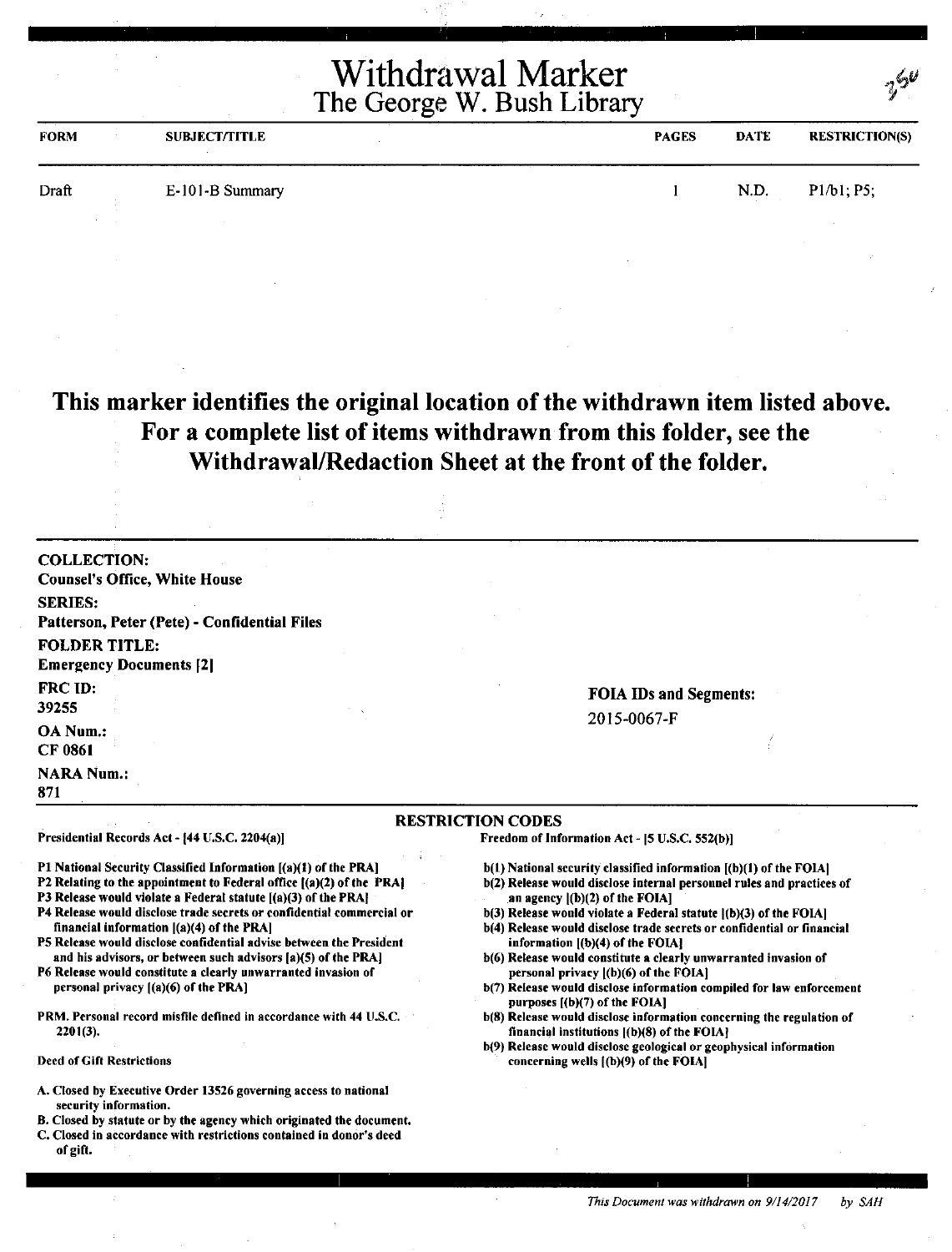|             | Withdrawal Marker<br>The George W. Bush Library |  |              |             | าษะ                   |  |
|-------------|-------------------------------------------------|--|--------------|-------------|-----------------------|--|
| <b>FORM</b> | <b>SUBJECT/TITLE</b>                            |  | <b>PAGES</b> | <b>DATE</b> | <b>RESTRICTION(S)</b> |  |
| Draft       | E-101-B Executive Order                         |  |              | N.D.        | P1/b1; P5;            |  |

### **This marker identifies the original location of the withdrawn item listed above. For a complete list of items withdrawn from this folder, see the WithdrawaVRedaction Sheet at the front of the folder.**

| <b>COLLECTION:</b>                                     |                                                                            |
|--------------------------------------------------------|----------------------------------------------------------------------------|
| <b>Counsel's Office, White House</b>                   |                                                                            |
| <b>SERIES:</b>                                         |                                                                            |
| Patterson, Peter (Pete) - Confidential Files           |                                                                            |
| <b>FOLDER TITLE:</b><br><b>Emergency Documents [2]</b> |                                                                            |
| FRC ID:<br>39255                                       | <b>FOIA IDs and Segments:</b><br>2015-0067-F                               |
| OA Num.:<br><b>CF 0861</b>                             | 73                                                                         |
| <b>NARA Num.:</b><br>871                               |                                                                            |
| Presidential Records Act - [44 U.S.C. 2204(a)]         | <b>RESTRICTION CODES</b><br>Freedom of Information Act - [5 U.S.C. 552(b)] |

Pl National Security Classified Information ((a)(l) of the PRA]

- P2 Relating to the appointment to Federal office  $[(a)(2)$  of the PRA]
- P3 Release would violate a Federal statute [(a)(3) of the PRA]
- P4 Release would disclose trade secrets or confidential commercial or financial information ((a)(4) of the PRA]
- PS Release would disclose confidential advise between the President and his advisors, or between such advisors (a)(S) of the PRAJ
- P6 Release would constitute a clearly unwarranted invasion of personal privacy ((a)(6) of the **PRA(**
- PRM. Personal record misfile defined in accordance with 44 U.S.C. 2201(3).
- Deed of Gift Restrictions
- A. Closed by Executive Order 13526 governing access to national security information.
- B. Closed by statute or by the agency which originated the document.
- C. Closed in accordance with restrictions contained in donor's deed of gift.
- b(l) National security classified information ((b)(l) of the FOIAJ
- b(2) Release would disclose internal personnel rules and practices of an agency  $[(b)(2)$  of the FOIA $]$
- b(3) Release would violate a Federal statute ((b)(3) of the FOIA) b(4) Release would disclose trade secrets or confidential or financial
- information ((b)(4) of the FOIA]
- b(6) Release would constitute a clearly unwarranted invasion of personal privacy ((b)(6) of the FOIA]
- b(7) Release would disclose information compiled for law enforcement purposes ((b)(7) of the **FOIA]**
- b(8) Release would disclose information concerning the regulation of financial institutions {(b)(8) of the FOIA)
- b(9) Release would disclose geological or geophysical information concerning wells [(b)(9) of the FOIA]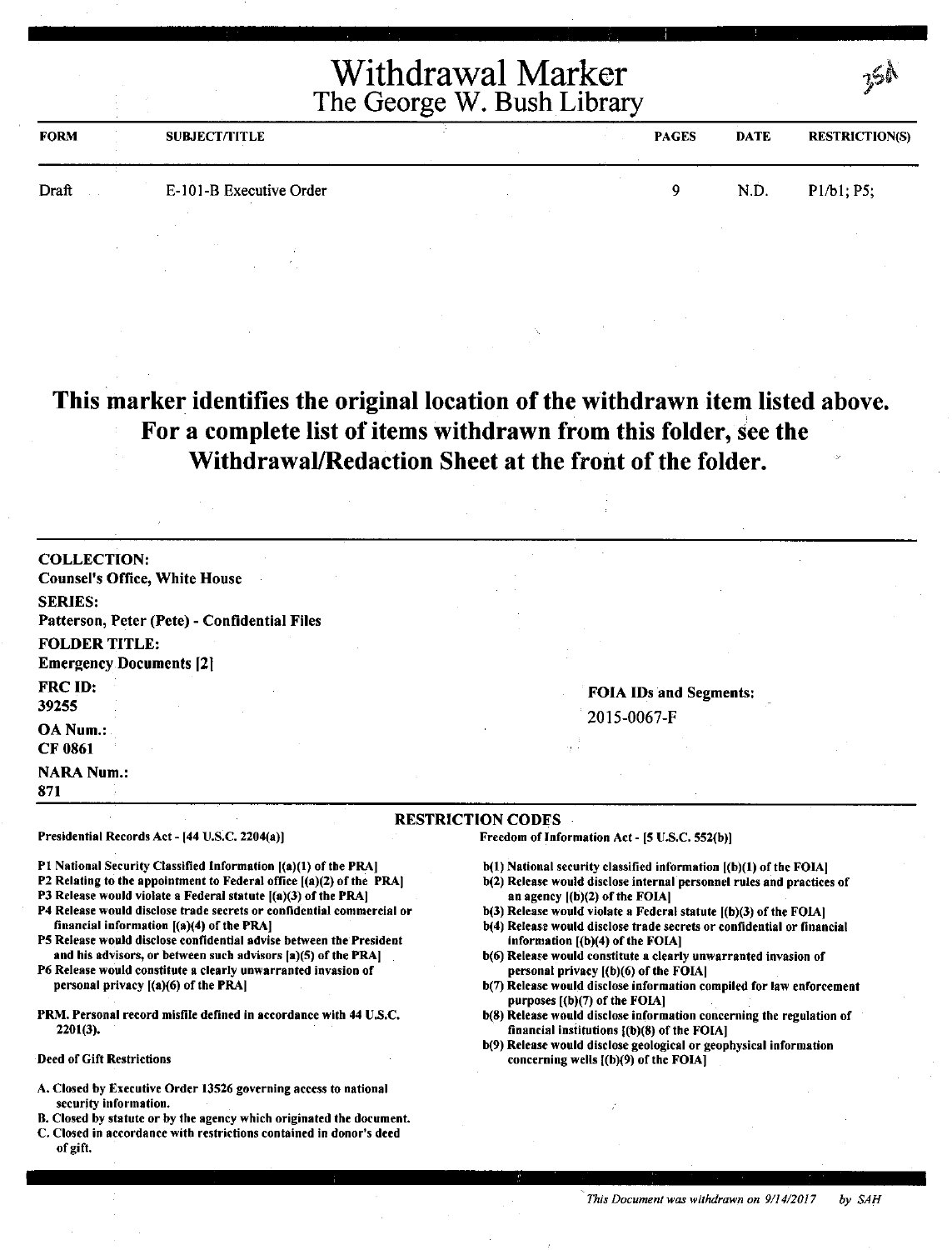| <b>FORM</b> | <b>SUBJECT/TITLE</b> | <b>PAGES</b> | <b>DATE</b> | <b>RESTRICTION(S)</b> |
|-------------|----------------------|--------------|-------------|-----------------------|
| Draft       | E-101-B Comments     |              | N.D.        | P1/b1; P5;            |

### **This marker identifies the original location of the withdrawn item listed above. For a complete list of items withdrawn from this folder, see the Withdrawal/Redaction Sheet at the front of the folder.**

COLLECTION: Counsel's Office, White House SERIES: Patterson, Peter (Pete) - Confidential Files FOLDER TITLE: Emergency Documents [21 FRC ID: 39255 OA Num.: CF 0861 **NARA Num.:** 871 RESTRICTION CODES Presidential Records Act - (44 U.S.C. 2204(a)]

P1 National Security Classified Information [(a)(1) of the PRA]

- P2 Relating to the appointment to Federal office ((a)(2) of the PRA]
- P3 Release would violate a Federal statute  $[(a)(3)$  of the PRA]
- P4 Release would disclose trade secrets or confidential commercial or financial information ((a)(4) of the PRA)
- PS Release would disclose confidential advise between the President and his advisors, or between such advisors [a)(S) of the PRA)
- P6 Release would constitute a clearly unwarranted invasion of personal privacy [(a)(6) of the PRA)
- PRM. Personal record misfile defined in accordance with 44 U.S.C. 2201(3).

#### Deed of Gift Restrictions

- A. Closed by Executive Order 13526 governing access to national security information.
- B. Closed by statute or by the agency which originated the document.
- C. Closed in accordance with restrictions contained in donor's deed of gift.

FOIA IDs and Segments: 2015-0067-F

 $2^6$ 

Freedom of Information Act - (5 U.S.C. 552(b)J

- $b(1)$  National security classified information  $[(b)(1)$  of the FOIA]
- b(2) Release would disclose internal personnel rules and practices of an agency  $|(b)(2)$  of the FOIA $|$
- b(3) Release would violate a Federal statute  $($ b $)(3)$  of the FOIA]
- b(4) Release would disclose trade secrets or confidential or financial information [(b)(4) of the FOIAJ
- b(6) Release would constitute a clearly unwarranted invasion of personal privacy ((b)(6) of the FOIA)
- b(7) Release would disclose information compiled for law enforcement purposes ((b)(7) of the FOIAJ
- b(8) Release would disclose information concerning the regulation of financial institutions ((b)(8) of the FOIA)
- b(9) Release would disclose geological or geophysical information concerning wells  $[(b)(9)$  of the FOIA]